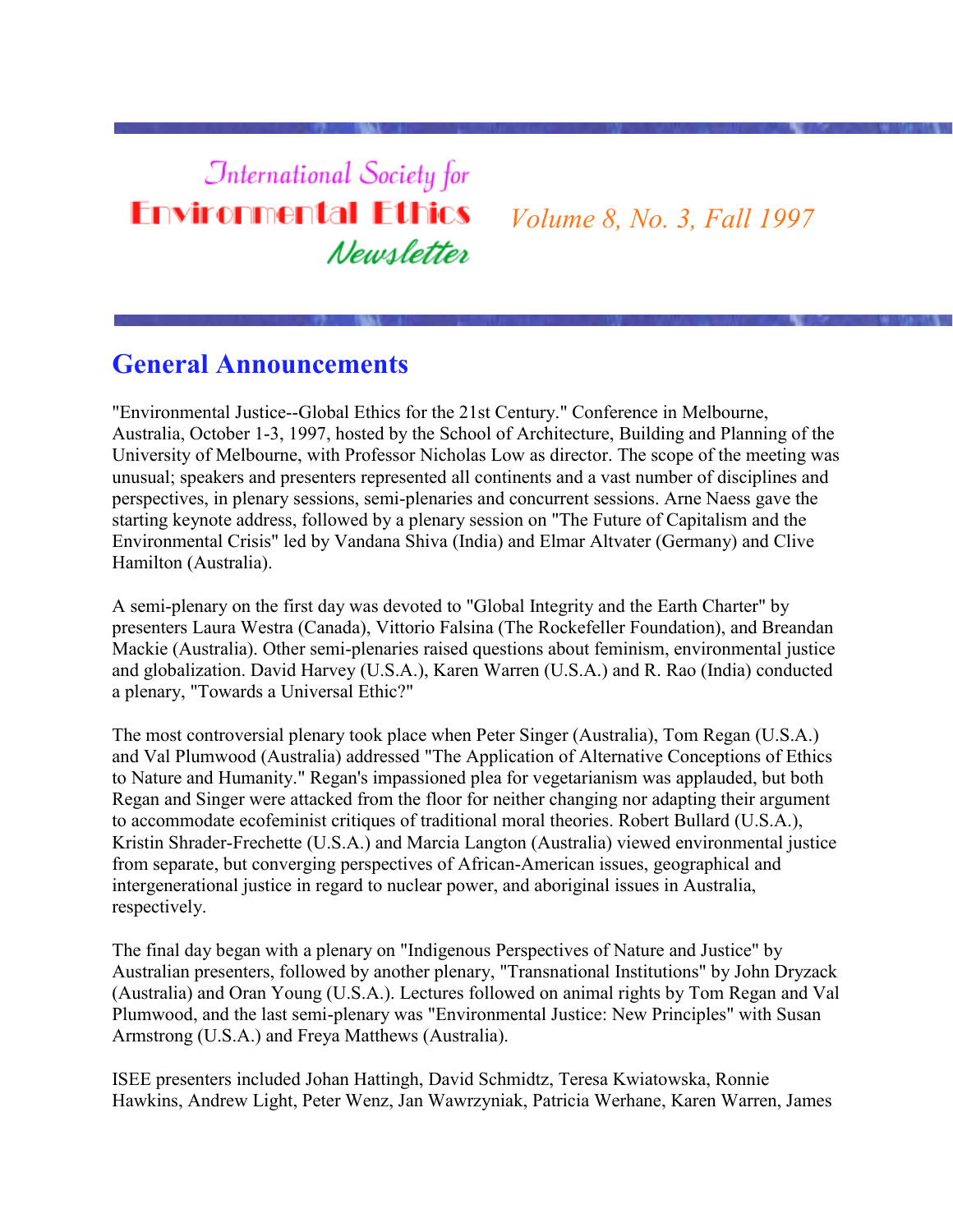Sterba, Lois Ann Lorentzen, Nigel Dower, and Wouter Achterberg. The hospitality, weather, and sights were unforgettable, especially the tour to the Great Ocean Road, the Fairy Penguins on Phillip Island, and kangaroos in the fields. (Thanks to Laura Westra.)

CALL FOR NOMINATIONS for ISEE Secretary. Nominations are requested for the position of Secretary of ISEE. The term of office is three years, beginning July 1, 1998, and ending June 30, 2001. The election will be held by mail-in ballot in early 1998. Please submit the names of nominees to any member of the Nominating Committee by December 31, 1997. For more information, see "ISEE Business and Announcements" below. Members of the Nominating Committee are: Prof. Victoria Davion, Chair (University of Georgia), Prof. Alan Holland (Lancaster University, UK), Prof. Roger Paden (George Mason University), Prof. Gary Varner (Texas A&M University); see below for addresses.

William G. Kaschak has been named Executive Director of the Jane Goodall Institute in a move crucial to the ongoing Institute. He has a Ph.D. in social anthropology from the University of Massachusetts, and has held various international positions with USAID and the Bureau for Africa AID. Most recently, was Director of International Operations for Teledyne Economic Development.

Weathervane is a website that tracks the political directions of the debates on climate change policy: http://www.weathervane.rff.org. The site is sponsored by Resources for the Future.

The Harvard University Seminar on Environmental Values has received a four-year grant of \$ 191,600, part of a \$ 2.4 million grant from the V. Kann Rasmussen Foundation to fund activities of the Committee on Environment. The Seminar is directed by Timothy C. Weiskel, an interfaculty program of the Harvard Divinity School's Center for the Study of Values in Public Life. Over the next four years, the Seminar plans to coordinate more work on environmental ethics at the Divinity School and across the university. A conference on environmental justice is planned, and the consecutive themes of the four years are: Water; Air; Land; and New Century, New Science, New Values. A web site is: http://divweb.harvard.edu/csvpl/ee/

Shinto and Ecology Conference. This conference was sponsored by the Harvard University Center for World Religions, notable for the number and statue of Shinto authorities coming from Japan to America to participate in the conference. Keynote addresses: Sakurai Katsunoshin, "The Sacredness of Mountains and Groves. Mr. Sakurai is director of the Board of Trustees, Kogakkan University and former High Priest of Taga Taisa. Sonoda Minoru, "The Religious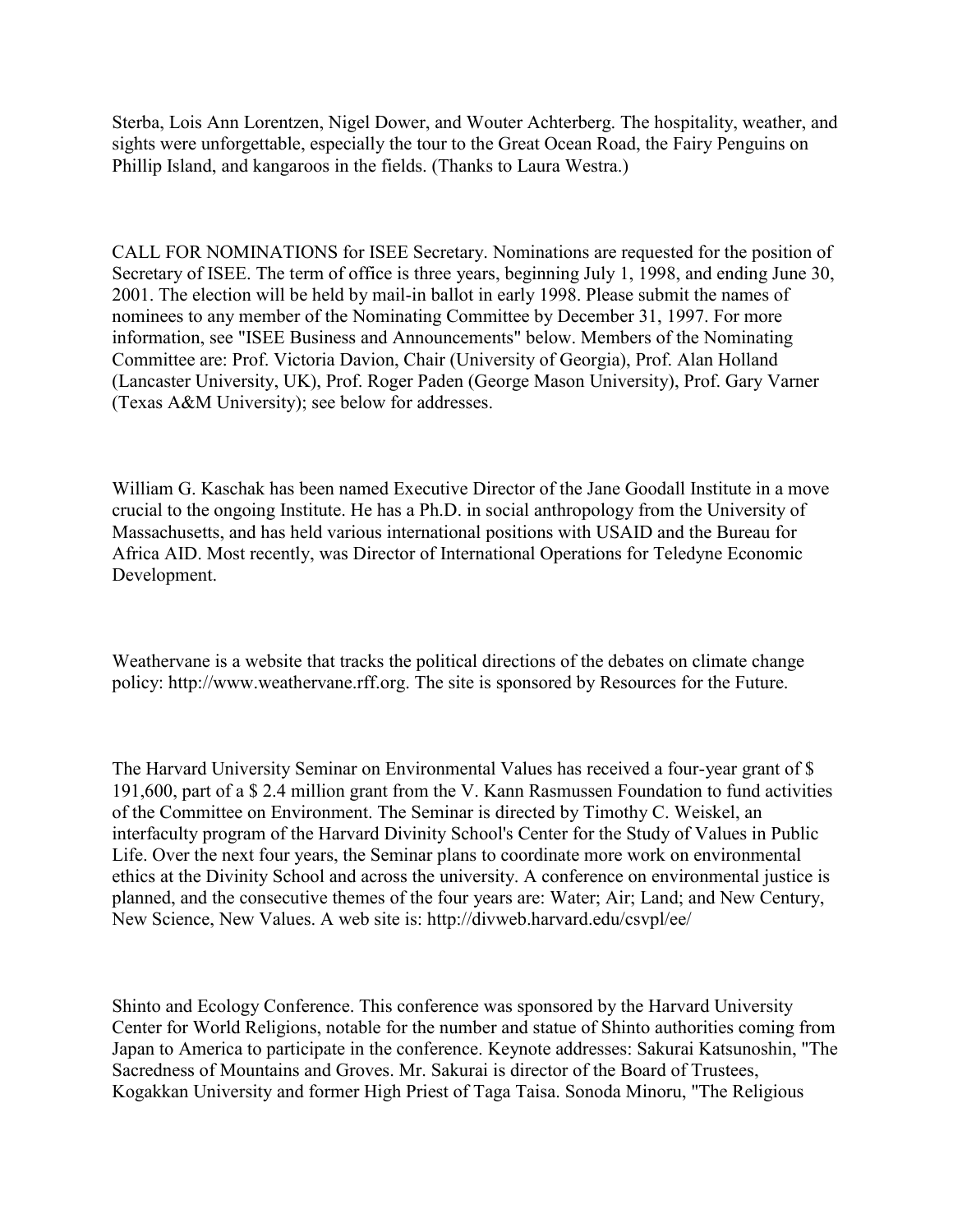Culture of the Forest Archipelago." Dr. Sonada is a faculty member at Kyoto University and High Priest of the Chichibu Shrine. More detail in a report by Mary Evelyn Tucker and John Grim, Harvard University Center for the Study of World Religions News, Vol. 4, no 2 (Spring 1997).

The Web of Creation site is an ecumenical website offering eco-justice resources for religious communities: http://www.webofcreation.org Contact: Web of Creation, 1100 E. 55th Street, Chicago, IL 60615. Tel: 773/256-0774, David Rhoads. E-mail: webofcreation@istc.edu

Jobs in environmental affairs for students. The Student Conservation Association coordinates information about career opportunities for professionals working to protect the land and the environment. They publish Earth Work: Resource Guide to Nationwide Green Jobs, as well as periodic lists of positions available. Volunteer positions and fellowships are also listed. Also available, job information on hotline via e-mail. Also twenty other conservation career books are handled in their resource department. If you are on campus, you or your career office should be in touch with them. Student Conservation Association, P. O. Box 550, Charlestown, NH 03603- 0550. 603/543-1700. Fax 603/543-1828. e-mail: earthwork@sca-inc.org. Website: www.scainc.org

The Coalition on the Environment and Jewish Life (COEJL) seeks to build a Jewish movement to heal the planet, with two dozen participating Jewish organizations. There are multiple activities at locations around the United States, publications, and other resources. Coalition on the Environment and Jewish Life, 443 Park Avenue South, 11th floor, New York, NY 10016- 7322. 212/684-6950, ext. 210. Fax 212/686-1353. Email: coejl.aol.com Website: www.jtsa.edu/org/coejl

Websites on animal rights and related issues. A list of several dozen of these is maintained by Stephen R. L. Clark at: http://www.liv.ac.uk/~srlclark/animal.html

David Abram has received the Lannan Literary Award for Non-Fiction (\$50,000) for his book, The Spell of the Sensuous: Perception and Language in a More-than-Human World (New York: Pantheon, 1996).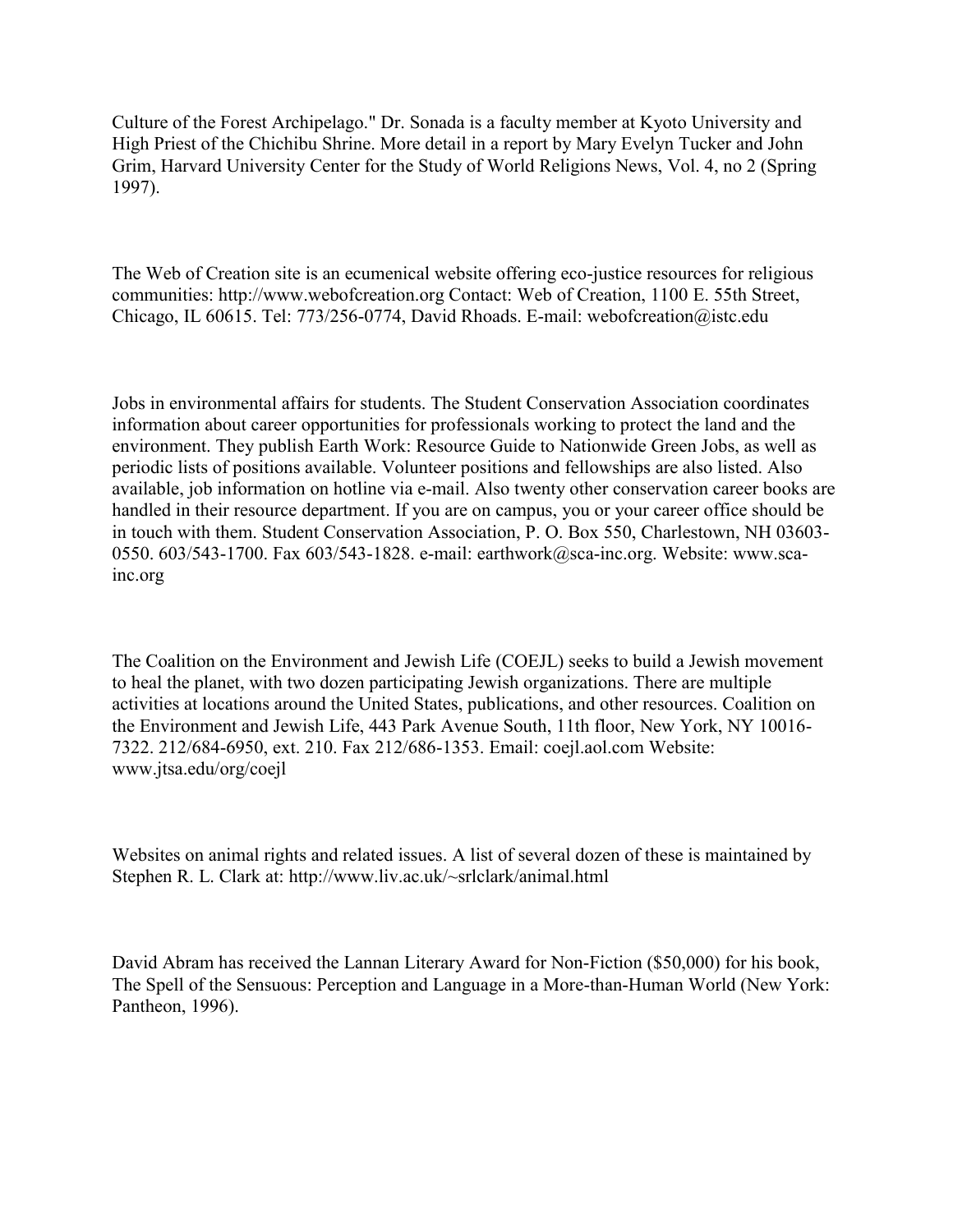SciCentral is a directory of science and engineering resources conceived and created by professional scientists. The aim of SciCentral is two-fold: to aid the science community by enabling direct and efficient access to the most valuable Internet resources, and to prepare a platform for communication between scientists and engineers so that they may work together to solve the complex research problems confronting people today. Use of SciCentral is free. Address: http://www.scicentral.com

Jacques Yves Cousteau died on July 25, 1997 at age 87. A pioneering marine conservationist, Cousteau opened the eyes of the world to the oceans. Thanks to him, millions now know that we live on an ocean planet; the marine environment is most of our world, an environment he defended with passion, eloquence, and vision.

The US Congress passed the International Dolphin Conservation Act on July 31, strengthening existing dolphin protection legislation. In exchange for entry into the U.S. tuna market, nations party to the Panama Declaration (the relevant international agreement) will be legally required to place independent international observers on each tuna vessel to monitor the fishery. Fishing operators must employ fishing procedures designed to eliminate dolphin mortality and to conserve the tuna fishery.

Carol Becker, Dean of Faculty at the Art Institute of Chicago, spoke at the meeting of the Mountain-Plains Philosophy Association, October 3, 1997, at the University of Colorado at Colorado Springs. Her presentation was on "Art, Ecology, and the Future of Progress."

A new journal, Ethics, Place, and Environment, will be launched in 1998 by Carfax Publishing, Ltd. Edited by Tim Unwin (Royal Holloway, University of London), James Proctor (University of California, Santa Barbara) and Iain Hay (The Flinders University of South Australia), the journal will provide a forum for the publication of research and scholarship on all aspects of geographical and environmental ethics. Included will be research on ethical issues, animal rights, questions of justice in urban society, development ethics, cartography, and the construction of cultural values. Volume 1, 1998, 2 issues, ISSN 1366-879X. For an inspection copy of the first issue, contact Carfax Publishing, Ltd., 875-81 Massachusetts Ave., Cambridge, MA 02139 USA. Tel: 800-354-1420. Fax: 617-354-6875. Email: sales@carfax.co.uk. Website: http://www.carfax.co.uk/epe-ad.htm

The Bahai Office of the Environment for Taiwan (Taipei) is dedicated to Agenda 21 and its implementation in Taiwan, especially "community action" encouraged by the local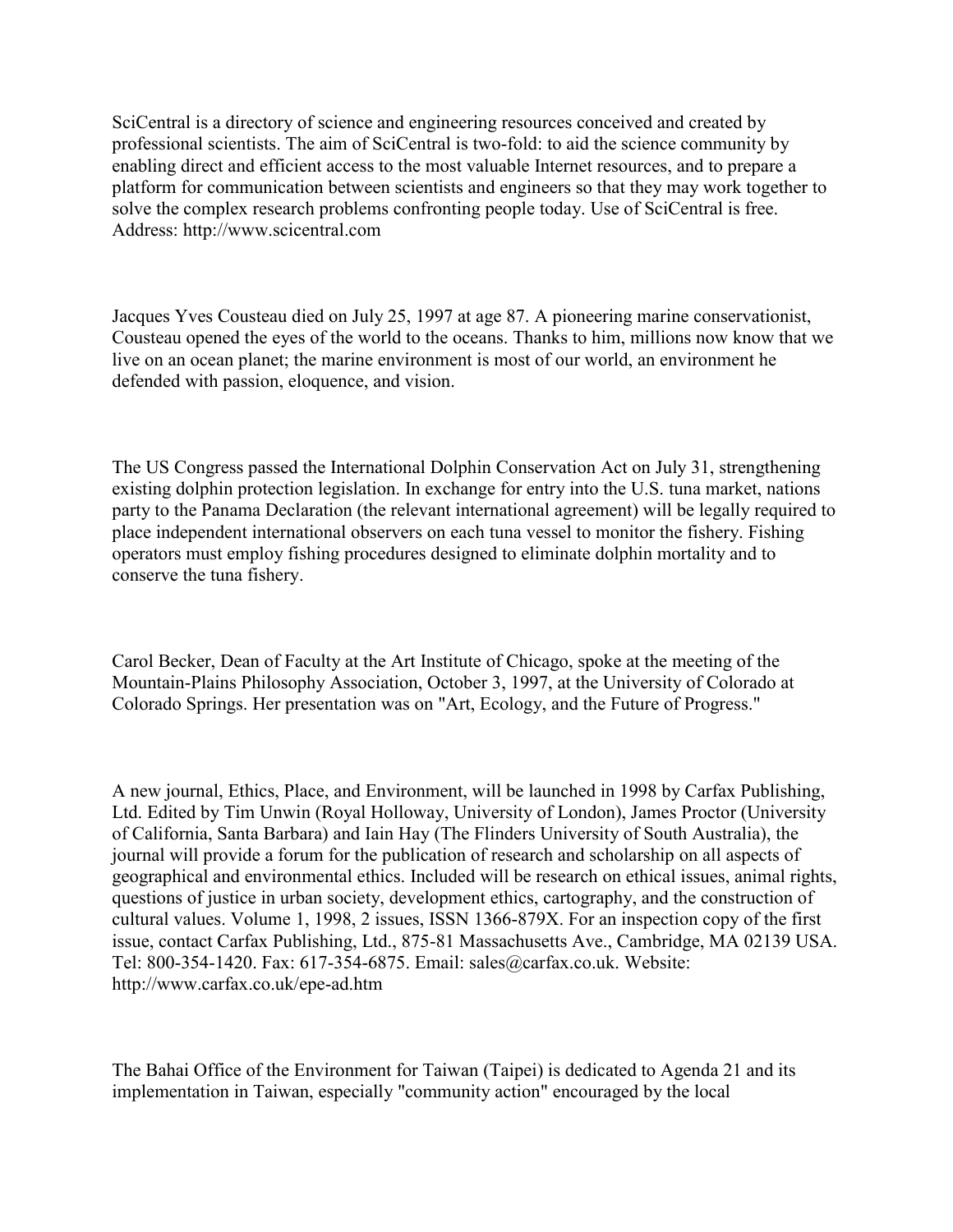"Environmental Protection Administration". Actions for citizens, but also for government institutions and businesses, are suggested. For example, recommendations for citizens for "Environmental Lifestyles" include switching off the pilot light of the boiler and avoiding disposable paper products. For business and government, examples include using airconditioners and heaters efficiently and introducing cleaner vehicles. See "The Turning Point," No. 15, August 1997.

The Other Economic Summit (TOES) was held in June 1997 in Denver, CO, on the theme "Working Alternatives: A World That Works." Since 1984, The Other Economic Summit (TOES) has convened to debate alternatives to the official agenda being addressed by the government leaders at the Group of 7 Economic Summit. The key messages from Denver have been compiled by Trent Schroyer (Ramapo College of New Jersey) into a book entitled A World That Works: Building Blocks for a Just and Sustainable Society (New York: Bootstrap Press, 1997), 368 pp., US \$ 19.50. The book has over thirty-five papers. It and several other TOES books are available from Bootstrap Press, 777 UN Plaza, Suite 3C, New York 10017 USA, Tel: 1-800-316-2739, Email: cipany@igc.apc.org. For more information about TOES, contact Betty Little, P.O. Box 292, Killington, VT 07920 USA, Email: BettyLittle.parti@ecunet.org; or Trent Schroyer, Professor of Sociology-Philosophy, Institute for Environmental Studies, Ramapo College of New Jersey, 505 Ramapo Valley Road, Mahwah, NJ 07430 USA, Tel: 201-529-7740, Fax: 201-529-7508, Email: tSchroye@ultrix.ramapo.edu.

# **CONFERENCES AND CALLS FOR PAPERS**

ISEE Programs at the American Philosophical Association:

--Eastern Division, Mariott Hotel, Philadelphia, PA, December 27-30, 1997:

Session One. Topic: Current Issues in Environmental Ethics. Chair: Andrew Light (University of Montana). Speaker: Bill Throop (Green Mountain College), "On the Elimination of Exotic Species," Commentator: Gary Varner (Texas A&M University). Speaker: Robinson Lilienthal (New Jersey Institute of Technology), "The Unabomber Case: Ecoterrorism and Environmental Ethics," Commentator: Edwin Hettinger (College of Charleston).

Session Two. Topic: Ecology and Environmental Philosophy. Chair: Laura Westra (University of Windsor). Speaker: Mark Sagoff (University of Maryland at College Park), "Impediments to a Theoretical Ecology," Commentators: Greg Cooper (Duke University), Richard Burian (Virginia Polytechnic and State University).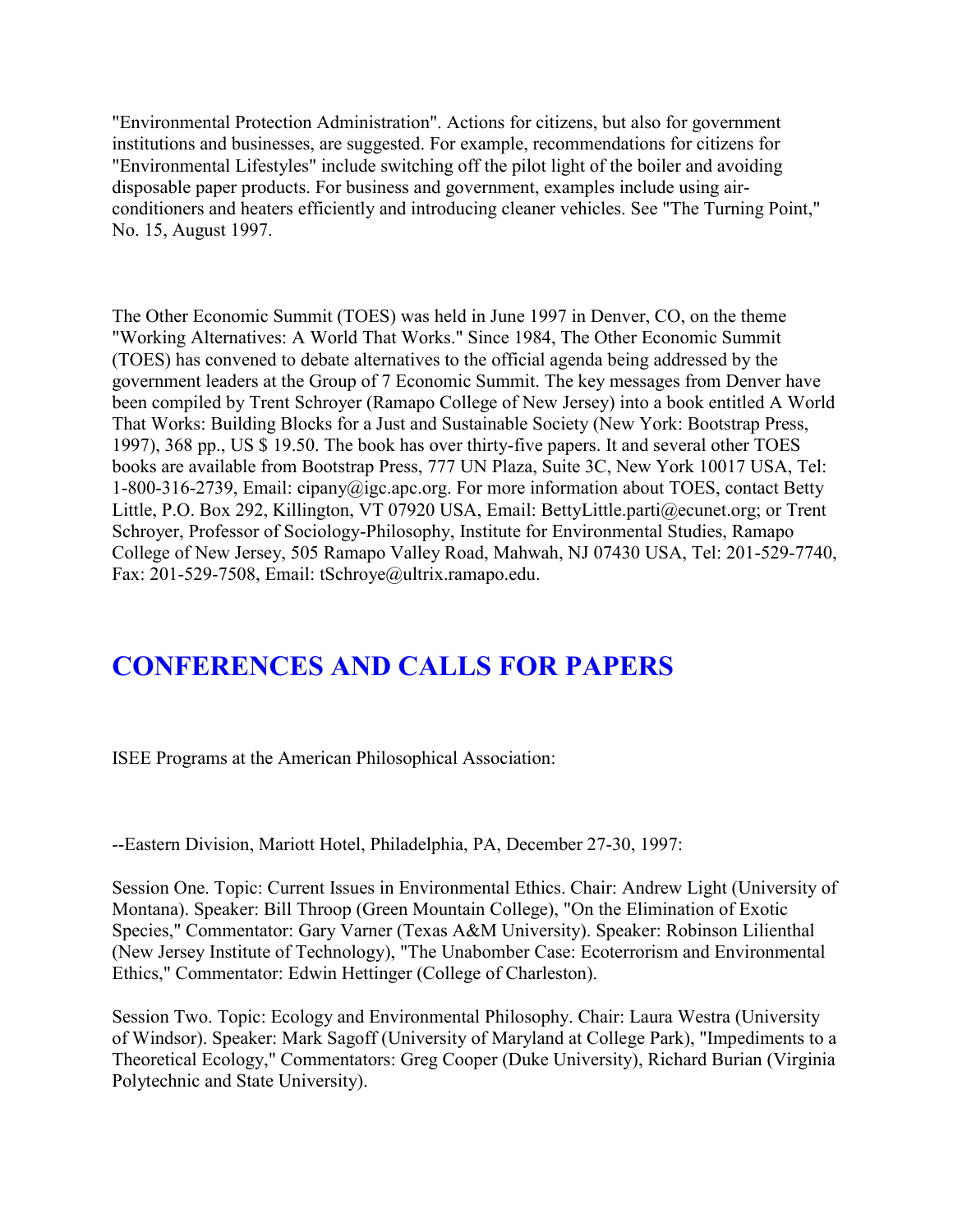Session Three. Co-spoonsored by ISEE and the Society for the Advancement of American Philosophy (SAAP). Topic: Pragmatism and Environmental Philosophy. Chair: Jennifer Welchman (University of Maryland at Baltimore). Speakers: Bryan G. Norton (Georgia Institute of Technology), "Pragmatism, Adaptive Management, and Sustainability"; Robert L. Hood (Bowling Green State University), "Why There Isn't Unity Among Environmentalists"; Eric Katz (New Jersey Institute of Technology), "A Pragmatic Reconsideration of Anthropocentrism."

--Central Division, Palmer House, Chicago, IL, May 6-9, 1998:

Session One. Topic: Recent Works in Environmental Ethics. Chair: Laura Westra University of Windsor (Canada). Speakers: Michael Mark, Austin Peay State University (TN), "Environmentalism with a Liberal Face"; Philip Cafaro, Southwest State University (MN), "Thoreau on Science and System"; Bruce Morito, University of Guelph (Canada), "Examining Ecosystem Integrity as a Primary Mode of Recognizing the Autonomy of Nature"; Laura Westra, University of Windsor (Canada), "The Ethics of Integrity: A Response to Bruce Morito."

Session Two. Topic: Author Meets Critics--Eric Katz's Nature as Subject: Human Obligations and Natural Community. Chair: Andrew Light, University of Montana. Speakers: Ned Hettinger, College of Charleston, Wayne Ouderkirk, Empire State College (SUNY). Respondent: Eric Katz, New Jersey Institute of Technology.

--Pacific Division, Bonaventure Hotel, Los Angeles, CA, March 25-28, 1998: Program will be in the next issue of the Newsletter.

The World Congress of Philosophy. The World Congress of Philosophy meets at Copley Place in Boston, MA USA, August 10-16, 1998, and the program has been required to be set up considerably in advance. Here is what is planned in environmental ethics (contributed papers submitted to the Congress, but not through ISEE, are not listed below):

World Congress, Main Program, Congress-invited speakers. Topic: "Philosophy and the Environment." Chair, Robin Attfield. Speakers: John Passmore (Australian National University), Robin Attfield (University of Wales, Cardiff), Holmes Rolston, III (Colorado State University)

Subsection organized by Robin Attfield. Azizan Baharuddin (University of Malaya, and Institute for Policy Research), Heta and Matti Häyry (University of Helsinki), Gunnar Skirbekk (University of Bergen).

Sections organized by ISEE.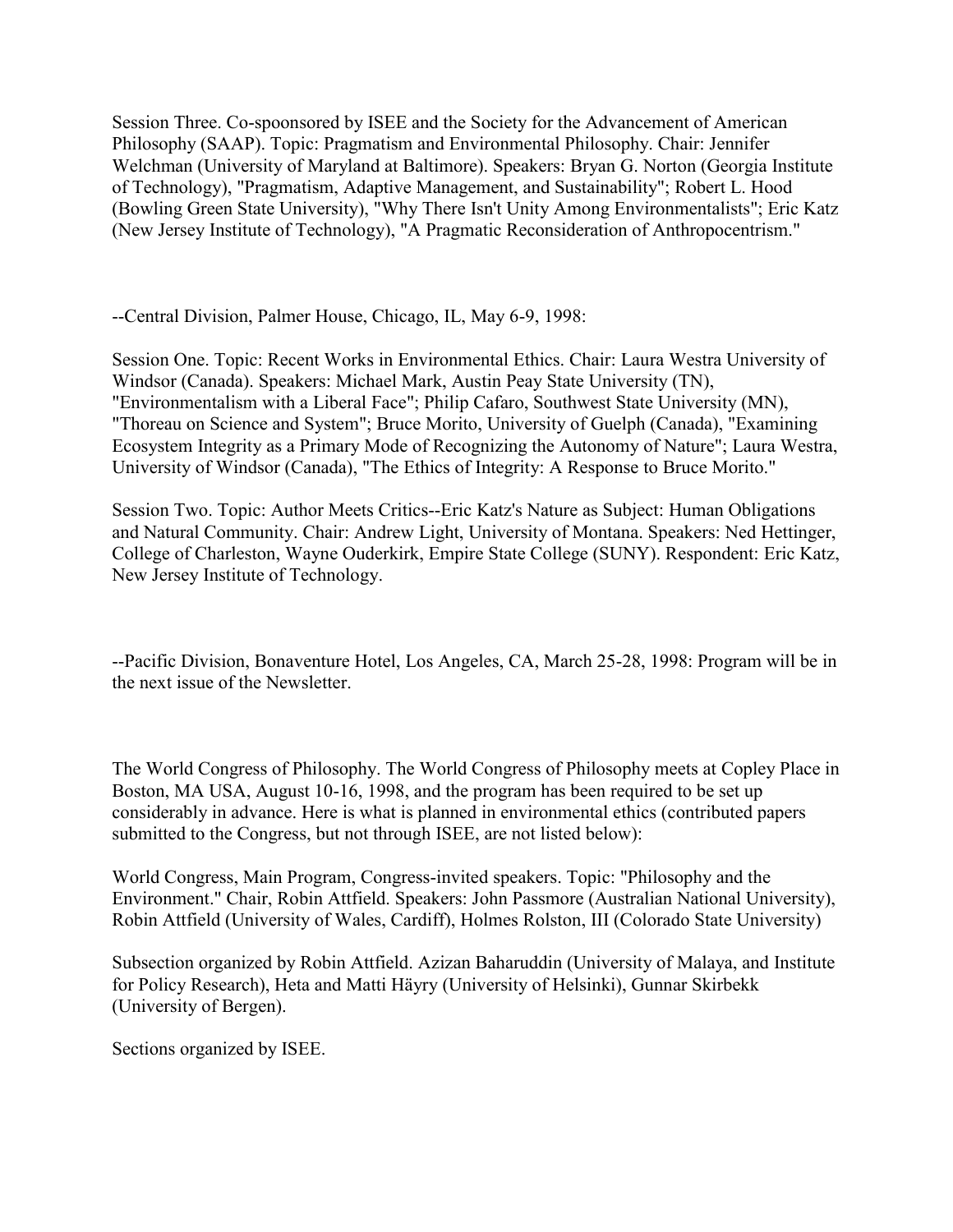Section I. Organized by Jack Weir(Morehead State University), invited addresses. Chair, Jack Weir. Theme: Approaches to Environmental Ethics (intended to be introductory to current issues, for philosophers not otherwise acquainted with environmental ethics). Speakers: J. Baird Callicott (University of North Texas, President ISEE), "Is There a Need for a New, an Environmental Ethic?" Richard Sylvan (at the 15th World Congress, 1973, Varna, Bulgaria): Quarter Century Retrospective"; Ronnie Zoe Hawkins (University of Central Florida); Alan Holland (University of Lancaster, U.K., Editor, Environmental Values); Val Plumwood (Australia).

Section II. Organized by Mark Sagoff (Institute for Philosophy and Public Policy, University of Maryland at College Park), invited papers. Part One: Chair, Mariachiara Tallacchini (University of Milan, University of Firenze); Speakers: Eric Katz (New Jersey Institute of Technology); Eugene Hargrove (University of North Texas, Editor, Environmental Ethics), "Traditional Environmental Ethics." Part Two: Chair, Eugene Hargrove; Speakers: Kristin Shrader-Frechette (University of South Florida); Laura Westra (University of Windsor, Canada).

Section III. Organized by Holmes Rolston from contributed papers. Chair, Holmes Rolston (Colorado State University). Speakers: Andrew Light (University of Montana), "Economic Goods, Human Needs, and Environmental Values"; Ricardo Rozzi (Universidad de Chile and Institute of Ecological Research, Chile), "Ecological-Evolutionary Concepts of Nature and their Relationship to Environmental Ethics"; Jan Wawrzyniak (Adam Mickiewicz University, Poland), "Where Do All the Flowers Stand? An Attempt at Evolutionary Axiology"; Andrew McLaughlin (Lehman College, City University of New York), "Globalization and the Environment"; Teresa Kwiatkowska-Szatzscheider (Universidad Autonoma Metropolitana-Iztapalapa, Mexico), "Environmental Ethics in Tropical Rainforests."

CALL FOR PAPERS: American Philosophical Association, ISEE Group Sessions. The annual deadlines for paper submissions for the ISEE sessions regularly held at the three divisional meetings of the American Philosophical Association are:

Eastern Division: February 1st

Central Division: September 1st

Pacific Division: September 1st

For specific dates and locations, see "Events" (below).

--Submit Eastern Division proposals to Kristin Shrader-Frechette (ISEE Vice President-President Elect), Department of Philosophy, University of South Florida, 4202 East Fowler Avenue, CPR 259, Tampa Florida 33620 USA; Tel: 813-974-5224 (Office), 813-974-2447 (Dept); Fax: 813- 974-5914. For the December 1999 meeting: Two sessions are being planned: recent important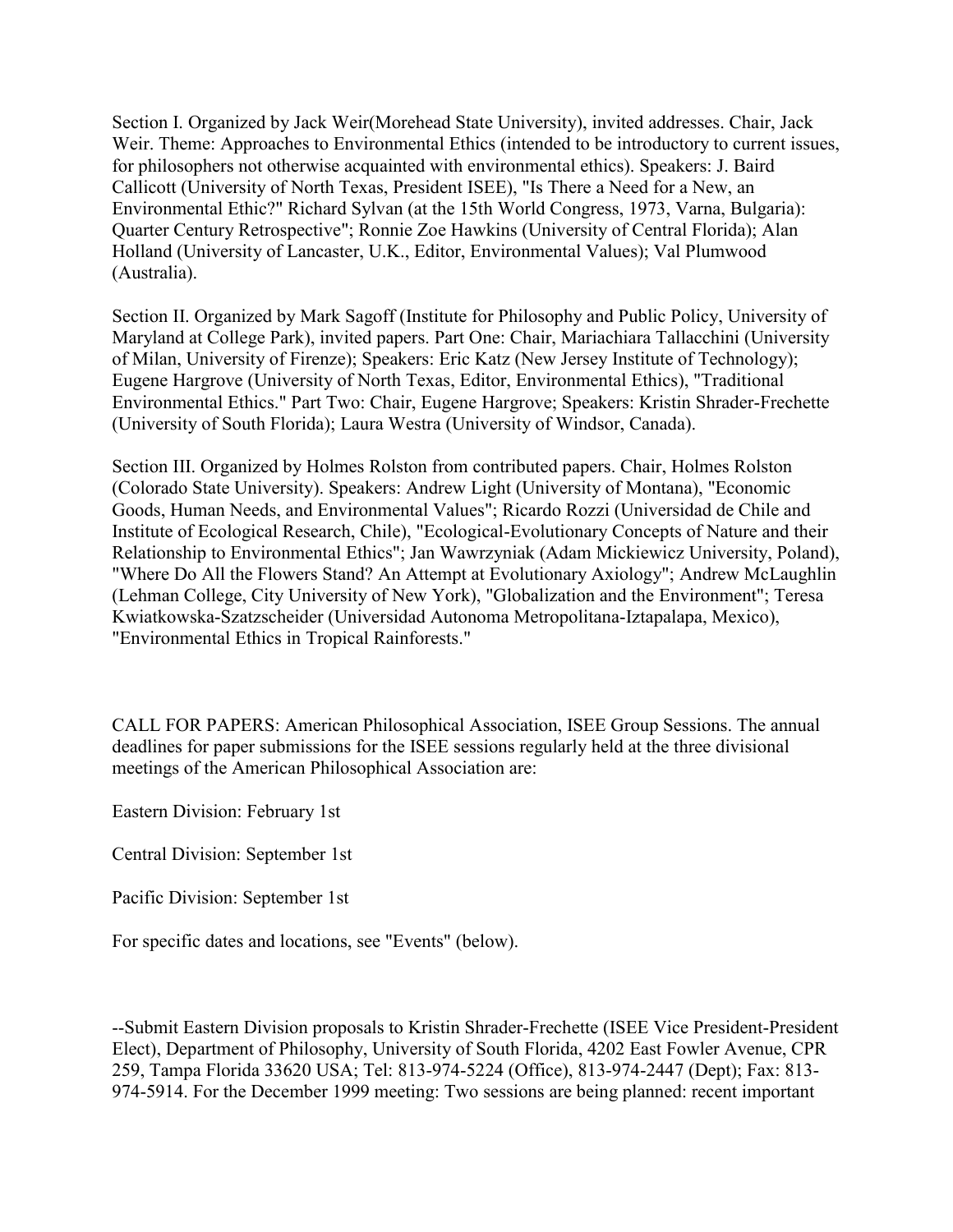books on environmental ethics, and submitted papers. Please send proposals and papers as soon as possible.

--Submit Central Division proposals to Laura Westra (ISEE Secretary), Dept of Philosophy, University of Windsor, Windsor Ontario N9B 3P4 CANADA; Tel: 519-253-4232; Fax: 519-973- 7050.

--Submit Pacific Division proposals to Ernest Partridge, P.O. Box 9045, Cedar Pines Park, CA 92322 USA. Tel: 909-338-6173. Fax: same as telephone, but call first. Email: gadfly@igc.org

CALL FOR PAPERS. "Wilderness Science in a Time of Change." University of Montana, Missoula, May 23-27, 1999. Possible topics include wilderness values, policy, ethics, and science, changing societal definitions of wilderness, wilderness management. Contact: Natural Resource Management Division, Center for Continuing Education, University of Montana, Missoula, MT 59812. 406/243-4623. 888/254-2544 Email: ckelly@selway.umt.edu. www.wilderness.net

CALL FOR PAPERS. A conference on "Environmental Issues in Ancient Greek Philosophy" will be convened in late August 1998 in Greece (Athens and Island of Samos), by Tom Robinson (University of Toronto) and Konstantin Bourdouris (University of Athens). For information, contact Laura Westra, ISEE Secretary, address below.

# **ISSUES**

Some sobering facts and figures. From Global Connections: A National Conversation About a Changing World (circulated in a mailing endorsed by Madeline Albright):

--Two of every three people on the planet have never made a telephone call.

--For just 10% of the world's annual military expenditures--or about \$80 billion more per year- we could lift every family on the planet out of poverty and provide everyone with basic services like health, education, and safe water.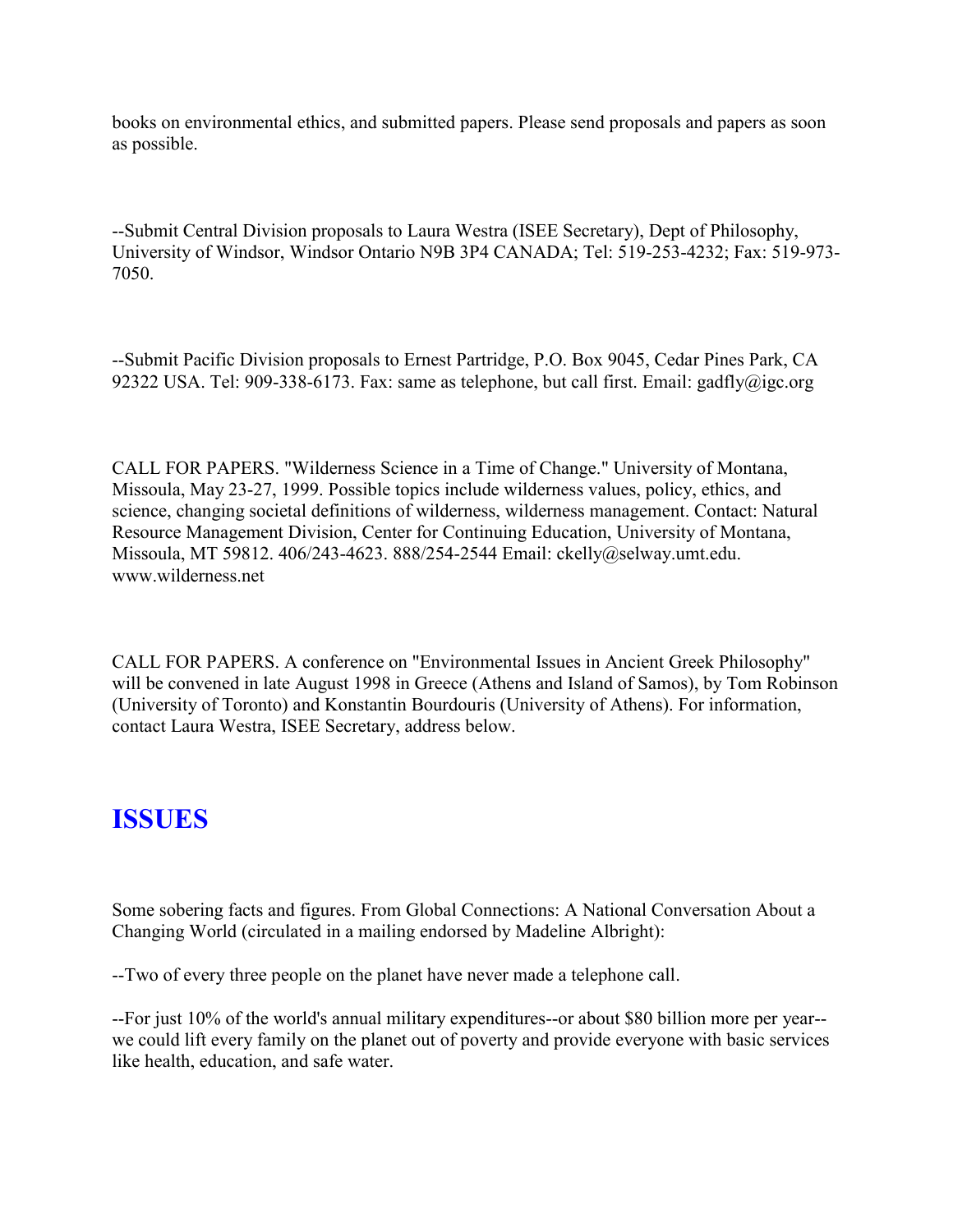--2.9 billion people--or two-thirds of the developing world and upwards of half the people on Earth--have no access to a toilet, not even a pit latrine.

--80% of the world's population have incomes of less that \$700 a year. The ratio of the income of the top 20% to that of the poorest 20% has more than doubled in recent decades--from 30:1 in 1960 to 78:1 in 1994.

--Private foreign investment in the developing world has soared in the past few years, from \$30 billion in 1987 to \$160 billion in 1995. But the vast majority of this went to a handful of nations; less than 3% went to all of sub-Saharan Africa.

--Americans spend less of their income on food than anyone else in the world--down from 21% in 1940 to 11% in 1996. Millions of people worldwide spend as much as 70%.

--Donations to international causes have fallen more than 10% in the past two years, even as overall charitable giving rose. The \$2 billion donated to international affairs groups is the lowest for any sector, representing just 1.3% of all charitable contributions.

--Sources: Harper's Index, 5/97; UN Development Programme ACDA; New York Times 1/9/97; Inter-Church Coalition on Africa, UNDP Human Development Report 1997; Washington Post 12/31/96; Newsweek, World Food Program; Giving USA. Contact InterAction, 1717 Massachusetts Ave. NW, Suite 801, Washington, DC 20036. Phone 202/667-8227, ext 117. Fax 202/667-8236. E-mail: gc@interaction.org. Web: www.interaction.org. Use password "worldviews."

Unique, all-taxa survey in Costa Rica fails. A promising survey of all the species in species-rich Costa Rica, designed co-operatively among a number of groups, including the World Bank, the Netherlands, and Norway, has failed, rather unexpectedly. One spokesman said, "The ATBI (survey) was a beautiful scientific project, but there are social and economic considerations that are more relevant than scientific ones." The \$ 90 million project was canceled because it seemed to benefit science more than the Costa Rican people. Jocelyn Kaiser, "Unique, All-Taxa Survey in Costa Rica `Self-Destructs,'" Science 276 (1997)893.

Jungle technology in the Amazon. Raytheon has signed a \$ 1.4 billion agreement with Brazil for surveillance and monitoring of the Amazon region, the largest contract Brazil has ever negotiated with a foreign company. The U.S. Export-Import Bank is loaning 75 percent of the money. Raytheon, a well known defense contractor, is putting its expertise to work to track what's going on in the tropical rainforest, which is 60 percent of Brazil's territory. Also Raytheon wonders whether environmental security will not be as important in the future as military security. The system is known by the acronym SIVAM, roughly translated as System for the Vigilance of the Amazon. On the ground, there are planned 13 radar stations, six mobile radars, 25 radar units, 10 weather stations, 200 air and water quality monitors, eight mobile sensors, three data-processing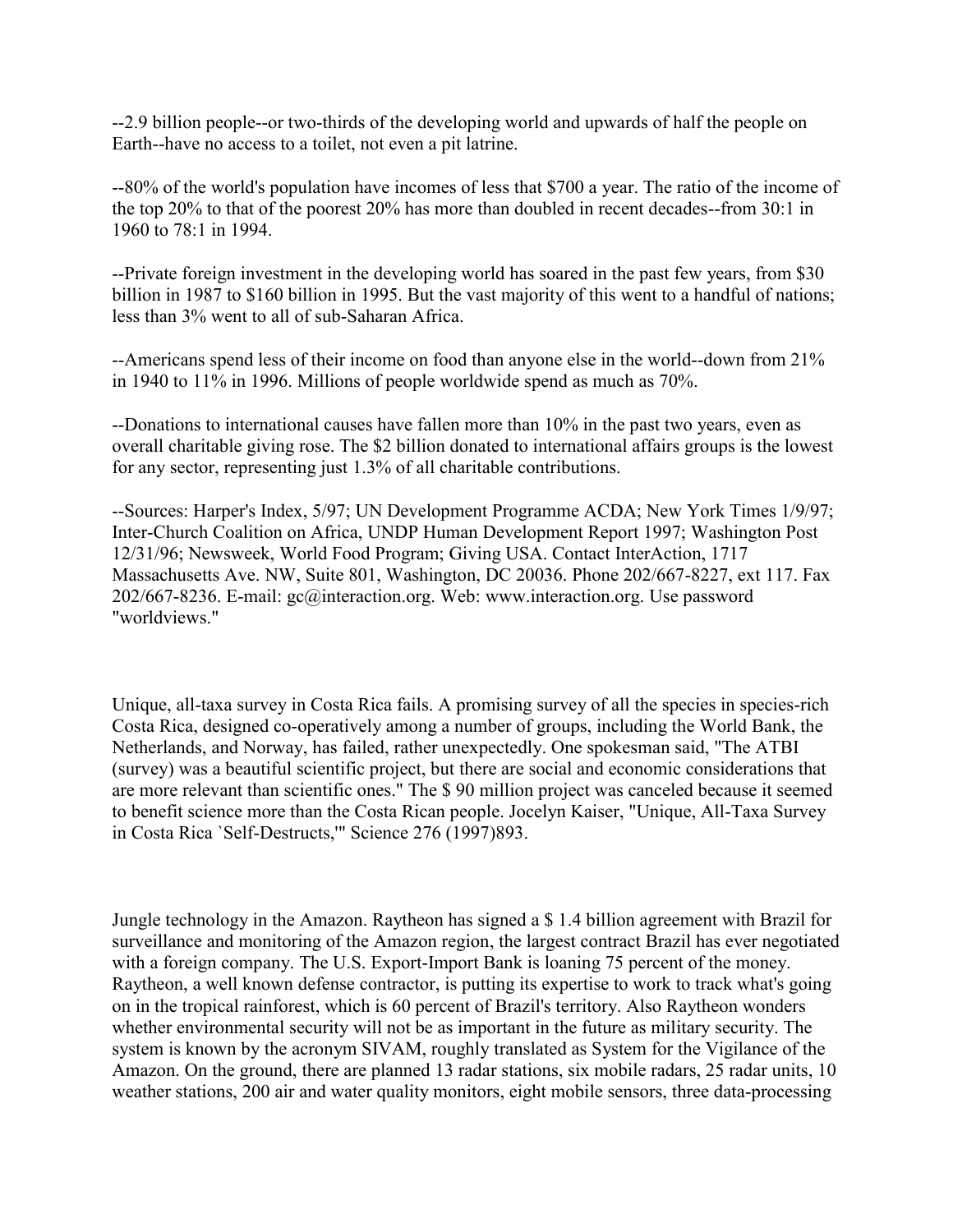centers, a command center and enough portable computers to outfit hundreds of villages with fax and e-mail capabilities, all in addition to the use of satellites and airplanes for monitoring. Curiously, the high tech system will be monitoring, among other things, native tribes that have no written language and no formal monetary system. The system can also spot unauthorized mining, burning, and hunting, spot smuggler's planes and contraband and monitor previously inaccessible borders, as well as locate oil, mineral, and timber resources. One spokesman says: "The resources there will ultimately be tapped; the population of the world demands it. What the government really has to manage is the greed factor."

Lichen stops logging. The presence of the lichen Nephroma occultum has forced the US Bureau of Land Management to postpone the sale of timber from a 120-acre tract in Oregon at least until there can be a detailed survey of lichens on the tract. The lichen was found by an Oregon State University graduate student, Abbey Rosso, in the high canopies of 500 year old Douglas firs and sugar pines, 200 feet high. The species was not previously known there, but is one that President Bill Clinton's forest plan stipulates must be protected, partly because it is "a good indicator of ecological community." This is the first instance in the U.S. of a timber sale being delayed by a protected lichen. Brief story in Audubon, Sept.-Oct., 1997.

Surplus chimps. US biomedical researchers hold about 1,800 chimpanzees that are largely not needed in research, about 200 of them infected with H.I.V. It was once thought that the infected chimps would soon die and could serve as models for human research, but this proved largely wrong, although, many years later, a few chimps do seem to be catching the disease. Others were used by the Air Force four decades ago to establish that humans could live in space. The chimps can live 50-60 years. Costs and care of the chimps is increasingly an issue, and younger researchers less and less comfortable with using them in research, for ethical reasons. Frederick Coulston and his Coulston Foundation control 650 of the animals and seek to do continued research, amid growing controversy. Berreby, David, "Twists and Turns in Chimp AIDS Research," and "Unneeded Lab Chimpanzees Face Hazy Future," New York Times, February 4, 1997, p. A1, C8.

Environmental degradation in China. The transformation of the Chinese economy is proceeding more rapidly than almost any nation in history. But its future remains shadowed by a fragile financial system, the absence of meaningful rule of law, growing corruption, and staggering levels of pollution, says a World Bank Report. A consequence of China's meteoric economic growth that now threatens sustained development is the country's alarming level of air and water pollution. Five of China's largest cities, including Beijing, Chongqing, and Guangzhou, are among the most polluted cities in the world. Not only does China suffer as many as 289,000 deaths a year because of high pollution levels, the country is also losing an estimated three to eight percent of its annual gross domestic product because of environmental degradation. --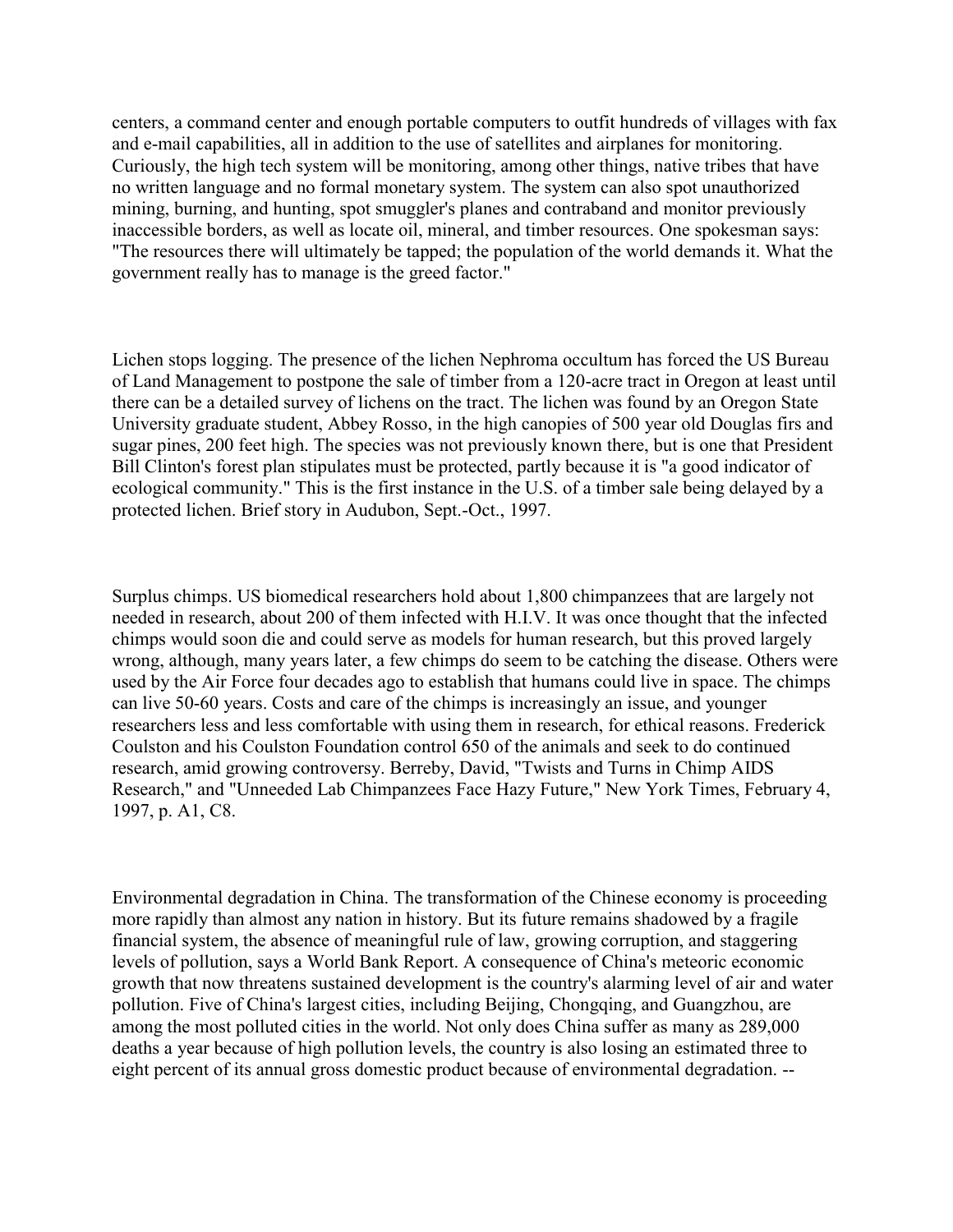Edward A. Gargan, "Weakness Seen in China's Economic Boom," New York Times, September 19, 1997, A5. See also the Vaclav Smil entry in the bibliography.

Wetlands Lost. One million acres of wetlands was lost in the continental U.S. from 1985-1995, despite new protections, according to a U.S. Fish and Wildlife survey. The losses on agricultural lands were especially surprising, 965,000 of these acres, indicating lack of enforcement of wetland protections on the farm. Still, many interpreted the report as good news, since losses in the previous decade, 1975-1985 were three million acres. The loss was about one percent of the wetlands that remain in the lower 48 states, which now have less than half the wetlands that existed in Colonial times. John H. Cushman, Jr., "One Million Acres of Wetlands Was Lost From 1985-1995, Despite New Protections," New York Times, Sept. 18, 1997, p. A18.

Children made to order? Genetic enhancement of human traits (more athletic ability, musical ability, lack of baldness) are under study, an outgrowth of therapies first intended to cure diseases, as discussed at the first Gene Therapy Policy Conference of the recombinant DNA Advisory Committee (RAC) of the National Institutes of Health (NIH). About 200 gene-therapy experiments are underway, although most of them are not working very well. Story in Science, September 19, 1997, pp. 1753-54.

Superfund revision would prohibit compensation for lost intrinsic value. One of the sticking points in the attempt to reauthorize the Superfund toxic waste law concerns whether companies can be sued for damage to the intrinsic value of natural resources and whether they can be forced to try to restore them. Montana Senator Max Baucus objected to a proposed weakening in the Superfund law by saying it "completely overlooks the intrinsic value of a remote mountain wilderness." The revision would prohibit seeking damages for intangible environmental values that cannot be easily priced. The Assistant Attorney General of New York argues that "unique resources are valuable to society not only for their actual uses as parks, waterways or recreational facilities, but because they just are." A spokesperson for a coalition of industry groups opposed to penalties for long-term environmental restoration says that some lawsuits "are going to attempt to compute the value to the squirrel of having to eat acorns instead of walnuts while restoration is occurring, or the value to a robin of eating bugs instead of worms--and to file claims for the robin's pain and suffering." See John Cushman, "Buried in Measure on Toxic Waste: One Special Offer," New York Times (9/5/97): A1.

Planned French canal would link the North Sea with the Mediterranean. A 143-miles long canal with 15 dams, 24 locks and hundreds of bridges would link the Rhine River that flows to the North Sea with the Saone and Rhone Rivers that flow South into the Mediterranean. Promoted for nearly 40 years by the French government, the canal would be three times as long as the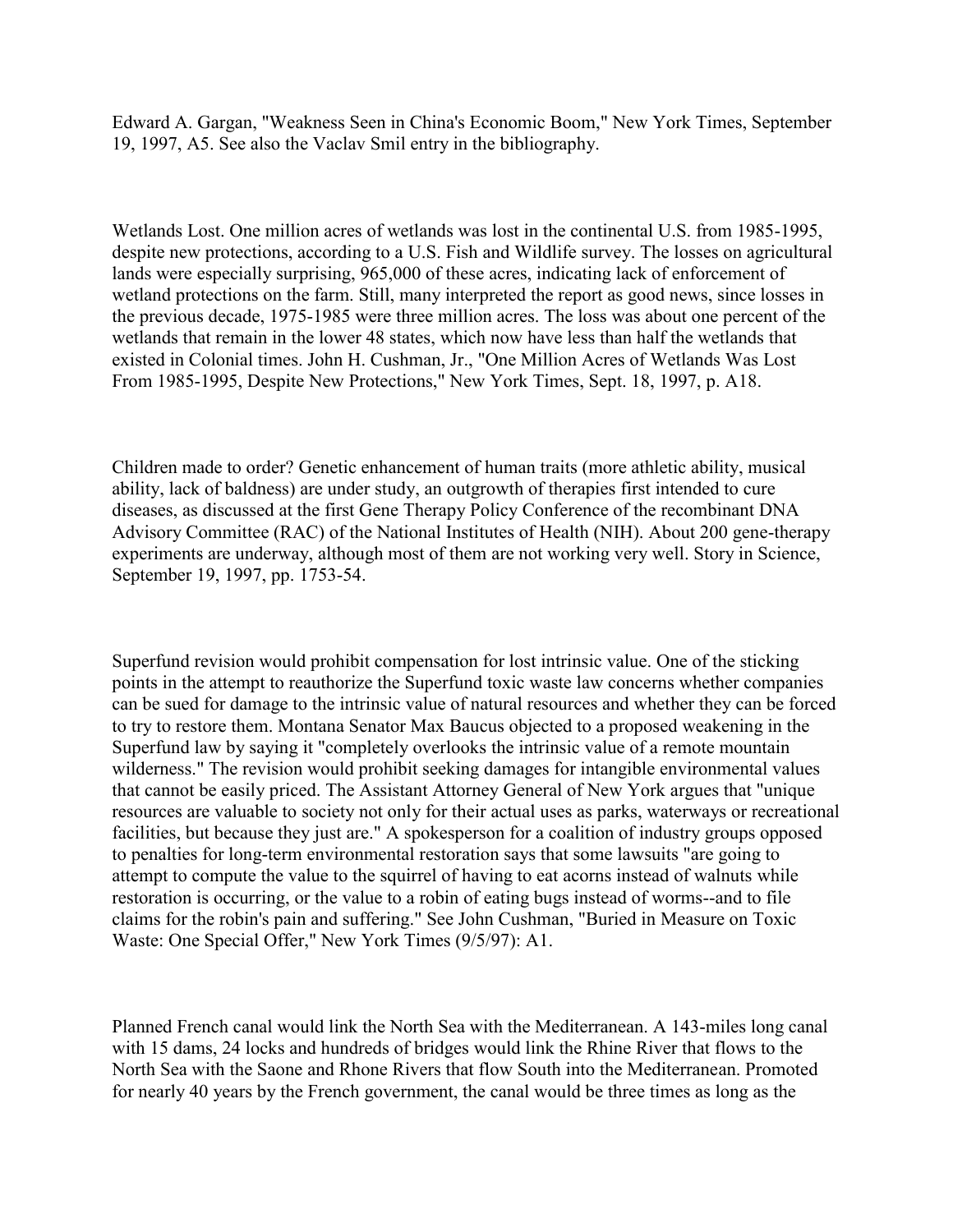Panama Canal and would cut some villages in two with 25-foot dikes. Local politicians who supported the canal were recently thrown out of office and replaced with canal opponents. While the French government buys up land in the path of the canal, locals split ownership of the land to make it more difficult to acquire or expropriate. One member of anti-canal forces said that if the project is not killed, "We are ready to fight. This canal would make us terrorists." See Charles Trueheart, "Canal Plan in France Stranded," Washington Post (7/30/97): A18.

Should Lake Powell be drained? Lake Powell is a 100-miles long lake that straddles the Utah/Arizona border and is formed by the Glen Canyon Dam on the Colorado River. When David Brower, a grandfather of the modern American environmental movement, proposed last year to drain Lake Power, few people took him seriously. Brower has felt guilty for 40 years for dropping opposition to the Glen Canyon Dam as a tradeoff that helped prevent construction of a dam that would have flooded Dinosaur National Monument in Colorado. With unanimous support from the Sierra Club Board of Directors and with backing from a Utah environmental group, the proposal to drain the nation's second largest artificial lake is now getting significant public attention. Utah politicians held Congressional hearings on the proposal in an attempt to embarrass its proponents.

The arguments against removing the dam are strong: Four million people use electricity generated from the dam; the dam provides flood control; the surrounding recreation area is the second most popular camping spot in the nation; 400,000 boats are launched on the lake ever year; draining the lake would create a massive environmental mess including odor from millions of rotting fish and a bathtub ring around the redrock shoreline. Those in favor of restoring Glen Canyon argue that the lake causes an 8 percent loss of water through evaporation and seepage into the ground (water whose value is estimated to be \$360 million a year). They point out that dams do not last forever and that eventually the lake will fill with silt. (An engineer who manages the dam claims that dredging will be needed to clear the turbine intake pipes in about 500 years.) The cold water that flows from the 500-foot deep lake, at 47 degrees, is also endangering several warm-water species of fish.

A restored Glen Canyon would support significant recreation and employment opportunities. While many find the lake quite beautiful, Edward Abbey once wrote that "the difference between the present reservoir, with its silent sterile shores and debris-choked side canyons, and the original Glen Canyon, is the difference between death and life. Glen Canyon was alive. Lake Powell is a graveyard." A former commissioner of the Federal Bureau of Reclamation (which built and operates the dam) argues that "Building a dam is the same as constructing a nuclear plant; you get immediate benefits, but you also get huge long-term costs. And a dam, just like a nuclear plant, can leave a legacy of environmental destruction that can take generations to correct." Although drainage of Lake Powell is unlikely, Congress has already agreed to pay to remove two dams on the Elwha River in Washington State to restore a salmon fishery. See James Brooke, "In the Balance, the Future of a Lake," New York Times (9/22/97): A10; Daniel P. Beard, "Dams Aren't Forever," New York Times (10/6/97): A17. (For another account, see Brad Knickerbocker, "Turning Man-Made Creations Back to Nature," Christian Science Monitor 89 (26 September 1997): 1, 5.)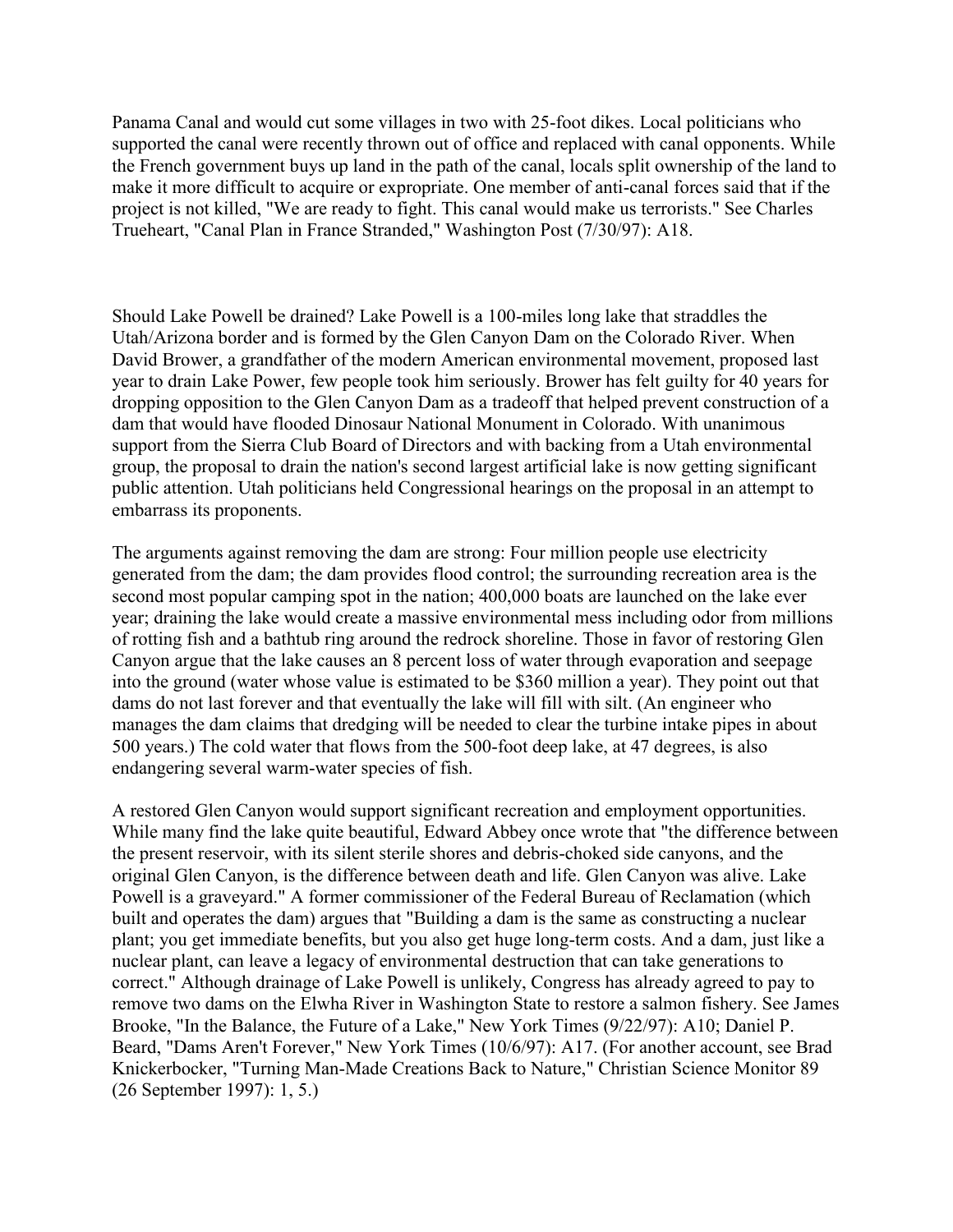World Population Rate Peaks, UN Claims. World population growth rates have peaked, and population itself may soon peak. So says the United Nations. By 2040, world population will peak at 7.7 billion, which is about 1/3 more people than now. When population finally peaks, several benefits will result, according to economists. Poor nations will be able to shift resources from basic goods like food and shelter to raising the standard of living. Famine will be reduced, especially in Africa and Asia. Immigration into the developed nations will ease. And export markets in the developing nations will burgeon. Environmental pressures will ease. By 2050, the ratio of population between the third world and the developed nations will be 7:1; it's 4:1 now. Pessimists, like Stan Becker of Johns Hopkins, doubt the UN's optimism. Becker expects disasters in poorly managed nations, especially famines, and others doubt whether the "green revolution"--high yields in grains and other foods--can match the population growth. See David R. Francis, "Global Crowd Control Starts to Take Effect," Christian Science Monitor 89 (22 October 1997): 1, 9.

Trash--1995 Data and EPA Predictions. According to an EPA report released in June 1997, the US in 1995 had 208 million tons of municipal solid waste, down 1 million tons from 1994. The per capita rate of trash generation was 4.3 pounds per person per day, down from 4.4 in 1994; of this, 1.1 pound per person per day is recycled, leaving 3.2 pounds per person per day that goes to a waste facility. Of the total, 39% was paper and paperboard (81.5 million tons), 14.3% was yard waste (29.8 million tons), and 6.7% (14 million tons) was food. 40% of paper waste was recycled (33 million tons), and 30% of yard waste was composted (9 million tons). By the year 2000, US trash will be 222 million tons, with containers and packaging the biggest portion (36% by 2000). In 1995, 57% of municipal waste went into landfills; 27% was recycled; and 16% was burned. The "landfill crisis" of the 1980s was a hoax; the crisis, such as it was, was caused by tougher regulations, and there never was a lack of landfill sites. But, on the positive side, the crisis gave a big boost to recycling. Story in "More Is Recycled, But There's Also More of It," Christian Science Monitor 89 (21 July 1997): 16.

LOGGING RESUMES IN THE DANIEL BOONE NATIONAL FOREST (KENTUCKY). The Kentucky affiliate of the activist organization Heartwood filed in federal court on September 5, 1997, a third lawsuit to stop logging in the Daniel Boone National Forest. A suit filed in early summer suspended logging for 1 1/2 months, until the court ruled that the suspension applied only to the specific area addressed in the suit (199 acres in the Indian Creek area of the Red River Gorge). The current suit contends that all logging should be stopped because the US Forest Service is not following the requirements of the Endangered Species Act, the National Forest Management Act, and the National Environmental Policy Act. The Daniel Boone National Forest has 690,987 acres, and 3,454 acres (or 0.5%) are approved for harvesting annully. The Boone logs are 5% of the states annual harvest, the rest coming from private property. About 200 jobs depend upon the Boone logs and will be lost during any suspension. Since the Forest Service does not pay taxes and in effort to be responsible citizens, the Service donates 25% of the gross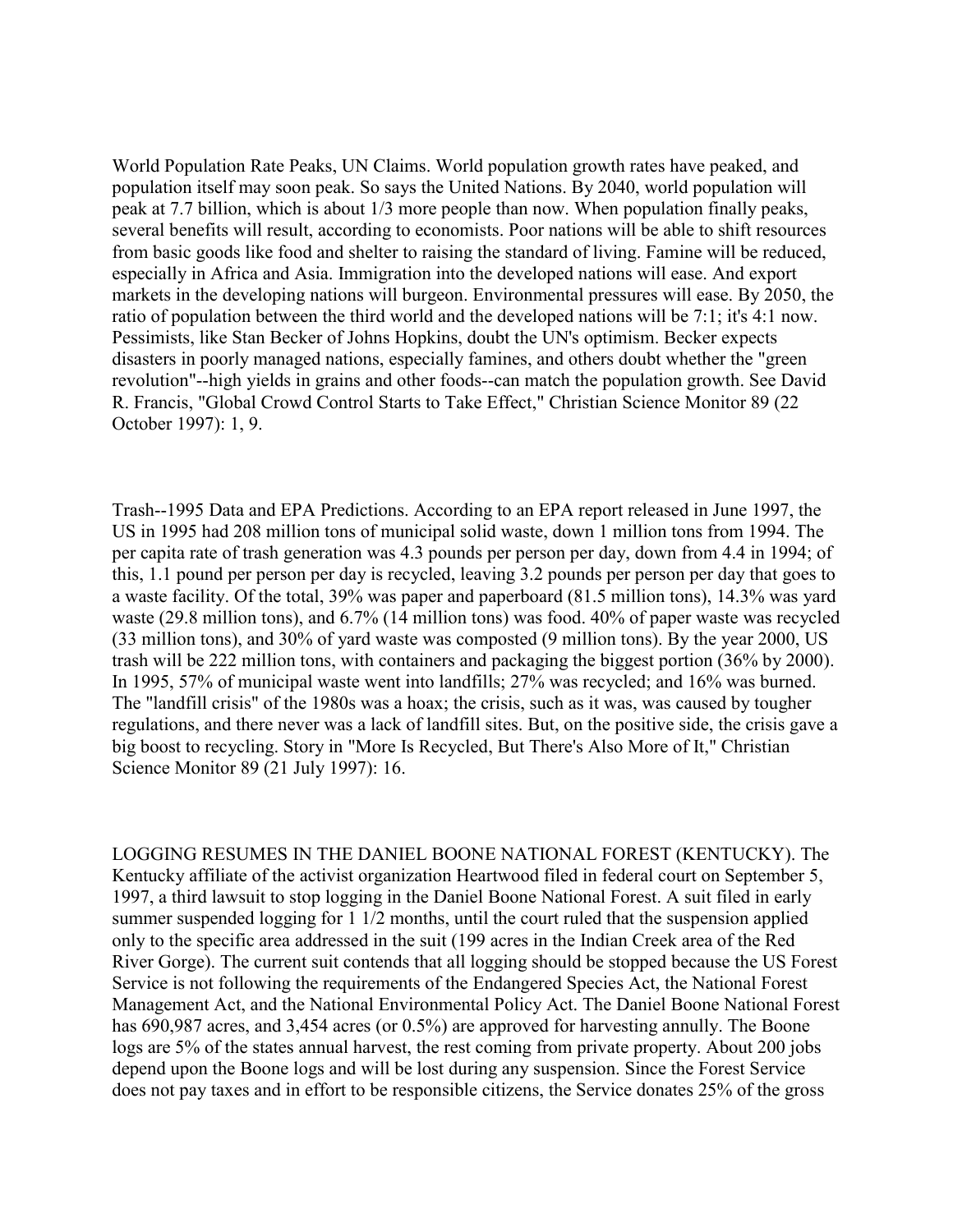from each sale to the county where the logs are harvested. For instance, Rowan County, which is home to Morehead State University and less dependent upon logging than most counties in Kentucky, gets \$50-60,000 per year. (Hamilton, Kim, "Daniel Boone Under Attack," Morehead News, 16 September 1997, pp. A-1, A-2)

Rolston's Gifford Lectures. Nov. 10-Dec. 1, 1997, University of Edinburgh, Scotland. "Genes, Genesis, and God" is the general title of Holmes Rolston III's Gifford Lectures. Ten lectures will be presented, starting on Nov. 10, on Mondays, Tuesdays, and Thursdays, in Lecture Theatre 5, Appleton Tower, commencing at 5:15 PM. Lectures are free and open to the public. In addition, on Wednesday, 12 November, a seminar on "A Prolific Earth: Genetic and Theological Explanations" will be convened in the General Assembly Hall, New College, Mound Place, Edinburgh. The seminar will feature Prof. Rolston and Prof. R. J. (Sam) Berry, the 1997/98 Gifford Lecturer at the University of Glasgow and a geneticist and ecologist of University College, London. The seminar is also free and open to the public. For more information: Email: Gifford.Lectures@ed.ac.uk

Website: http://www.admin.ed.ac.uk/arts/docs.giff97.htm

Yellowstone Institute is a private, non-profit organization operating in partnership with Yellowstone National Park. More than 85 field courses are offered annually, lasting from two to five days, and many are available for graduate, undergraduate, or recertification credit. The courses are taught at the Institute's facilities in the remote Northeastern section of the park and in the back country. Fees average US \$45-50 per day. Topics include natural and cultural history, journal keeping, writing, and photography. For a catalog and more information: The Yellowstone Institute, Box 117, Yellowstone National Park, Wyoming 82190 USA, Tel: 307-344-2294; Website: http://www.nps.gov/yell/yellinst.htm

# **RECENT ARTICLES AND BOOKS**

Reminder: Environmental Ethics, Environmental Values, and the Journal of Agricultural and Environmental Ethics are not indexed here, but are included in the annual update on disk and on the website.

--Chadwick, Ruth, editor-in-chief, Encyclopedia of Applied Ethics. 4 volumes. San Diego: Academic Press, 1997. Contains, among others, the following articles: (alphabetically by entry title)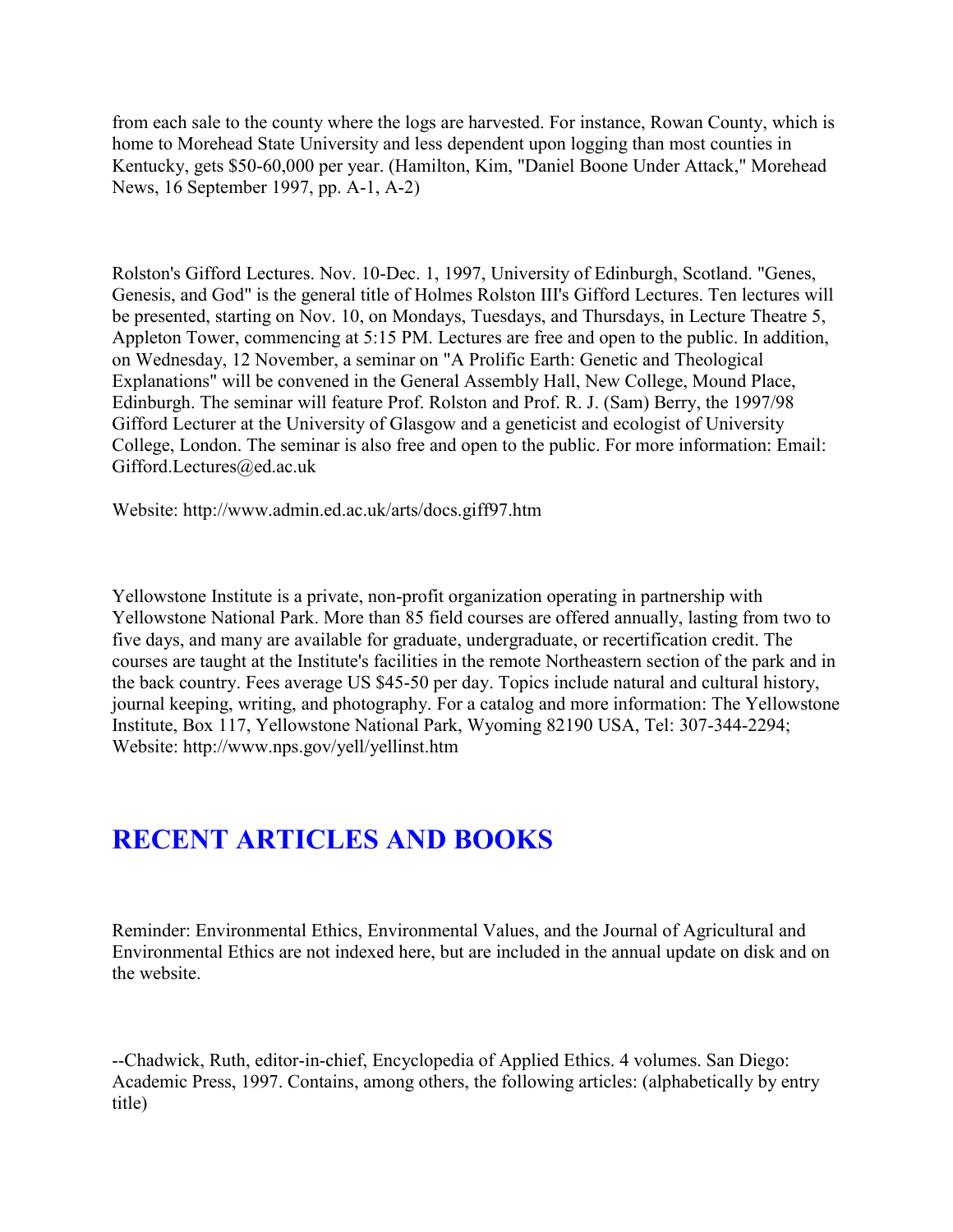--Mepham, Ben, "Agricultural Ethics"

- --Parascandola, Mark, "Animal Research"
- --Pluhar, Evelyn. "Animal Rights"
- --Rawles, Kate. "Biocentrism"
- --Lee, Keekok. "Biodiversity"
- --Leopold, Aldo Carl. "Conservation (Stewardship)"
- --Munz, Peter. "Darwinism"
- --Talbot, Carl. "Deep Ecology"
- --Dower, Nigel. "Development Ethics"
- --Dower, Nigel. "Development Issues"
- --Holland, Alan. "Ecological Balance"
- --Burritt, Roger. "Environmental Compliance by Industry"
- --Sagoff, Mark. "Environmental Economics"
- --Attfield, Robin. "Environmental Ethics, Overview"
- --Jarvela, Marja. "Environmental Impact Assessment"
- --Talbot, Carl. "Environmental Justice"
- --MacDonald, Chris. "Evolutionary Perspectives in Ethics"
- --Brennan, Andrew. "Gaia Hypothesis"
- --Valadez, Jorge. "Indigenous Rights"
- --Booth, Annie L. "Land-Use Issues"
- --Mori, Maurizio. "Life, Concept of"
- --Daffern, Thomas. "Native American Cultures"
- --Allen, Garland E. "Nature vs. Nurture"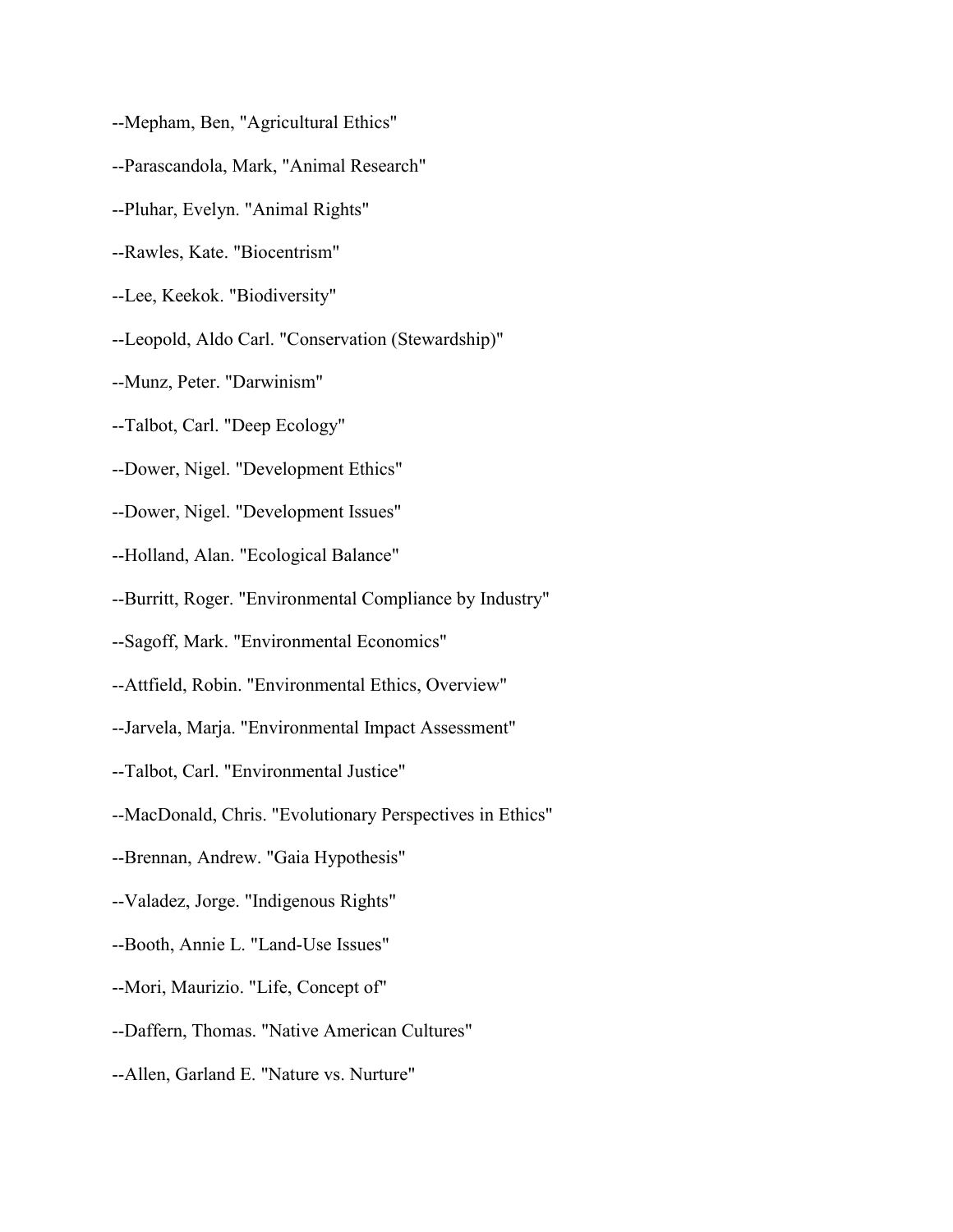--ShraderFrechette (Shrader-Frechette). Kristin. "Nuclear Power"

--Ryder, Richard. "Painism"

--Clark, John P. "Political Ecology"

--Parker, Jenneth. "Precautionary Principle"

--Christman, John. "Property Rights"

--Carpenter, Robert Stanley. "Sustainability"

--Kaplan, Helmut. "Vegetarianism"

--Rollin, Bernard E. "Veterinary Ethics"

--Spash, Clive L. "Wildlife Conservation"

--Dower, Nigel. "World Ethics"

--Bostock, Stephen. "Zoos and Zoological Parks"

--Northcott, Michael S., The Environment and Christian Ethics. Cambridge: Cambridge University Press, 1996. 379 pp. \$59.95 (hb); \$21.95 (pb). Of the books on environmental ethics written from a perspective of Christian ethics, Northcott's survey best knows the philosophical literature, in addition to having a thorough familiarity with the theological literature. Northcott sums up his argument: "The resolution of the environmental crisis requires the rediscovery of the existence of value and moral significance in the objective world prior to human acts of valuing, an independence which Western theists have traditionally located in the original act of divine beneficence in the creation of the world. . . . Without a recovery of this traditional recognition of the moral order and purposiveness of the world, prior to its processing by human perception, I do not believe it will be possible for modern societies ultimately to reduce their impacts on the ecological integrity of the nonhuman world" (pp. 92-93). In this search, Northcott is especially interested in philosophical arguments for intrinsic value in nature, which are congenial with this divine creation of value.

Northcott recognizes amply that Christians have sometimes been the cause of environmental degradation; but he also believes that the primal Hebrew vision was "earth friendly" (p. 198), and that early Christianity with its understandings of the redemption of creation was also. The Christ is the Lord of nature, as well as of persons. Northcott argues for what he call a "repristination" of such worldviews (p. xiii, p. 239, p. 255). He has a soft spot for indigenous peoples, of whom he paints a rather rosy picture, and thinks that they were closer to the Hebrew mind than often realized. A central emphasis is on natural law, which Northcott hopes to recover. Northcott teaches Christian ethics at the University of Edinburgh.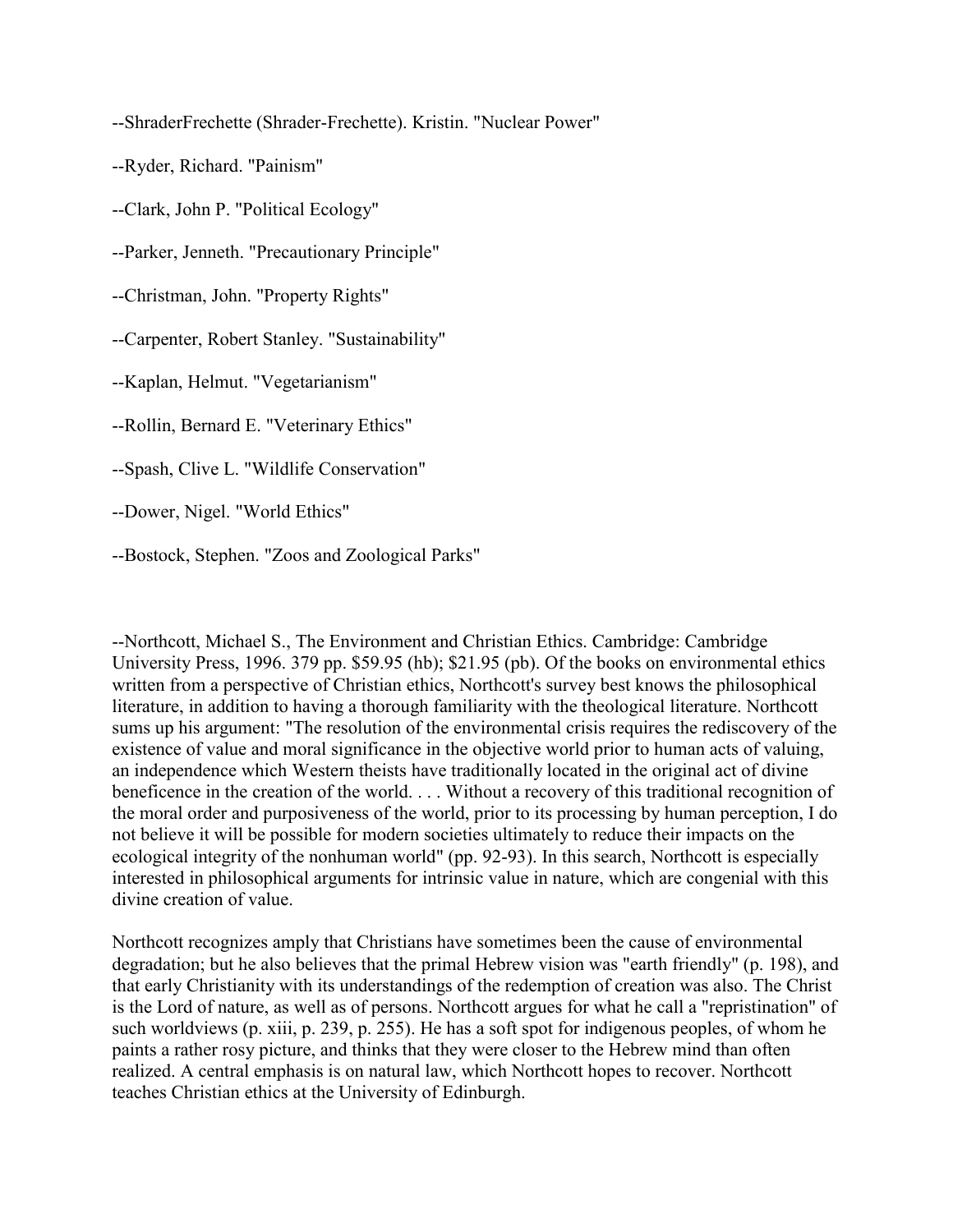--Larrère, Catherine, Les philosophies de l'environnement (Philosophies of the Environment). Paris, Presses universitaires de France, 1997. 124 pages. An overview of largely American environmental philosophy, with discussions of intrinsic value, the land ethic, animal ethics, wilderness and pluralism. Larrère depicts the American environmental debate as involving two opposed tendencies, the search for abstract universal laws (Moralität), and the effort to ground environmental values in the concept of community (Sittlichkeit). The first is an expanded Kantianism, and also found in the animal rights movement. The second is developed in Leopold's land ethics. Catherine Larrère is a philosophy professor and head of the philosophy department at the Université Michel de Montaigne, Bordeaux III, in France. Reviewed by Pete A. Y. Gunter in Environmental Ethics, forthcoming.

--Larrère, Catherine and Raphaël Larrère, Du bon usage de la nature. Pour une philosophie de l'environnement (On the Good Use of Nature: Toward a Philosophy of the Environment). Paris. Aubier, 1997. 355 pages. Much longer than the preceding survey, covering the history of Western philosophy and concluding with the authors' proposal for a plausible and workable environmental ethic. A classical (Greek) view of nature recommended that humans learn from the norms of nature and accept natural limits. The modern world makes nature a realm of passive mechanical interactions, valueless, with humans outside and over nature. The authors, in a third, postmodern view, inscribe humans in nature but not in a privileged position. "Good use today should be ecocentric" (p. 19). Against Luc Ferry, The New Ecological Order, the authors argue that "to face the environmental crisis we do not need only an ethics of responsibility towards future generations but also a new idea, or scientific, ecocentered vision of nature." Shows that environmental ethics is alive and well in France, and also introduces French and European contributions to the debate with which English-speaking philosophers may not be familiar. Catherine Larrère teaches philosophy at the Université Michel de Montaigne, Bordeaux III, in France. Raphaël Larrère an agronomy engineer and director of research at the Institut National de la Recherche Agronomique (INRA). Reviewed by Pete A. Y. Gunter in Environmental Ethics, forthcoming.

--Larrère, Catherine, "La forêt est-elle un objet philosophique?" in La Forêt, les Savoirs et les Citoyens, Editions de l'ANCR/Agence nationale de création rurale. Co Mars 1995, Editions ANCR, 73124 Chalon-sur-Saône cedex. With Descartes, and Rousseau and Heidegger as well, the forest in philosophy is a place one has to go out of. The forest is a metaphor of method, of spatial orientation. This attitude that "one should go out of the forest" becomes a philosophical motto that furthers the modern separation between humans and nature.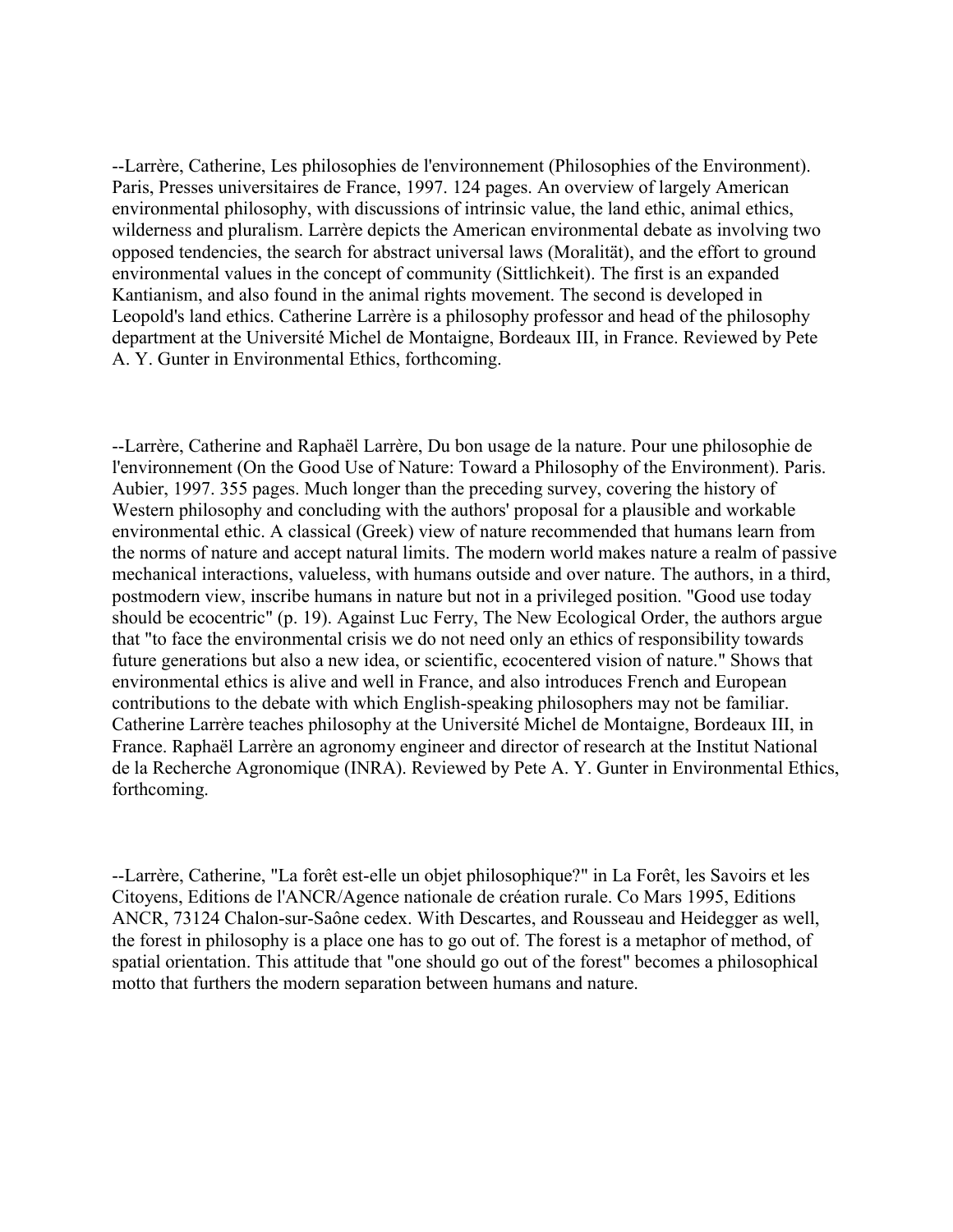--Larrère, Catherine, and Larrère, Raphael, eds., La crise environnementale (The Environmental Crisis). Paris: Éditions de l'INRA (Institut National de la Recherche Agronomique), 1997. For sale: INRA Editions, Route de St Cyr, 78026 Versailles-Cédex France.

--Larrère, Catherine, "La nature est-elle aimable? (Is Nature Loveable)," La Mazarine, Editions du Treize Mars, 12 boulevard Péreire, 75017 Paris, no. 1, automne 1997. The answer depends upon which nature is in question. The article distinguishes between a nature-artefact, that we are responsible for, and a processual nature, that we can love.

--Passmore, John, "The Preservationist Syndrome," Journal of Political Philosophy 3(#1, 1995):1-22. Passmore wishes more consistent use of "conservation" and "preservation." Conservation is future-oriented; preservation is past-oriented. In the rapidly changing modern world, the rise of preservationist interests is striking. Passmore considers urban preservation, ecological preservation, cultural preservation, versus development, the question of "rights" to development, indigenous "rights" to traditional lands, "rights" of animals to be preserved, "rights" of species, whether to say that preservation is "better" is culturally relative, whether preservationists are elitists. The paper, he notes, is a development and generalization of Chapters IV and V in his Man's Responsibility for Nature (London: Duckworth, 1980). Passmore is retired, Australian National University, Canberra. He will speak at the forthcoming World Congress of Philosophy, Boston, August 1997.

--Nassauer, Joan Iverson, ed. Placing Nature and Landscape Ecology. Washington, D.C.: Island Press, 1997. 179pp. Nassauer is in landscape architecture at the University of Minnesota, Minneapolis-St. Paul. Contains the following articles:

--Gorham, Eville. "Human Impacts on Ecosystems and Landscapes," pp. 15-32.

--Smiley, Jane. "Farming and the Landscape," pp. 33-43.

--Meine, Curt. "Inherit the Grid" (the environmental consequences of the U.S. mapping grid of townships and sections across the continent), pp.45-62.

--Nassauer, Joan Iverson. "Cultural Sustainability: Aligning Aesthetics and Ecology," pp. 65-83.

--Eaton, Marcia Muelder. "The Beauty That Requires Health," pp. 85-106. Eaton is in philosophy at the University of Minnesota.

--Martin, Judith A., Warner, Sam Bass, Jr. "Urban Conservation: Sociable, Green, and Affordable," pp.109-122.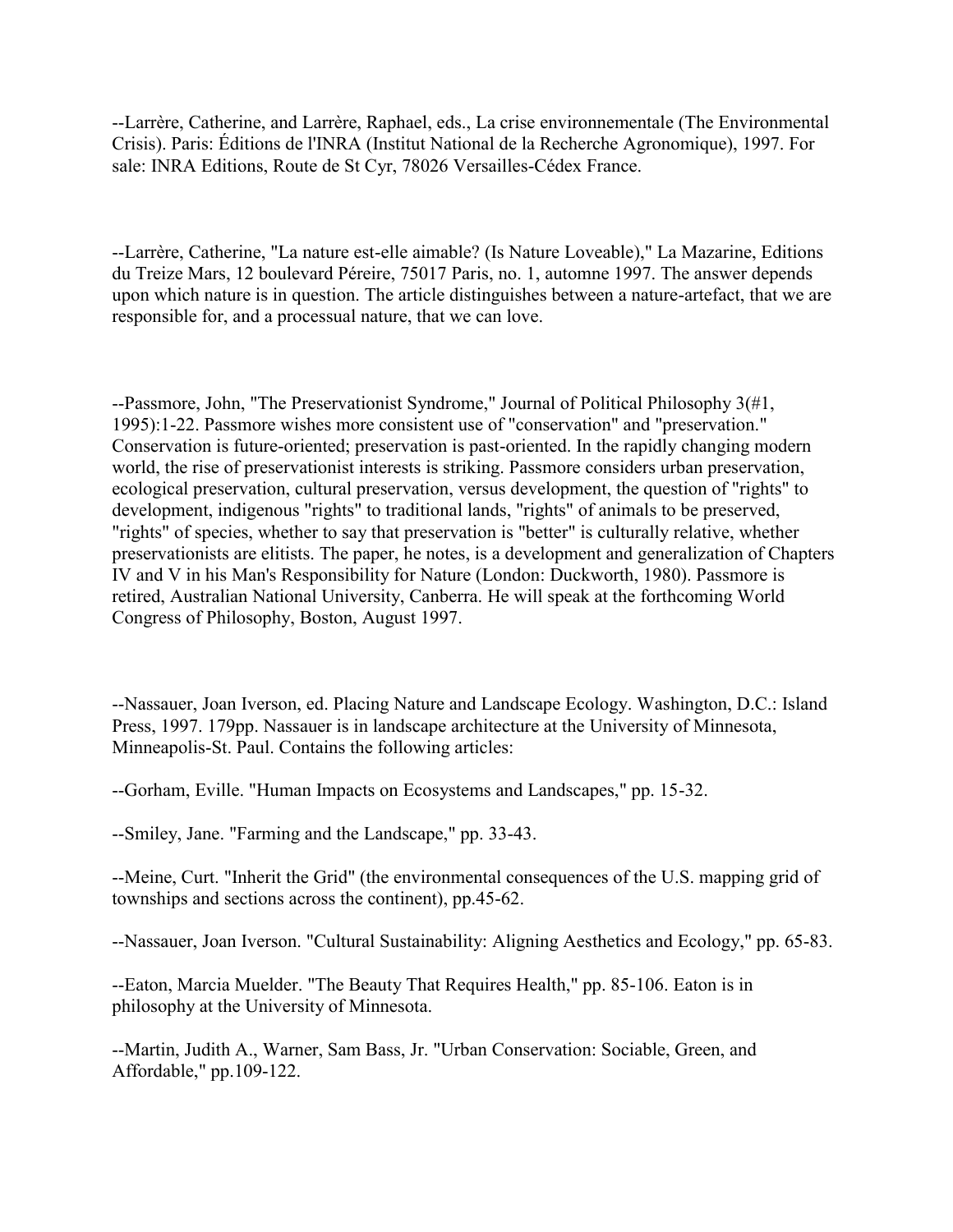--Karasov, Deborah. "Politics at the Scale of Nature," pp. 123-137.

--Romme, William H. "Creating Pseudo-Rural Landscapes in the Mountain West," pp. 139-161.

--Nassauer, Joan Iverson. "Action Across Boundaries," pp. 163-169.

--Bowers, C. A., The Culture of Denial: Why the Environmental Movement Needs a Strategy for Reforming Universities and Public Schools. Albany, NY: State University of New York Press, 1997. The flaws in contemporary education. The complicity of the educational establishment in supporting the social and economic institutions that have produced the environmental crisis. Education from the primary grades through the universities needs to be totally reformed to support new, ecologically sustainable societies. Bowers formerly taught at the University of Oregon and at Portland State University.

--Buege, Douglas J., "An Ecologically-informed Ontology for Environmental Ethics," Biology and Philosophy 12(1997):1-20. Since the inception of their subject as a distinct area of study in philosophy, environmental ethicists have quarreled over the choice of entities with which an environmental ethic should be concerned. A dichotomous ontology has arisen with the ethical atomists, e.g. Singer and Taylor, arguing for moral consideration of individual organisms and the holists, e.g. Rolston and Callicott, focussing on moral consideration of systems. This dichotomous view is ecologically misinformed and should be abandoned. In this paper, I argue that the organization of the natural world, as viewed by some ecologists and evolutionary biologists, is structured on various levels that are not reducible to one another. This "hierarchical" view, expressed by Salthe and Eldredge, provides the most complete and accurate ontology for environmental ethics. Buege completed a Ph.D. in environmental ethics at the University of Minnesota, Minneapolis, fall 1993, entitled Intrinsic Value, Organic Unity and Environmental Philosophy: Grounding our Values, critiquing existing theories and developing new theories of ontology and intrinsic value with a view to grounding public policy issues. The dissertation advisor was Arthur Caplan, and Karen Warren, of Macalaster College, St. Paul, was a chief mentor. He is now an independent scholar, West Allis, WI.

--Robinson, William S., "Some Nonhuman Animals Can Have Pains in a Morally Relevant Sense," Biology and Philosophy 12(1997):51-71. In a series of works, Peter Carruthers has argued for the denial of the title proposition. Here I defend that proposition by offering direct support drawn from relevant sciences and by undercutting Carruthers' argument. In doing the latter, I distinguish an intrinsic theory of consciousness from Carruthers' relational theory of consciousness. This relational theory has two readings, one of which makes essential appeal to evolutionary theory. I argue that neither reading offers a successful view. Robinson is in philosophy at Iowa State University, Ames.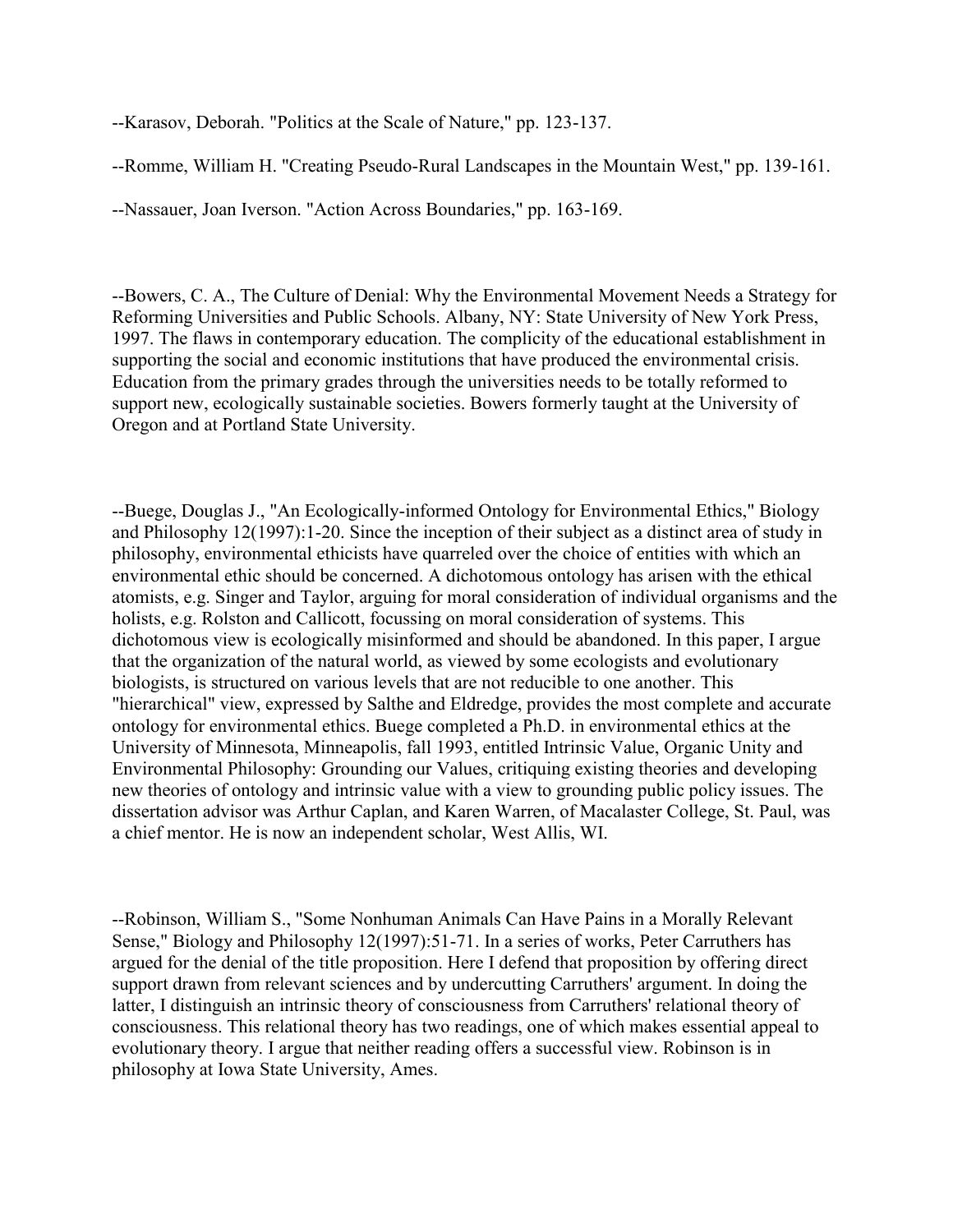--Sagoff, Mark, "Muddle or Muddle Through? Takings Jurisprudence Meets the Endangered Species Act" William and Mary Law Review 38 (no. 3, March 1997):825-993. The long article takes up the entire issue and is book-length. "This Article proposes that the Supreme Court, rather than resolving controversies about the fundamental character of property, liberty, nature, ecology, and so on, appropriately limits itself to reigning in regulation at its own frontier. As long as the Court equally threatens opposing positions with utter and devastating defeat--fanning fears that it may vindicate either the libertarian or the environmentalist extreme--it may succeed in restraining the ambitions of both property owners and regulators, who then may recognize that they have more to lose from confrontation than from compromise and accommodation" (pp. 844- 845). "This Article argues that no plausible scientific argument at present supports the claim that the extinction of species in the United States courts environmental disaster. It is far more plausible that rare and endangered species have become epiphenomena, affected by the environment but having little effect on it. Moral, aesthetic, and spiritual arguments amply may justify all that we do to protect every species, but an instrumental or economic rational appears beyond reach" (p. 844). Sagoff is at the Institute of Philosophy and Public Policy at the University of Maryland, and is the former president of the International Society for Environmental Ethics.

--Mackinnon, Barbara, Ethics: Theory and Contemporary Issues, 2nd ed. Belmont, CA: Wadsworth Publishing Co., 1998. Chapter 14 is "Environmental Ethics," and in addition to an introductory essay by MacKinnon contains reprints of Holmes Rolston, "Humans Valuing the Natural Environment" (from Chapter 1 of his Environmental Ethics); Karen Warren, "The Power and the Promise of Ecological Feminism"; and Bill Devall and George Sessions, "Deep Ecology." Chapter 15 is "Animal Rights," and in addition to an introductory essay by MacKinnon contains reprints of Peter Singer, "All Animals are Equal," and Bonnie Steinbock, "Speciesism and the Idea of Equality." MacKinnon teaches philosophy at the University of San Francisco.

--Global Biodiversity is published four times a year by the Canadian Museum of Nature, with distribution in 90 countries. The editor is Don McAllister. A website is http://www.nature.ca/english/gbzine.htm

--Cifric, Ivan, "Anthropocentrism and Naturalism--Bases of Modern Thought?" Socijalna Ekologija: Casopis za ekolosku misao i sociologijska istrazivanja okoline (Social Ecology: Journal for Environmental Thought and Sociological Research) 4(1995):5-34. Published in Zagreb, Croatia. The journal is ordinarily published in Croatian, some articles in German or French, but some issues are in English, as is this one. Based on a study of the convictions of Croatian students, finding and analyzing two main bases of modern thought. The first relies on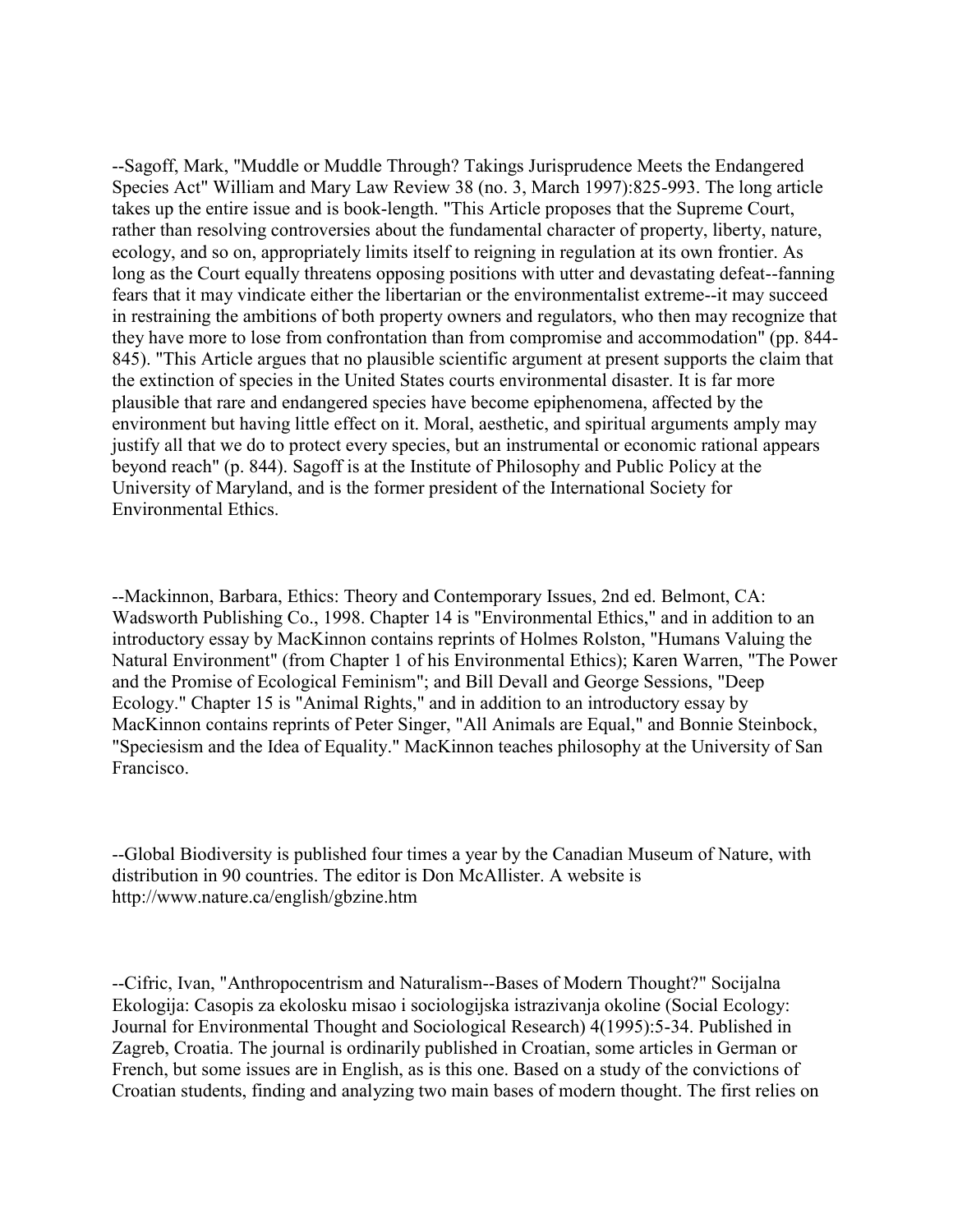anthropocentrism, is optimistic, supports progress, projects development. The second is pessimistic, relies on naturalism, and from a moral standpoint contests the existing progress of civilization, advocates saving natural resources, and sees a catastrophic future. Cifric is in the faculty of philosophy, Department of Sociology, University of Zagreb. Other articles in this issue on progress and politics, attitudes toward nuclear power plants, radioactive wastes, and the sense of the quality of life.

--Environmental Challenges to Modern Society. Theme issues of Socijalna Ekologija: Casopis za ekolosku misao i sociologijska istrazivanja okoline (Social Ecology: Journal for Environmental Thought and Sociological Research) vol. 5, no. 3 (1996). Published in Zagreb, Croatia, in Croatian. Articles on sustainability, environmental education, waste, ontological and ethical perspectives on environmental protection and ecology, the Croatian strategy of environmental education in the church and at school.

--Milton, Kay, Environmentalism and Cultural Theory: Exploring the Role of Anthropology in Environmental Discourse. New York: Routledge, 1996. Environmentalists often claim that nonindustrial societies, usually described as "indigenous" or "traditional," have a better relationship with their environment than industrial societies do. A growing body of anthropological literature has thrown doubt on this belief, and suggests that it should be seen as a "myth," both in the popular sense of something that is untrue and in the sense often used by anthropologists as something that is asserted as dogma. Our contemporary understanding of these cultures is shaped by our pre-conceptions and by the arguments we wish to pursue. Both the reality of humanenvironment relations, and our interpretations of them, are considerably more complex than the environmentalist myth suggests. Milton teaches social anthropology at the Queen's University, Belfast.

--Conley, Verena Andermatt, Ecopolitics: The Environment in Poststructuralist Thought. London and New York: Routledge, 1997. 188 pages. Poststructuralist European thought, although often thought to have no concern for the environment, actually has complex but hidden ties to ecology. Conley reviews and rejects the disparagements of ecology by Ferry and Baudrillard, emphasizing rather the explicit ecological aspects of Levi-Strauss's thought. She traces ecological themes through Hélène Cixous and Luce Irigaray, defending a feminist perspective.

--Simpson, R. David, Roger A. Sedjo, and John W. Reid, "Valuing Biodiversity for Use in Pharmaceutical Research," Journal of Political Economy 104 (no. 1, February 1996):163-185. The expected value of a new species for pharmaceutical purposes is very low, so low as to make it unlikely that private firms will have much economic incentive to protect species. Also, the loss--measured in human illness or death--caused by the loss of a species is likely to be small.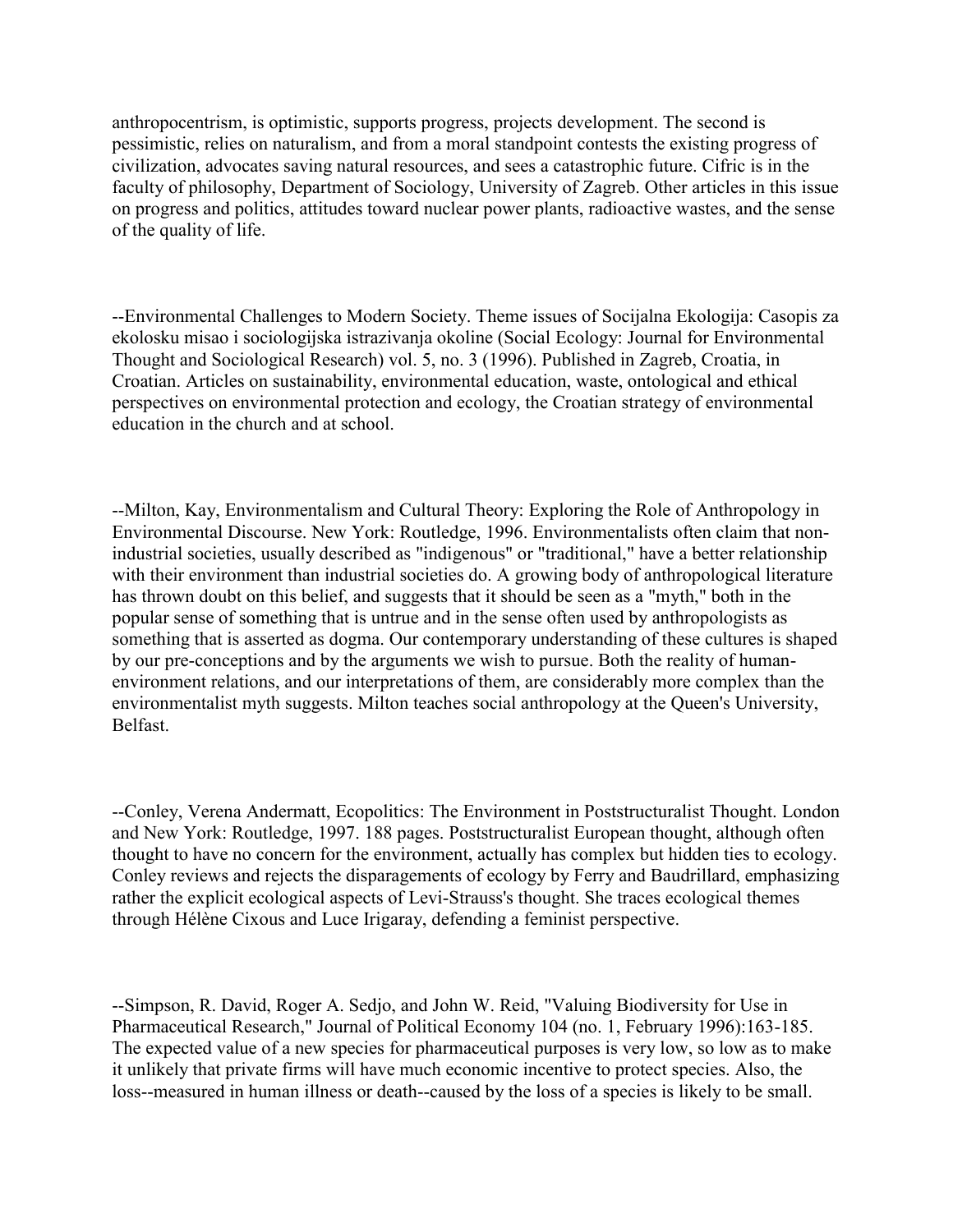Even under the most optimistic assumptions, the economic value of saving one species is unlikely to be more than about \$ 10,000, and under typical assumptions the probability that a given species will yield useful discoveries drops its expected value to less than \$ 100. Issues of ecological, moral, or aesthetic values are not here considered.

--Science, 25 July 1997 (vol. 277, no. 5325) is a theme issue on "Human-Dominated Ecosystems." Contains:

--Vitousek, Peter M., Harold A. Mooney, Jane Lubchenko, and Jerry M. Melillo, "Human Domination of Earth's Ecosystems," (pp. 494-499). Human alteration of Earth is substantial and growing. Between one-third and one-half of the land surface has been transformed by human action; the carbon dioxide concentration in the atmosphere has increased by nearly 30 percent since the beginning of the Industrial Revolution; more atmospheric nitrogen is fixed by humanity than by all natural sources combined; more than half of all accessible surface fresh water is put to use by humanity; and about one-quarter of the bird species on Earth have been driven to extinction. By these and other standards, it is clear that we live on a human dominated planet.

--Chapin, III, F. Stuart, et al., "Biotic Control over the Functioning of Ecosystems," (pp. 500- 504). Changes in the abundance of species--especially those that influence water and nutrient dynamics, trophic interactions, or disturbance regime--affect the structure and functioning of ecosystems. Diversity is also functionally important, both because it increases the probability of including species that have strong ecosystem effects and because it can increase the efficiency of resource use. Differences in environmental sensitivity among functionally similar species give stability to ecosystem processes, whereas differences in sensitivity among functionally different species make ecosystems more vulnerable to change. Current global environmental changes that affect species composition and diversity are therefore profoundly altering the functioning of the biosphere.

--Matson, P. A., et al, "Agricultural Intensification and Ecosystem Properties," (pp. 504-509). Expansion and intensification of cultivation are among the predominant global changes of this century. Intensification of agriculture by use of high-yielding crop varieties, fertilization, irrigation, and pesticides has contributed substantially to the tremendous increases in food production over the past 50 years. Land conversion and intensification, however, also alter the biotic interactions and patterns of resource availability in ecosystems and can have serious local, regional, and global environmental consequences. The use of ecologically based management strategies can increase the sustainability of agricultural production while reducing off-site consequences.

--Botsford, Louis, et al., "The Management of Fisheries and Marine Ecosystems" (pp. 509-515). The global marine fish catch is approaching its upper limit. The number of overfished populations, as well as the indirect effects of fisheries of marine ecosystems, indicate that management has failed to achieve a principal goal, sustainability. This failure is primarily due to incessant sociopolitical pressure for greater harvests and the intrinsic uncertainty in predicting the harvest that will cause population collapse. A more holistic approach incorporating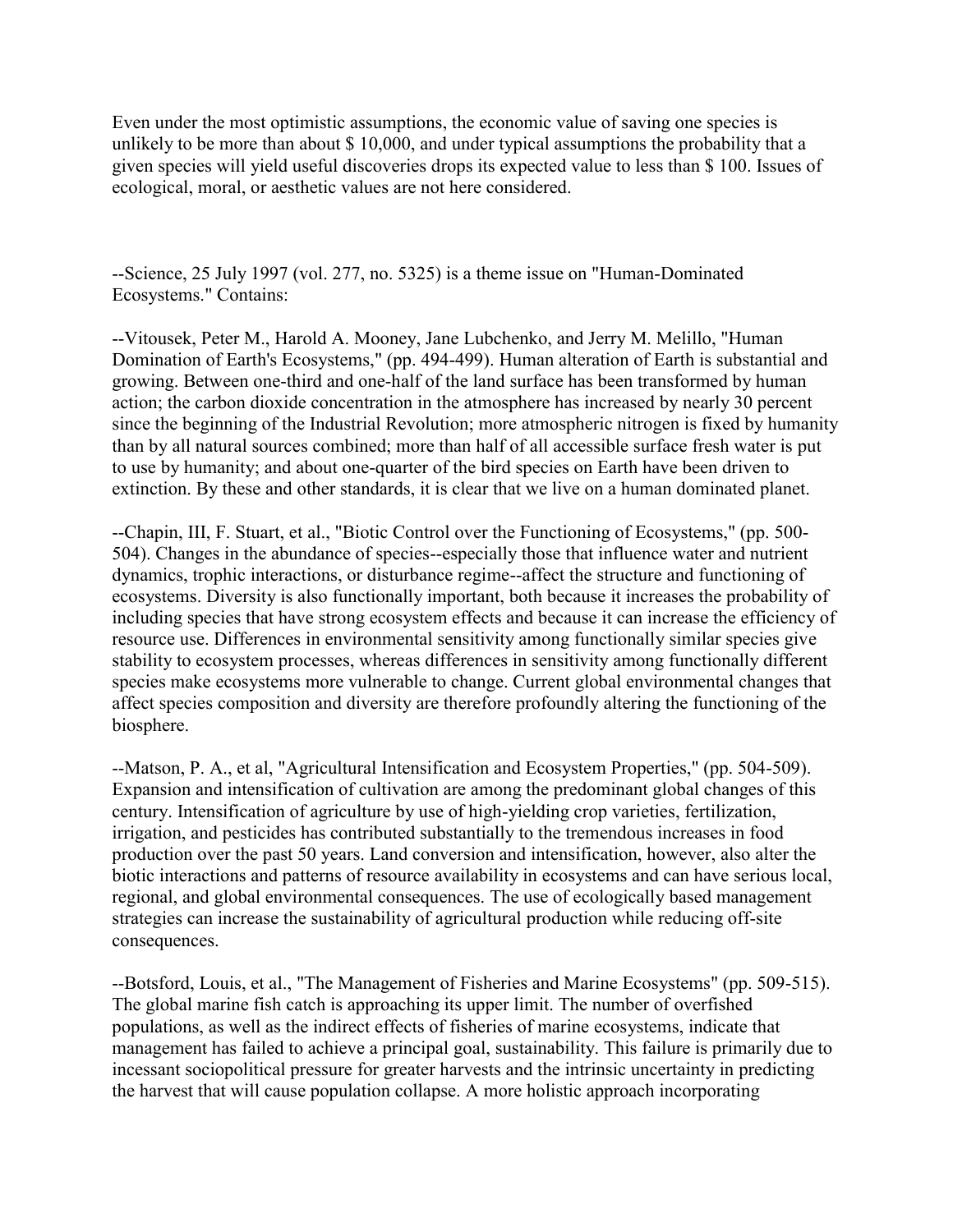interspecific interactions and physical environmental influences would contribute to greater sustainability by reducing the uncertainty in predictions. However, transforming the management process to reduce the influence of pressure for greater harvest holds more immediate promise.

--Dobson, Andy P., et al., A. D. Bradshaw, and A.J.M. Baker, "Hopes for the Future: Restoration Ecology and Conservation Biology" (pp. 515-522). Conversion of natural habitats into agricultural and industrial landscapes, and ultimately into degraded land, is the major impact of humans on the natural environment, posing a great threat to biodiversity. The emerging discipline of restoration ecology provides a powerful suite of tools for speeding the recovery of degraded lands. In doing so, restoration ecology provides a crucial complement to the establishment of nature reserves as a way of increasing land for the preservation of biodiversity. An integrated understanding of how human population growth and changes in agricultural practice interact with natural recovery processes and restoration ecology provides some hope for the future of the environment.

--Noble, Ian R. and Rodolfo Dirzo, "Forests as Human-Dominated Ecosystems," (pp. 522-525). Forests are human-dominated ecosystems. Many of the seemingly lightly managed or unmanaged forests are actually in use for agroforestry or for hunting and gathering. Agroforestry does reduce biodiversity, but it can also act as an effective buffer to forest clearance and conversion to other land uses, which present the greatest threat to forested ecosystems. In forests used for logging, whole-landscape management is crucial. Here, emphasis is placed on areas of intensive use interspersed with areas for conservation and catchment purposes. Management strategies for sustainable forestry are being developed, but there is a need for further interaction among foresters, ecologists, community representatives, social scientists, and economists.

--Malakoff, David, "Extinction on the High Seas" (pp. 486-488). Biologists have long assumed that the oceans are too vast, and their habitats too prolific, for humans ever to extinguish any marine species. But now that assumption is under attack. At the same time, estimates of the number of marine species are escalating, with new discoveries. Only about 275,000 marine species have actually been described, and but estimates for coral reefs alone are at least a million species, and possibly up to 9 million, with another 10 million on the deep sea's expansive floor.

--Noske, Barbara, Beyond Boundaries: Humans and Animals. Montreal: Black Rose Books, 1997. 253 pages. Chapters: The Road toward Domestication. Domestication under Capitalism. The Animal Industrial Complex. The Devaluation of Nature. The Question of Human-Animal Continuity. Human-Animal Discontinuities. Meeting the Other: Toward an Anthropology of Animals. Postscript: Andropocentrism or Androcentrism. Noske is a Ph.D. in philosophy from the University of Amsterdam, currently at the Faculty of Environmental Studies, York University.

--Moffat, Anne Simon, "Resurgent Forests Can Be Greenhouse Gas Sponges," Science 277 (18 July, 1997):325-316. Recent evidence indicates that forests store much more carbon than had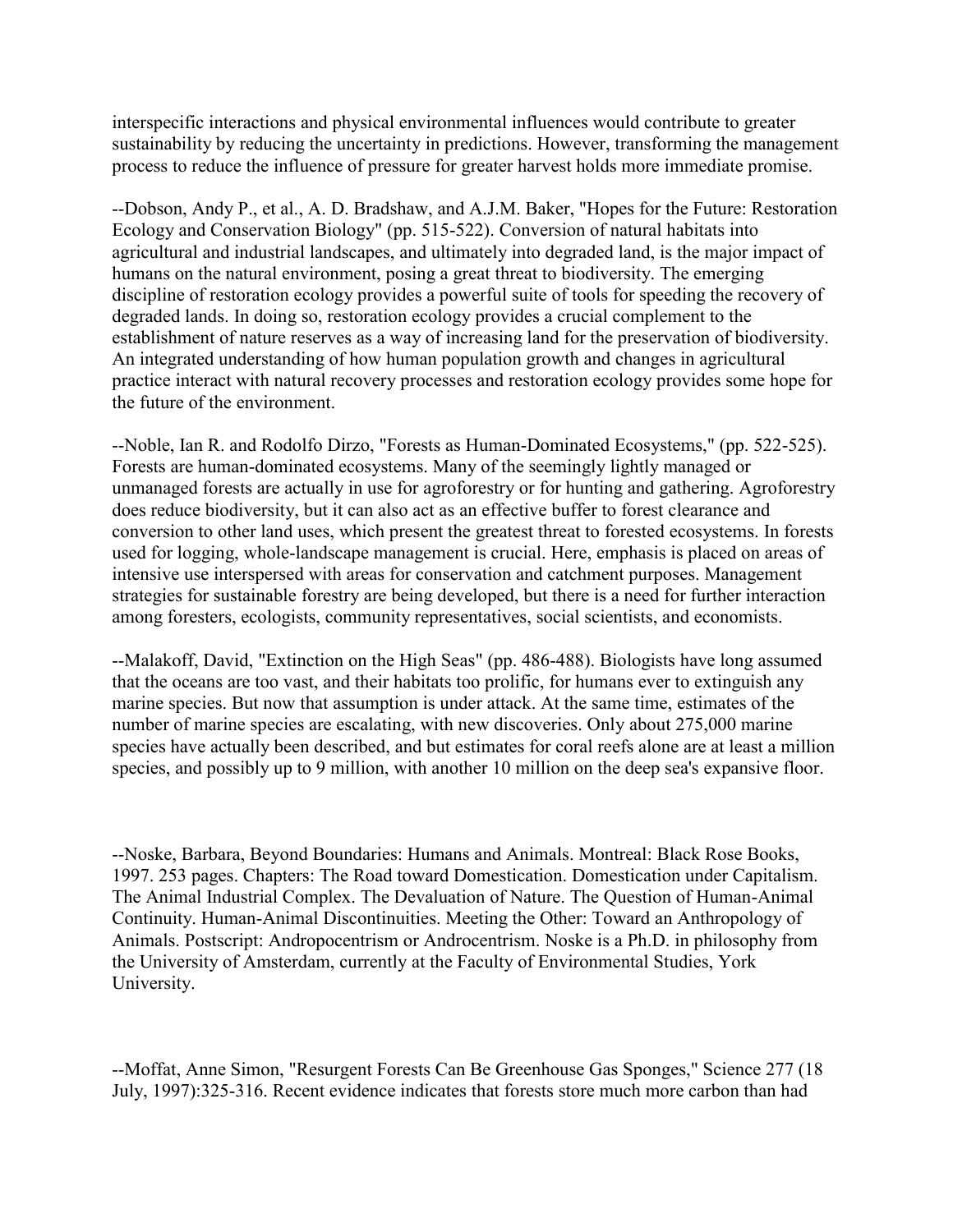been thought. Some previous studies calculated that forests take up about as much carbon dioxide while photosynthesizing as they give off when respiring, resulting in little net carbon flow into or out of forests. But new results, some from re-analysis of the old data, indicates that forests and the carbon they sequester have been undervalued, especially the carbon in forest soils, much in peat, also much more than thought in tropical forests. Reforestation can be significant in offsetting industrial carbon.

--Schullery, Paul, Searching for Yellowstone: Ecology and Wonder in the Last Wilderness. Boston: Houghton Mifflin, 1997. An insightful history of trying to figure out the meaning of Yellowstone National Park. Yellowstone's "discovery" by whites followed 10,000 years of occupation and use by native Americans, and Schullery can both say that the native Americans were "very aggressive land managers" (p. 11) and, on the next page, that there is a sense in which "these Indians have left fewer enduring evidences of their occupancy than the beaver, badger, and other animals on which they subsisted" (p. 12). A repeated theme throughout the book is that things are more complex than they seem, whether the biology, the politics, or the history. The park's founding became a creation myth for the conservation movement; the image was composed of equal parts of myth, hype, and rare glimpses of the incredible wonder of the place. Yellowstone's image as a peaceful, unchanging American wilderness is belied by a century of bitter debate over what its real purpose should be, as our continually changing relationship with nature has altered our perceptions about wild country. Now surpassing 100 million visitors, Yellowstone can become a global conscience, a barometer of the health of the planet. Schullery has served Yellowstone Park in several capacities, including park historian, chief of cultural resources, and senior editor in the Yellowstone Center for Resources.

--Wagner, Frederic H., et al., Wildlife Policies in the U.S. National Parks. Washington, DC: Island Press, 1995. Includes a discussion of the problems of defining "nature" and "natural" (pp. 22-28, pp. 141-152). One difficulty is that the authors accept the pre-1492 native American population at 100 million. Reviewed by Sam McNaughton in Journal of Wildlife Management 60 (no. 3, 1996):685-687), a thoughtful and entertaining review.

--Moore, Bud, The Lochsa Story: Land Ethics in the Bitterroot Mountains. Missoula, MT: Mountain Press Publishing Co., 1996. The Lochsa country is a region of the Bitterroot Mountains, Idaho. Moore is a forester with the U.S. Forest Service.

--Brandt, Anthony, "Not in my Backyard," Audubon 99(no. 5, Sept.-Oct. 1997):58-62, 86-87, 102-103. The suburbanization of wildlife. Wildlife is rapidly encroaching on America's suburbs, and vice versa. How are we to tolerate the hometown proliferation of predators and prey? This includes not only deer and birds, but bears and cougars. Animals can become inconvenient. The real test comes when wildlife affects you and your property. Brandt lives on Long Island and has watched the deer populations become larger and more troublesome.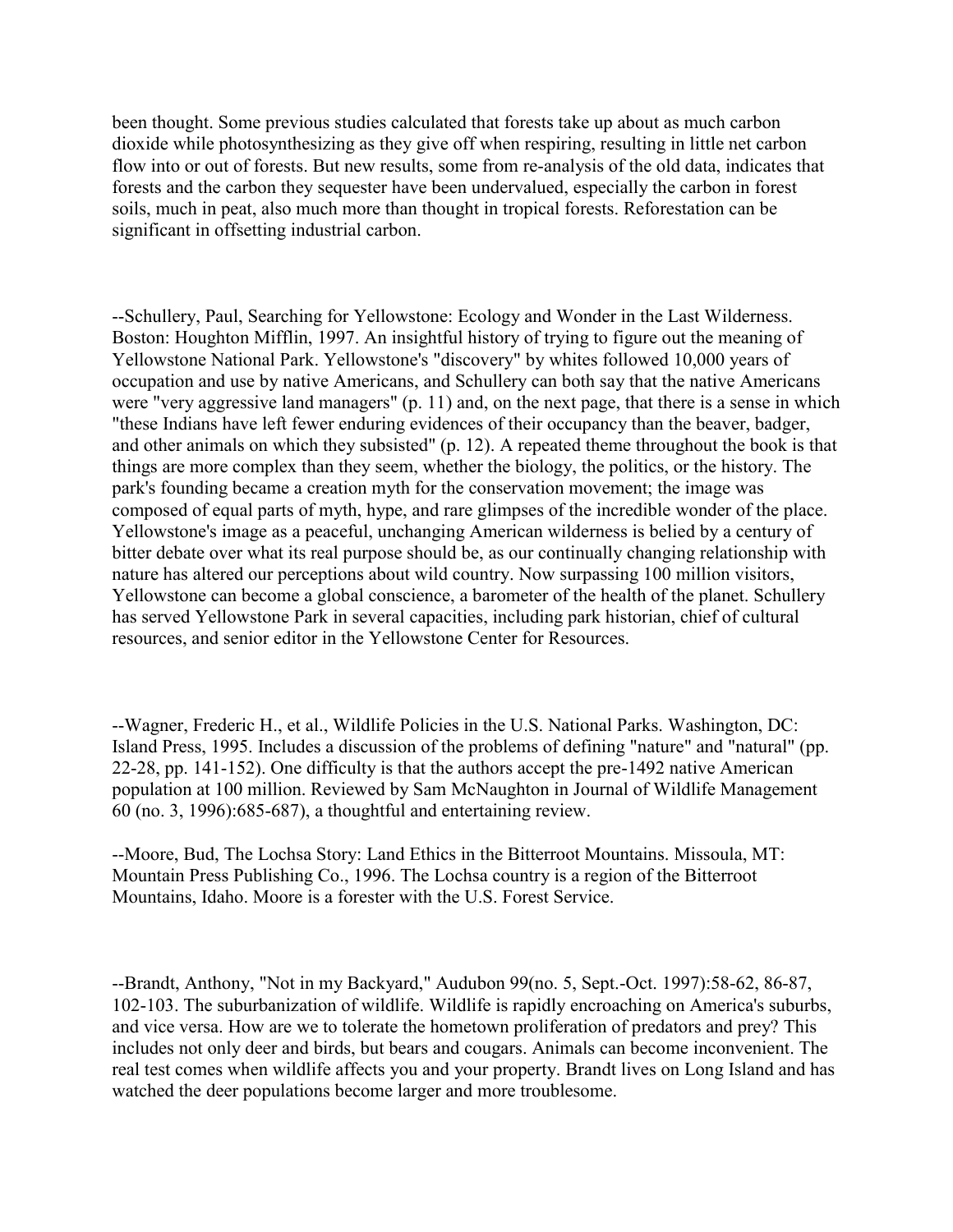--Lear, Linda, Rachel Carson: Witness for Nature. New York: Henry Holt, 1997. 640 pages. \$ 35. Carson died in 1964, aged 57, and one of the most famous people in America, but her personal life is little known. She was employed full-time at the U.S. Fish and Wildlife service, but had heavy family responsibilities--her mother, her sister, her nieces, and, ultimately, her grandnephew, whom she adopted--all the while trying to find a few hours for her work, driven by her sense of the importance of her subject--first the sea, and then life itself. She was ill throughout the writing of Silent Spring. Carson prospered in adverse circumstances; she also changed the circumstances of everyone who came after her. "For Carson, nature writing and popular science writing were vehicles of human redemption." Lear teaches at George Washington University.

--Nelson, Richard K., Heart and Blood: Living with Deer in America. New York: Alfred A. Knopf, 1997. 432 pages. \$ 27.50. Deer, deer hunting, and the dilemmas of booming deer populations. Nelson claims, from his Eskimo mentors, that what the true hunter sees is not entirely visible to the non-hunter.

--Backes, David, A Wilderness Within: The Life of Sigurd F. Olson. Minneapolis: University of Minnesota Press, 1997. 376 pages. \$ 24.95. Olson as the conservationist responsible for ensuring the protection of the Boundary Waters Canoe area from logging and fly-in fishing.

--McGowan, Christopher, The Raptor and the Lamb: Predators and Prey in the Living World. New York: Henry Holt, 1997. 235 pages. \$ 25. Predation is one of the fundamental forces driving the economy of life on Earth, and humans are fascinated by it. Studying predation offers a way to understand dynamic relations among species and to see the adaptations made in response to a dangerous world. McGowan is in zoology at the University of Toronto.

--Wilson, James D. and J. W. Anderson, "What the Science Says: How We Use It and Abuse It to Make Health and Environmental Policy," Resources (Resources for the Future, 1616 P. Street, NW, Washington, DC 20036-1400), Summer 1997, Issue 126, pp. 5-8. Science is used and abused by either side in environmental controversies, partly because policy makers and scientists are unwilling to face up to the uncertainties in scientific knowledge, which is often incomplete when decisions must be made. Scientific consensus on environmental issues has often changed back and forth several times. The best assurance of good public policy seems to lie not only in scientific knowledge per se but in open debate, caution, and a regulatory system capable of self correction. Good short article to get these issues under discussion in a classroom. Wilson is a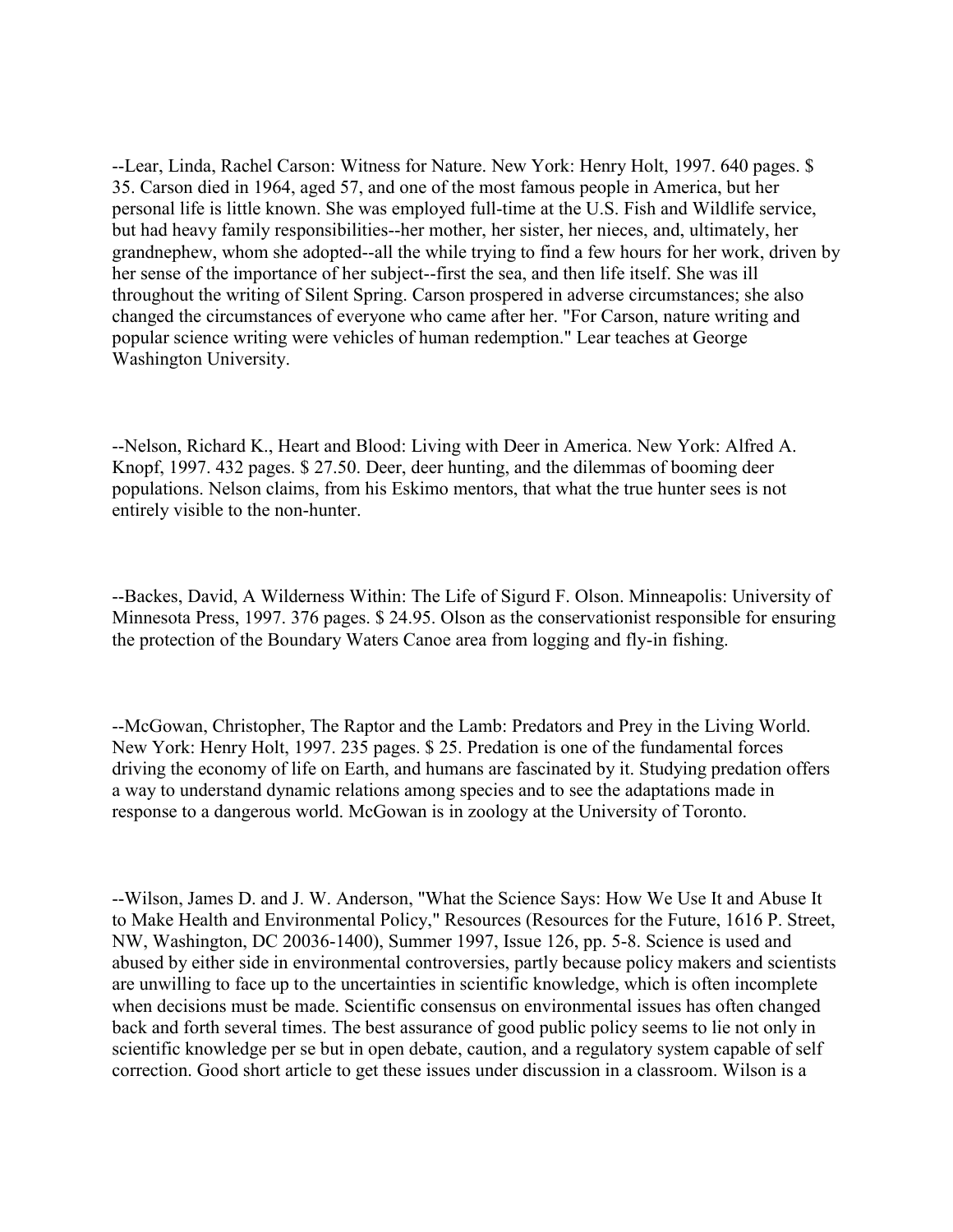fellow with RFF, and Anderson, formerly with the Washington Post, is a journalist in residence at RFF.

--Gaard, Greta, Ecological Politics: Ecofeminists and the Greens. Philadelphia: Temple University Press, 1998. An account of these two interconnected social movements from their grassroots origins in the 1970's to the 1996 presidential campaign. There is often a transition from a leftist and sometimes anarchist focus to an emphasis on electoral political action. Ecofeminists have shaped the green movement, but many have withdrawn, and from this disaffection, she worries about the compatibility of liberal feminism and cultural ecofeminism and patriarchal politics. Within the greens, there are conflicts over philosophy, conflicts over representation, and conflicts over strategy. Gaard teaches humanities in Fairhaven College at Western Washington University, and has been a member of both movements.

--Griffin, Emilie, Wilderness Time: A Guide for Spiritual Retreat. San Francisco: HarperSanFrancisco, 1997. 109 pp. \$ 13.00 paper. Griffin emphasizes the gospel's picture of Jesus withdrawing from community into wilderness, in retreat for the sake of return to community. Distills some of the experiences of the Renovaré movement.

--Lemonick, Michael D., "Sharks under Attack," Time, August 11, 1977, pp. 59-64. We're killing them, 30-100 million a year, and lots of other fish, much faster than they can reproduce. Are they doomed to extinction? Much of the catch is wasted.

--Nash, Madeline J., "The Fish Crisis," Time, August 11, 1997, pp. 65-67. The oceans that once seemed a bottomless source of high-protein, low-fat food are rapidly being depleted.

--Russian Conservation News is the only English language publication presenting articles on environment and nature conservation in countries of the former Soviet Union. A joint publication of The Center for Russian Nature Conservation and The Biodiversity Conservation Center. Published quarterly, \$ 15 a year to individuals, \$ 25 to organizations. Russian Conservation News, c/o Pocono Environmental Education Center, R.R. 2, Box 1010, Dingmans Ferry, PA 18328, 717/828-2319. Fax 717/828-9695.

http://www.igc.apc.org/bcc-west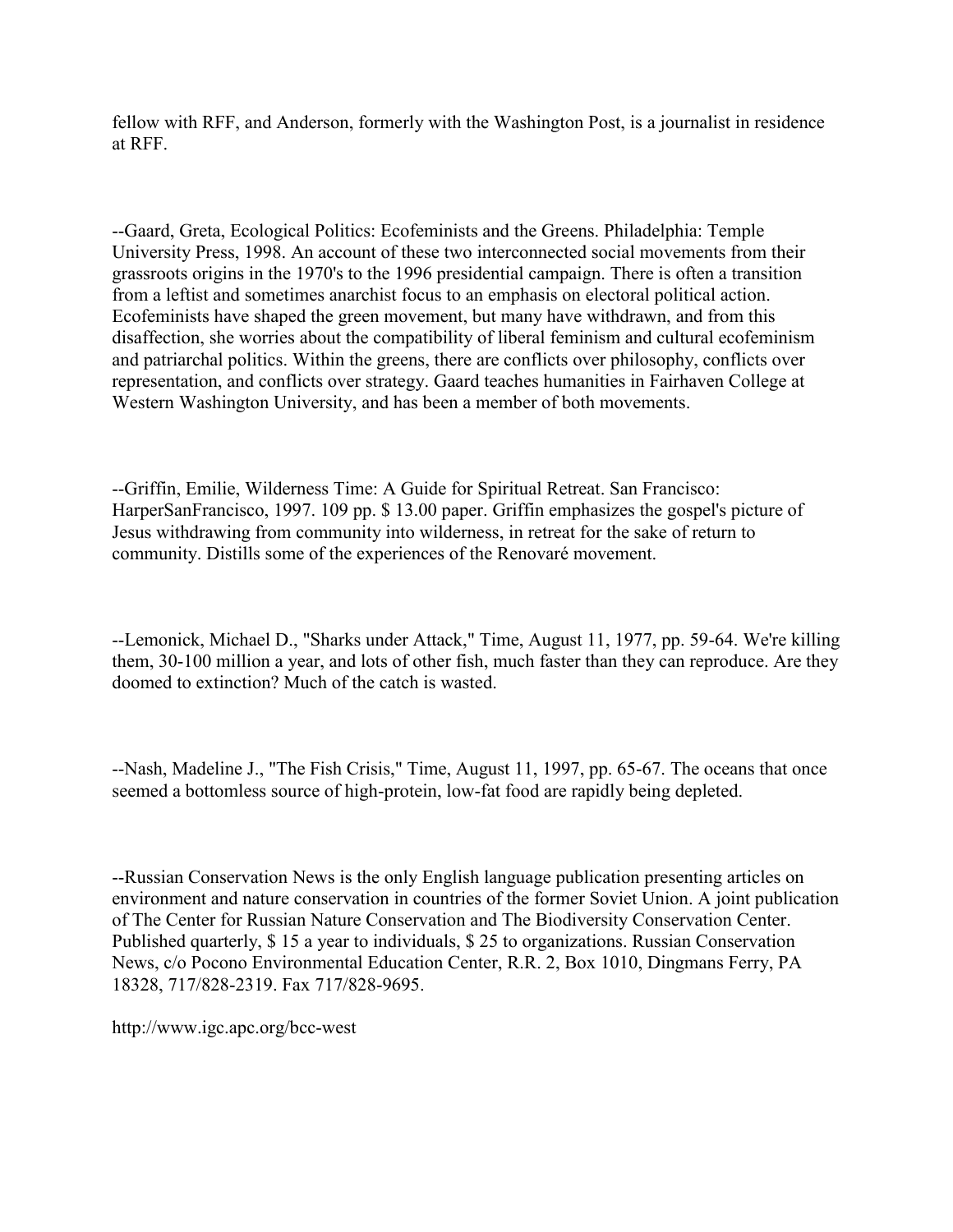--Ramsay, Paul, Revival of the Land--Creag Meagaidh National Nature Reserve. Battleby, Perth PH1 3EW (Scotland): Scottish National Heritage, 1997. £ 7.50 paper. Ecological restoration on a 9700 acre reserve in the Inverness-shire, in the highlands of Scotland. In 1985 the then Nature Conservancy Council (now the Scottish National Heritage) purchased an estate, Creag Meagaidh, and undertook ecological restoration on a scale never before attempted, a project that has generated wide interest in land management, forestry, and conservation circles in the United Kingdom. Of particular interest because of the long human occupancy of the area and the long history of use and abuse, and the question what sort of restoration ought to be done and was possible.

Earth Ethics, vol. 8, nos. 2-3, Winter/Spring 1997, contains several articles on the proposed UN Earth Charter:

--"The Earth Charter, Benchmark Draft"

--Rockefeller, Steven C., "The Earth Charter Process"

--Clugston, Richard M., "A Common Ground for Global Earth Ethics?"

--Jaaffar, Mehdi Ahmed, "The Earth Charter--The Oman Report" (a report from the Sultanate of Oman)

--Burford, Grace, Sallie King, Paul Knittier, and Jay McDaniel, "A Buddhist-Christian Contribution to the Earth Charter" (two authors are Buddhists; two are Christians)

--Dwivedi, O. P., "India's Heritage of Environmental Stewardship"

and a forum with contributions by Vaclav Havel, Brendon Mackey, David McCloskey, also excerpts from the report of a working group of the Commission on Sustainable Development.

There is also a section on "Common Critiques of the Earth Charter," and response. The critiques are:

1. The Earth Charter is a norther, environmental document that does not take into account the realities of the global south.

2. The Earth Charter's romantic animism and "new age" thinking are not defensible scientifically, despite repeated historical attempts to assert an organicist or vitalist world view.

3. The Earth Charter is a step backward. The language is feeble because it fails to integrate and assert the best language already in place in existing documents, crafted in the nearly endless series of UN Summits, from Rio through Rome.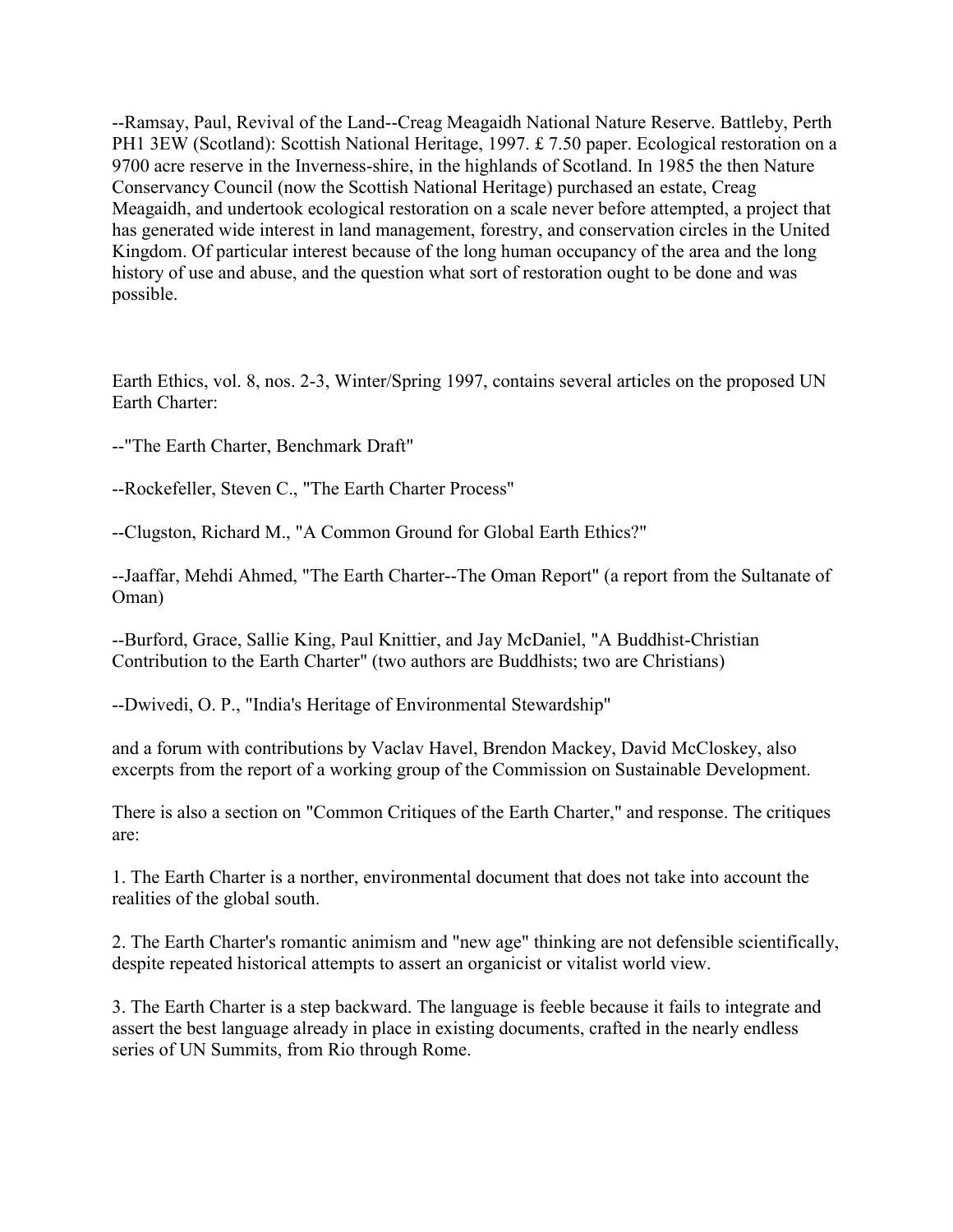4. The Earth Charter is not poetic, spiritual or moving enough. Too much has been written by committee, resulting in a hodge-podge of poetry, philosophical musings, and UN bureaucratic language.

All the articles are short and concentrated. The draft Charter and these discussions can make stimulating class materials.

--Dwivedi, O. P., "Environmental Stewardship: Our Spiritual Heritage for Sustainable Development," Journal of Developing Societies 12 (no. 2, 1996). Dwivedi teaches at the University of Guelph, Canada.

--Coward, Harold, "New Theology on Population, Consumption, and Ecology," Journal of the American Academy of Religion 65(1997):259-273. Often religion is never mentioned in these debates, yet it is clear that religions can and do strongly shape people's attitudes to the environment, to practices surrounding fertility and reproductive health, and to the just sharing of Earth's resources. Introducing a theme issue on "Religious Responses to Problems of Population, Consumption, and Degradation of the Environment," resulting from a research project on the topic, the full results of which will be published by SUNY Press. Coward is in Studies in Religion and Society at the University of Victoria, British Columbia.

--Loy, David R., "The Religion of the Market," Journal of the American Academy of Religion 65(1997):275-290. The discipline of economics is less a science than the theology of the religion of the market. It's god, the Market, has become a vicious circle of ever-increasing production and consumption by pretending to offer a secular salvation. The Market is becoming the first truly world religion. Loy is in International Studies, Bunkyo University, Chigaski, Japan.

--Narayanan Vasuda, "`One Tree is Equal to Ten Sons': Hindu Responses to the Problems of Ecology, Population, and Consumption," Journal of the American Academy of Religion 65(1997):291-332. Narayanan is in religion at the University of Florida, Gainesville.

--Gross, Rita M., "Toward a Buddhist Environmental Ethic," Journal of the American Academy of Religion 65(1997):333-353. The key is the concept of trishna, desire (Sanskrit), or tanha (Pali). "More is not better whether it is more people or more consumables. `Growth,' the god we worship is a false idol, needing to be replaced by `no growth,' if not by `negative growth.' `Growth' and `more' represent the unbridled reign of trishna, not appreciation and reverence for the interdependent matrix of the environment in which we live and upon which we depend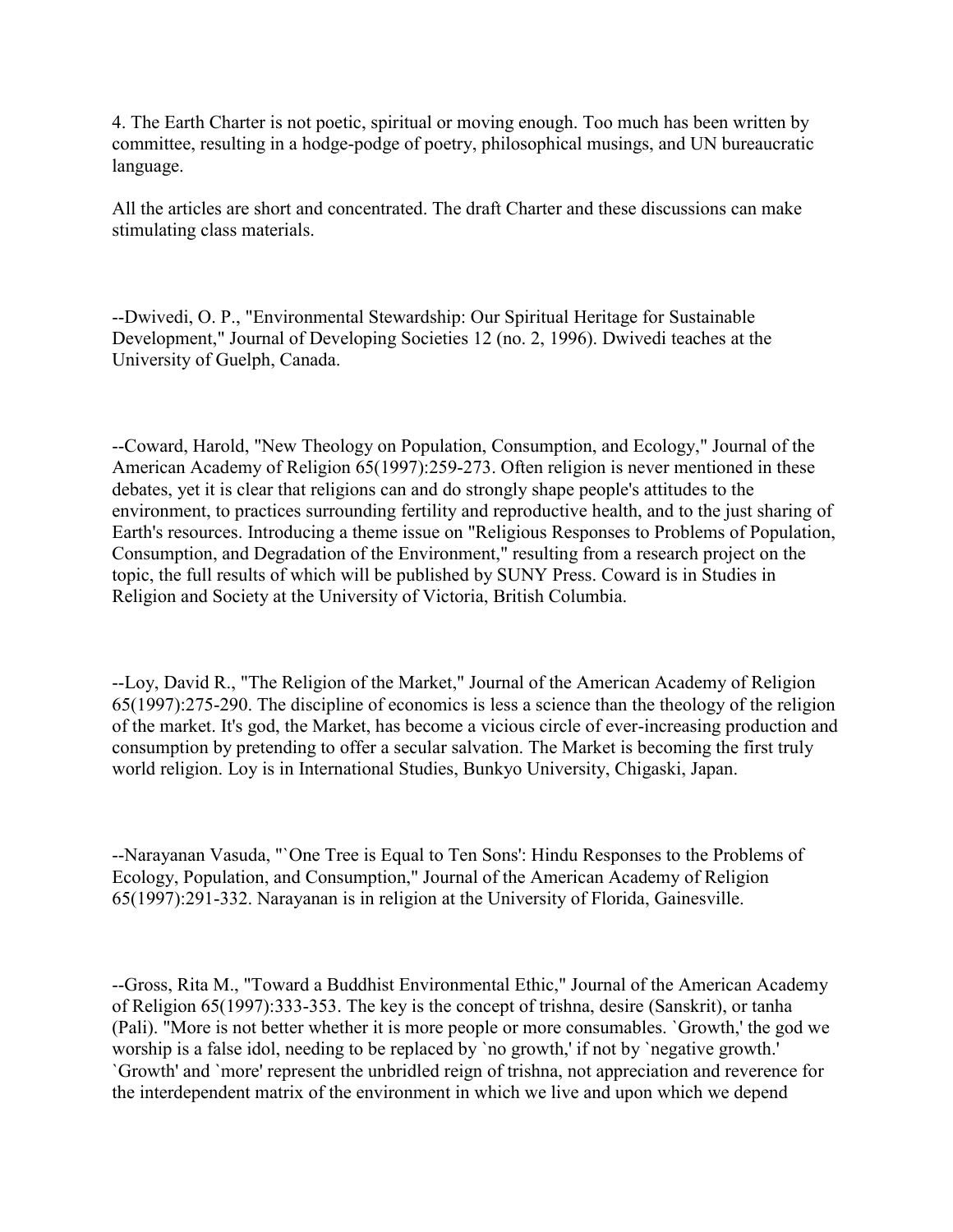unconditionally ... With enough meditation and contemplation of interdependence, trishna will give way to equanimity." Gross is in religion at the University of Wisconsin, Eau Claire.

--Keller, Catherine, "The Lost Fragrance: Protestantism and the Nature of What Matters," Journal of the American Academy of Religion 65(1997):355-370. Examines the key paradigms of Protestant theology, especially those of Calvin, Barth, and Kierkegaard for insight into the Protestant ambivalence about "nature" and all matters of materiality. A characteristic denaturalization inhibits Protestant thought; Keller wishes to re-embed the human within the planetary society of mostly nonhuman life as a sustainable, civil and humane economy within nature. Keller teaches theology at Drew University Theological School, Madison, NJ.

--Chidester, David, and Edward T.G. Linenthal, eds., American Sacred Space. Bloomington: Indiana University Press, 1995. Includes Taylor, Bron, "Resacralizing Earth: Pagan Environmentalism and the Restoration of Turtle Island," a review of Earth-based religiosity.

--Jacobsen, Knut A., "Bhagavadgita, Ecosophy T, and Deep Ecology," Inquiry 39(no. 2, June, 1996):219-38. "This article analyzes the influence of Hinduism on Ecosophy T. Arne Naess in several of his environmental writings quotes verse 6.29 of the Bhagavadgita, a Hindu sacred text. The verse is understood to illustrate the close relationship between the ideas of the oneness of all living beings, non-injury, and self-realization. The article compares the interpretations of the verse of some of the most important Hindu commentators on the Bhagavadgita with the environmentalist interpretation. There is no agreement in the history of the Hindu tradition on the meaning of the verse. The interpretation of Ecosophy T contrasts sharply with the interpretations of the Hindu monastic traditions but has similarities with the twentieth-century social activist interpretations of Mohandas K. Gandhi and S. Radhakrishnan. In Ecosophy T aspects of this social activist version of Hinduism have been creatively reinterpreted in the context of contemporary environmentalism." Of interest is the fact that interpretations of this verse "were originally related to the attempt of the Hindu ascetics to free the self, or atman, from bondage to the material world, an effort which to some degree is the very opposite of that of integrating humans into the natural world the preservation of the biotic communities attempted by contemporary environmental thinkers" (p. 219). Jacobsen teaches at the University of Bergen, Norway.

--Clark, John, "How Wide is Deep Ecology?" Inquiry 39(no. 2, June, 1996):189-201. "Arne Naess's `rules of Gandhian nonviolence' might usefully be applied to recent debates in ecophilosophy. The `radical ecologies' have increasingly been depicted as mutually exclusive alternatives lacking any common ground, and many of the hostile and antagonistic attitudes that Naess cautions against have become prevalent. Naess suggests, however, that fundamental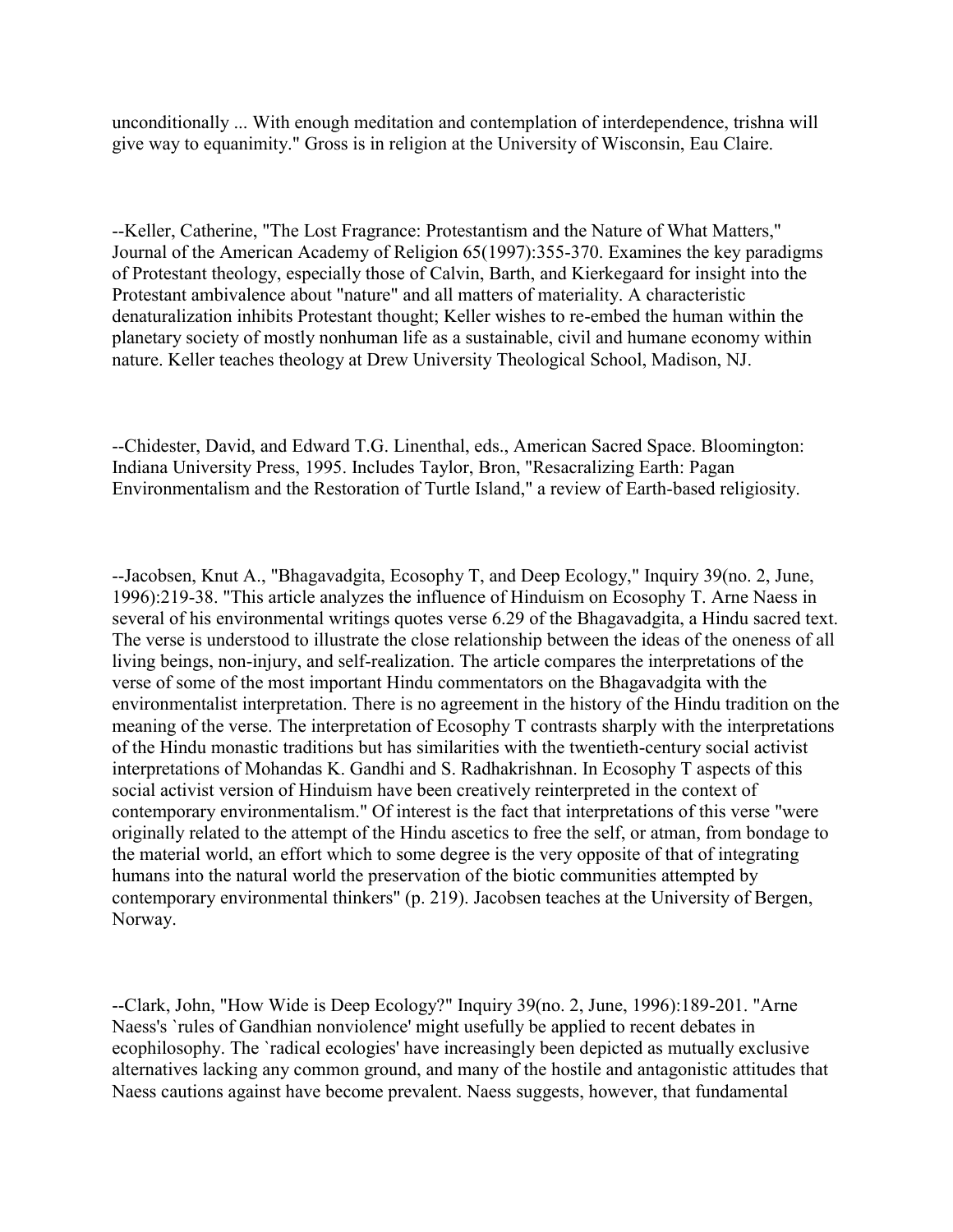differences concerning theory and practice can coexist with a respect for one's opponents, an openness to the views of others, and a commitment to cooperation in the pursuit of mutually held goals. I raise questions about the scope of deep ecology in the light of Naess's non-ideological, `deep-questioning' approach. First, I ask whether an expanded consideration of the social institutional implications of deep ecology would not increase its depth, relevance and appeal to proponents of other ecologies. Second, I pose the question of whether certain tendencies to define deep ecology in stark opposition to other ecophilosophies have not impeded the original aims of the movement. And, finally, I suggest that possible answers to these questions are implicit in Arne Naess's ecophilosophy." Clark is at Loyola University, New Orleans.

--Rothenberg, David, "No World but in Things: The Poetry of Naess's Concrete Contents," Inquiry 39(no. 2, June, 1996):225-272. "Arne Naess introduced the notion of `concrete contents" to posit that the qualities we perceive in nature are intrinsic to the things themselves, and not just projections of our senses on to the world. This gives environmentalism more credence than if secondary qualities about the environment are considered subjective in a pejorative sense. But the concrete contents position pushes philosophy toward poetry because it suggests that felt qualities are as primary as logic. For a philosophy to justify itself, it sometimes needs to find resonance with qualities outside its borders. Examples are presented from Italian writer Italo Calvino, the music of the Kaluli people of New Guinea, a film by John Sayles, and a poem by Thomas Tranströmer. The concrete philosophical contents of the world are found in the relationships between philosophy and experience, never inside philosophy alone. Rothenberg is at the Center for Policy Studies, New Jersey Institute of Technology, Newark.

--Curtin, Deane, "A State of Mind Like Water: Ecosophy T and the Buddhist Traditions," Inquiry 39(no. 2, June, 1996):239-253. Arne Naess has come under many influences, most notably Gandhi and Spinoza. The Buddhist influence on his work, though less pervasive, provides the most direct account of key deep ecological concepts such as Self-realization and intrinsic value. I read Ecosophy T as a rigorously phenomenological branch of Deep Ecology. Like early Buddhism, Naess responds to the human suffering that causes environmental destruction by challenging us to return to the reality of lived experience. This Buddhist reading clarifies, but it also complicates. It reaffirms Naess's essential vision, but it challenges him at two points: first, to affirm that Self-realization is a process of co-realization with all beings, not just with sentient beings. Second, while this reading accepts that humans do not create the value of nature, it questions whether its value is best expressed in terms of the `intrinsic value' of radical environmental ethicists." Curtin is at Gustavus Adolphus College, St. Peter, MN.

--Glasser, Harold, "Naess's Deep Ecology Approach and Environmental Policy," Inquiry 39(no. 2, June, 1996):157-187. "A clarification of Naess's `depth metaphor' is offered. The relationship between Naess's empirical semantics and communication theory and his deep ecology approach to ecophilosophy (DEA) is developed. Naess's efforts to highlight significant conflicts by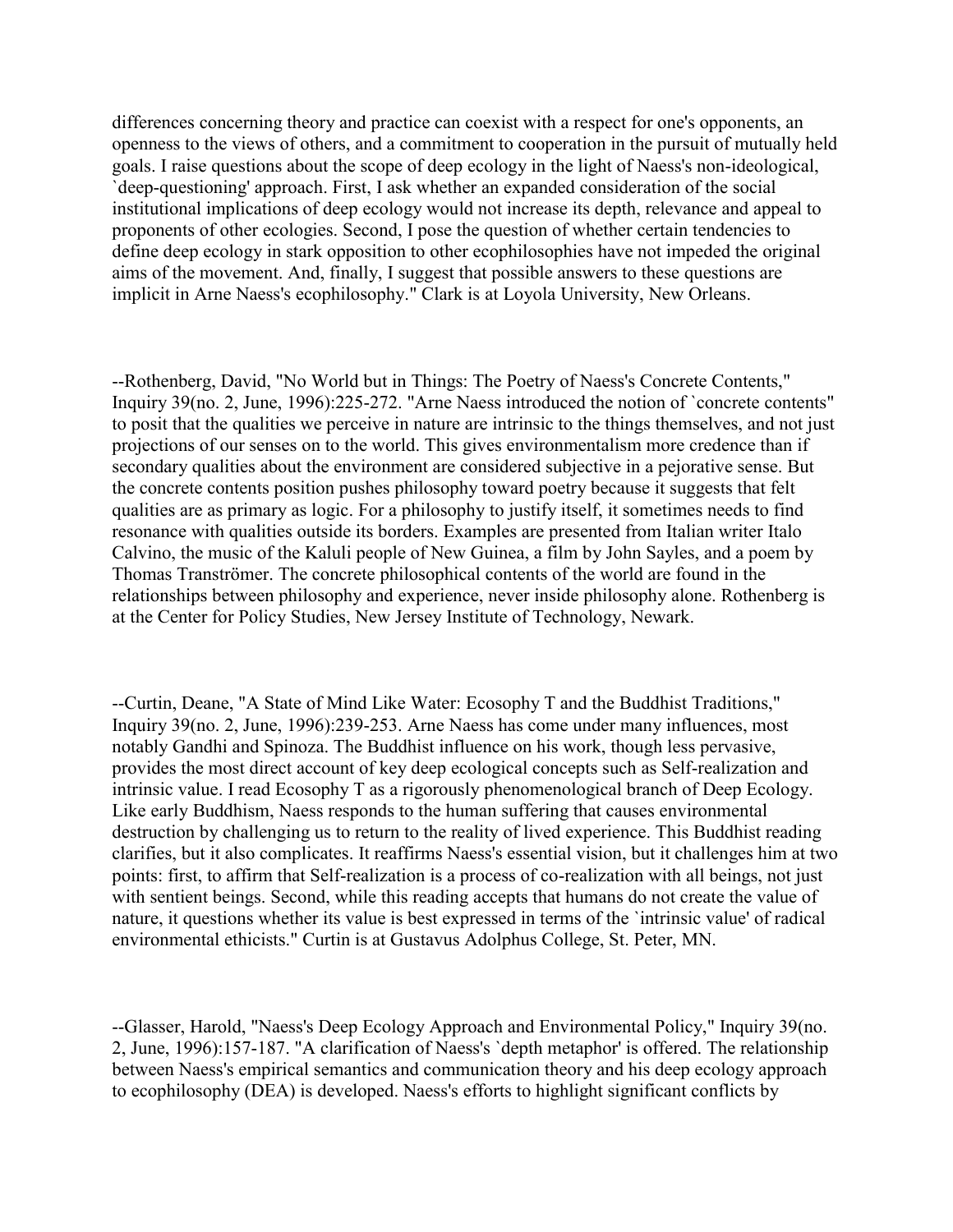eliminating misunderstandings and promoting deep problematizing are focused upon. These insights are used to develop the implications of the DEA for environmental policy. Naess's efforts to promote the integration of science, ethics, and politics are related to the National Environmental Policy Act (NEPA). The action-oriented aspect of deep ecology, its focus upon redirecting environmental policy, is also highlighted. The discussion is framed by Bryan Norton's contention, in Toward Unity Among Environmentalists, that Naess's deep/shallow distinction is not consequential. In the final section some of the uniqueness of Naess's contribution is intimated, the `sturdiness' of deep ecology's foundation is considered, and directions for future theoretical and practical contributions are suggested. As will be observed, Naess has many important insights to offer, but some vexing issues persist. Glasser is at the New Jersey Institute of Technology, Newark.

--McGinnis, Michael Vincent, "Deep Ecology and the Foundations of Restoration," Inquiry 39(no. 2, June, 1996):203-217. "Throughout the globe, degraded ecosystems are in desperate need of restoration. Restoration is based on world-view and the human relationship with the natural world, our place, and the landscape. The question is, can society and its institutions shift from development and use of natural resources to ecological restoration of the natural world without a change in world-view? Some world-views lead to more destructive human behavior than others. Following Naess's ecosophical comparison of the deep and shallow ecology movements, this essay depicts the relationships between restorationists and the natural world. Contrast the anti-restoration position of Katz/Elliot. In deep ecological restoration we can develop a realization that our community is part of the self-producing character of all life. In deep ecological restoration, we find one important medium for the institutionalization, politicalization, and transpersonalization of a deeper understanding of what it means to be human being with nature." McGinnis is with the Center for Bioregional Conflict Resolution, Goleta, CA.

--Lemons, John, and Brown, Donald A., Sustainable Development: Science, Ethics and Public Policy. Dordrecht: Kluwer Academic Press, 1995. Contains: Brown, Donald A., "The Role of Law in Sustainable Development and Environmental Protection Decisionmaking," pp. 64-76.

--Rees, William E., and Wackernagel, Mathis, Our Ecological Footprint. Gabriola Island, B.C., Canada: New Society Publishers, 1996. The authors propose an ecological worldview in contrast with the prevailing expansionist worldview. "An ecological economic perspective would see the human economy as an inextricably integrated, completely contained, and wholly dependent subsystem of the ecosphere" (p. 4) "The ecological footprints of individual regions are much larger than the land areas they physically occupy" (p. 16)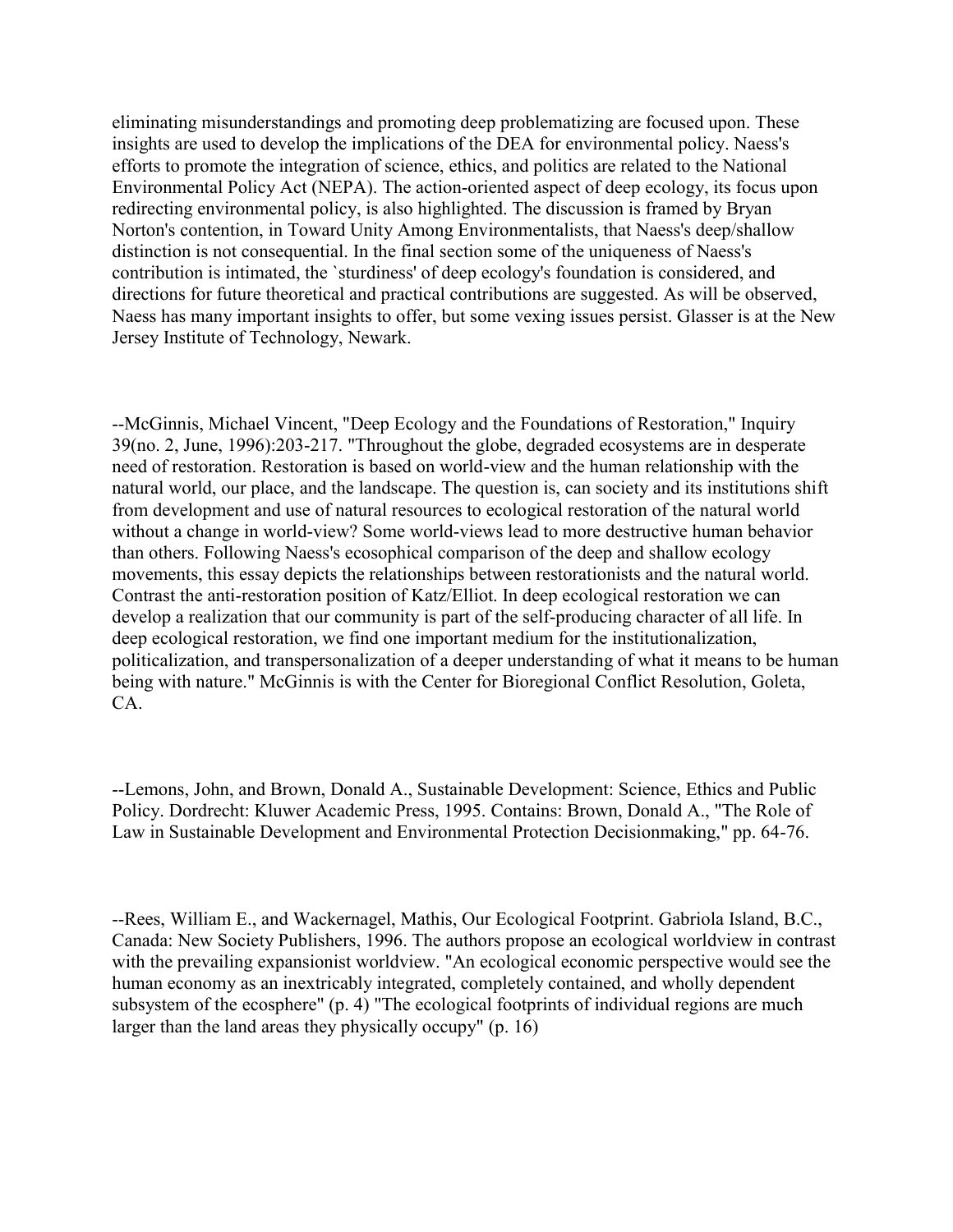--World Development Report 1997--The State in a Changing World. Philadelphia: The World Bank, 1997. \$ 25.95. 354 pages. (The World Bank, P. O. Box 7247-8610, Philadelphia, PA 19170-8619). Also available is the World Development Reports 1978-1997 on CD-ROM. Can an economy flourish without an effective state? No, and here's why. Many states try to do too much with too few resources and little capability. Governments should focus on core public activities that are vital to development. State-led development strategies have often failed. Re-invigorated public institutions need to give public officials the incentive to do their jobs better and to be more flexible, but also to provide restraints to check arbitrary and corrupt behavior.

--Stoneman, Colin, "Spiritual Biology," Journal of Biological Education 31 (no. 2, Summer 1997):131-134. What should biology teachers do where there is an interest in education for spiritual development? The UK government Office for Standards in Education has long held that education should contribute to pupil's moral, spiritual, and social development, but more recently, since 1992 as a consequence of the Education (Schools) Act of 1992, has urged that all subjects of the curriculum contribute to this development, including biological science. Biology does not deal with "spirit"; some think that the success of biology requires chasing out the spirits; and yet biologists do not want the reputation of being indifferent toward their pupils whole and well rounded development. The guidelines say: "Spiritual development refers to that aspect of inner life through which pupils acquire insights into their personal existence which are of enduring worth [including] valuing a non-material dimension to life and intimations of an enduring reality." There are better and worse ways of interpreting what this might mean for biology. Might it involve caring for creation and environmental responsibility for example? Or the deeper questions of human existence, such as the mind-body problem, the human relation to nature, or ethics and biology? In any case, (British) biologists have a challenge. Stoneman is a retired biology teacher.

--Wolkomir, Michelle, Futreal, Michael, Woodrum, Eric, and Hoban, Thomas, "Denominational Subcultures of Environmentalism," Review of Religious Research 38 (no. 4, June 1997):325- 343. The authors test the hypothesis that Christian denominations that take the Genesis "dominion" teaching more seriously will have less environmental concern, and find this to be false. They do not find any significant impact of belief in the dominion of humans on environmental attitudes. Different religious groups have varied ways of interpreting such scriptures. This raises the further question of what other aspects of religious belief and activity do connect with environmentalism. Michelle Wolkomir is in sociology at North Carolina State University.

--Bartkowski, John P., and Swearingen, W. Scott, "God Meets Gaia in Austin, Texas: A Case Study in Environmentalism as Implicit Religion," Review of Religious Research 38(1997):308- 324. Drawing on insights from Mircea Eliade's theory of sacred space, the authors call attention to a series of striking similarities between classical modes of religious experience on the one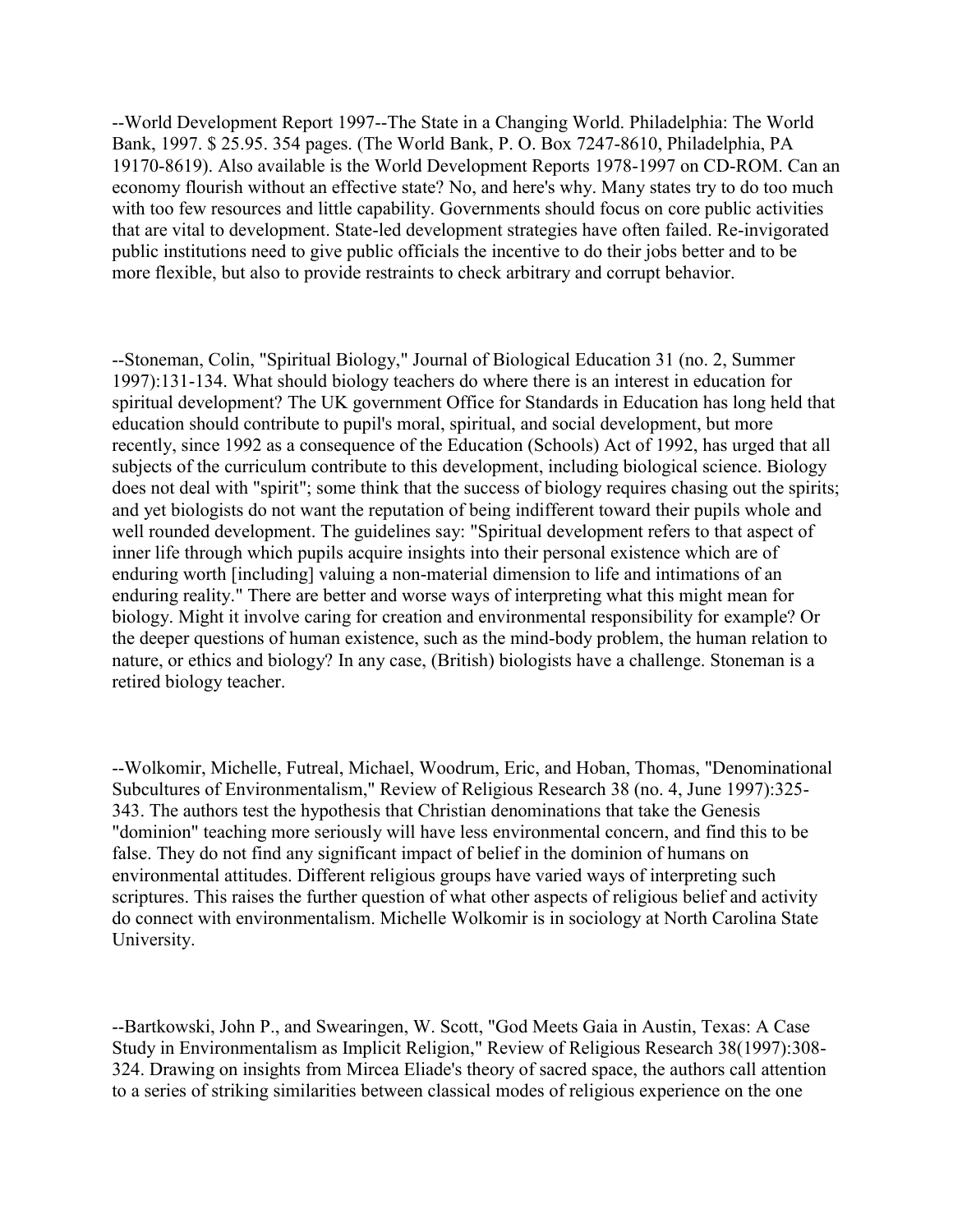hand and the sacralization of a prized natural resource located in Austin, Texas, on the other. Using interview data, they argue that Austin's Barton Springs is construed in terms that provide (1) nodal space to individuals giving access to ultimate reality, (2) integrative space which binds them to the local Austin community, and (3) democratic space that furnishes Austin with a distinctive character in opposition to surrounding locales. The authors are at the University of Texas, Austin.

--Guth, James L., Green, John C., Kellstedt, Lyman A., and Smidt, Corwin E., "Faith and the Environment: Religious Beliefs and Attitudes on Environmental Policy," American Journal of Political Science 39(1995):364-382.

--Kanagy, Conrad L., and Nelsen, Hart M., "Religion and Environmental Concern: Challenging the Dominant Assumptions," Review of Religious Research 37(1995):33-45. The authors, in a social science survey, tested three measures of religious activity (attendance at church, bornagain Christian, personal religion) in relationship to three environmental attitudes (increase federal spending, relax environmental controls for economic growth, self-identification as an environmentalist), and found various connections, but, "overall, our interpretation of these findings challenges the dominant view that those in Judeo-Christian traditions--particularly religiously conservative individuals in these traditions--are less concerned about environmental issues than are others. The authors are at The Pennsylvania State University.

--AtKisson, Alan, "Thou Shalt Care for the Earth: Evangelical Christians and Catholics are Beginning to See the Green Light," Utne Reader 68(1995):15-16.

--Tanner, William F., "`Planet Earth' or `Land'?" Perspectives on Science and Christian Faith 49 (no. 2, June 1997):111-115. Ancient Greek and Hebrew words which are commonly translated as "earth" ("Earth") or "world" in the English Bible do not refer to the planet on which we live, but rather to "land," "country," "ground," "soil" or "dirt." The meaning of "all the Earth" is vastly different from "all the land." The concept of our home as a planet was not known until many centuries later. The discovery by geographers that the Earth is essentially a sphere is not closely related to the equally important discovery that it is one of the planets. Modern English dictionaries do not invariably make the necessary distinctions, in some instances even citing "earth" (without an initial capital E) as the name (identification) of our planet, although other planets, such as Venus, are identified with a capital initial letter. The result is linguistic confusion and ambiguity. Tanner is at Florida State University.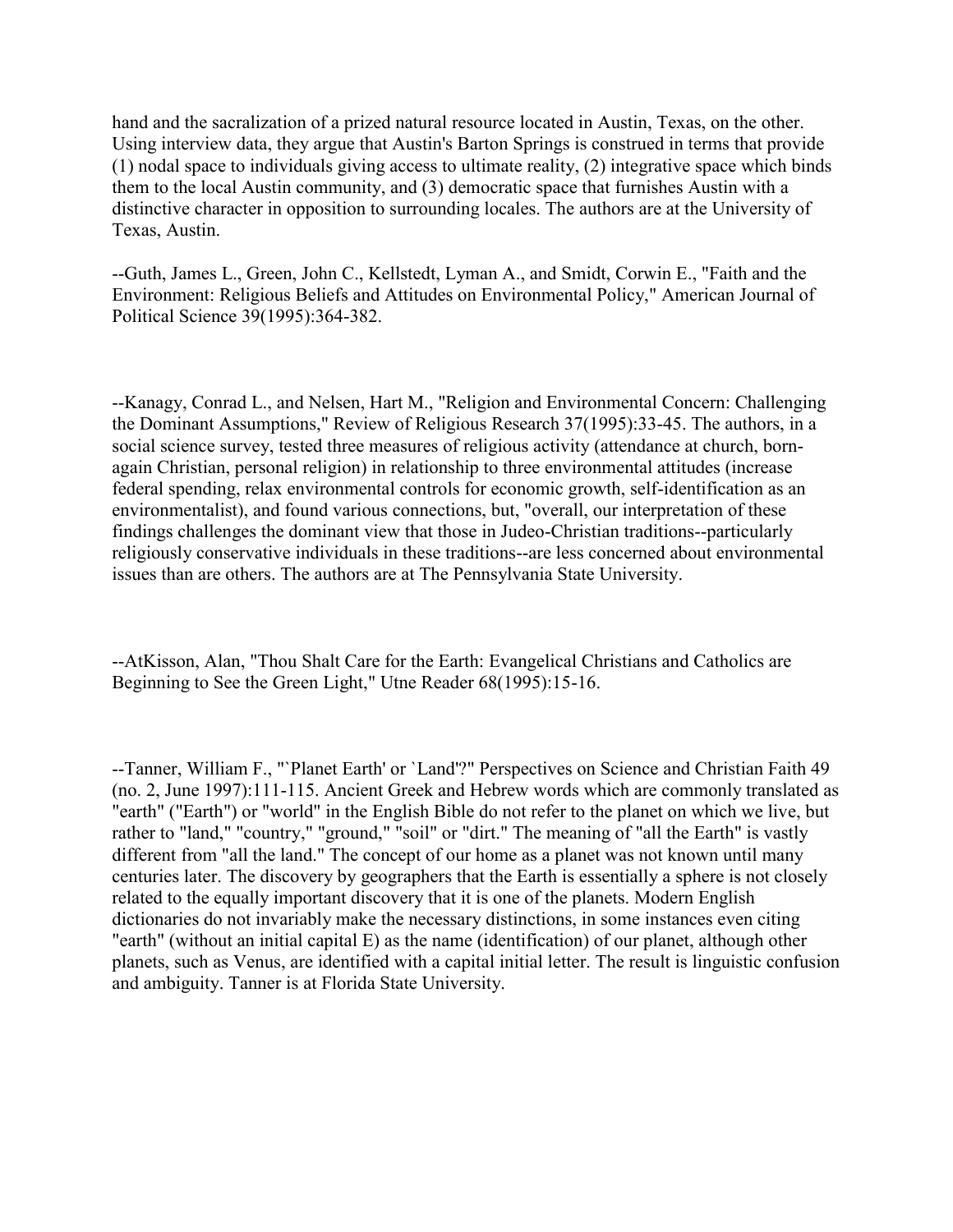--Zuidema, Pieter A., Sayer, Jeffrey A., Dijkman, Wim. "Forest Fragmentation and Biodiversity: The Case for Intermediate-sized Conservation Areas," Environmental Conservation 23(no.4 1996):290.

--Brunnee, Jutta, Nolkaemper, Andre. "Between the Forests and the Trees--An Emerging International Forest Law," Environmental Conservation 23(no.4 1996):307.

--Wells, Michael P. "The Social Role of Protected Areas in South Africa," Environmental Conservation 23(no.4 1996):322.

--Rowell, Andrew. "Beating the Green Backlash," The Ecologist (1979) 27(no.3 1997):86.

--Karliner, Joshua, Morales, Alba, O'Rourke, Dara. "The Barons of Bromide: The Corporate Forces Behind Toxic Poisoning and Ozone Depletion," The Ecologist (1979) 27(no.3 1997):90. The pesticide, methyl bromide, poisons farm workers and communities and destroys the ozone layer. A broad coalition is working for the chemical's rapid and total phase-out worldwide and its replacement by sustainable agricultural practices. Methyl bromide's manufacturers, however, are lobbying hard at local, national and international levels to keep the chemical on the market.

--Cone, Richard A., Martin, Emily. "Corporeal Flows: The Immune System, Global Economies of Food & Implications for Health," The Ecologist (1979) 27(no.3 1997):107. Allergies and autoimmune disorders are increasing in incidence worldwide, especially among the urban poor. Changes in food production, transport and consumption may be contributing to this increase. Research into the connections between diet and the immune system has therefore become urgent; it may suggest ways to reduce the incidence or severity of such disorders by changing what we eat and the global food system.

--Agarwal, Anil, Narain, Sunita. "Dying Wisdom: The Decline and Revival of Traditional Water Harvesting System in India," The Ecologist (1979) 27(no.3 1997):112. Over the centuries, villagers in India have developed a wide range of techniques to collect rainwater, groundwater, stream water, river water, and flood water. Since the colonial era, however, such water harvesting systems have been declining. Reviving them offers a realistic alternative to the large dams and water development projects promoted by the state authorities as a "solution:" to India's water crisis.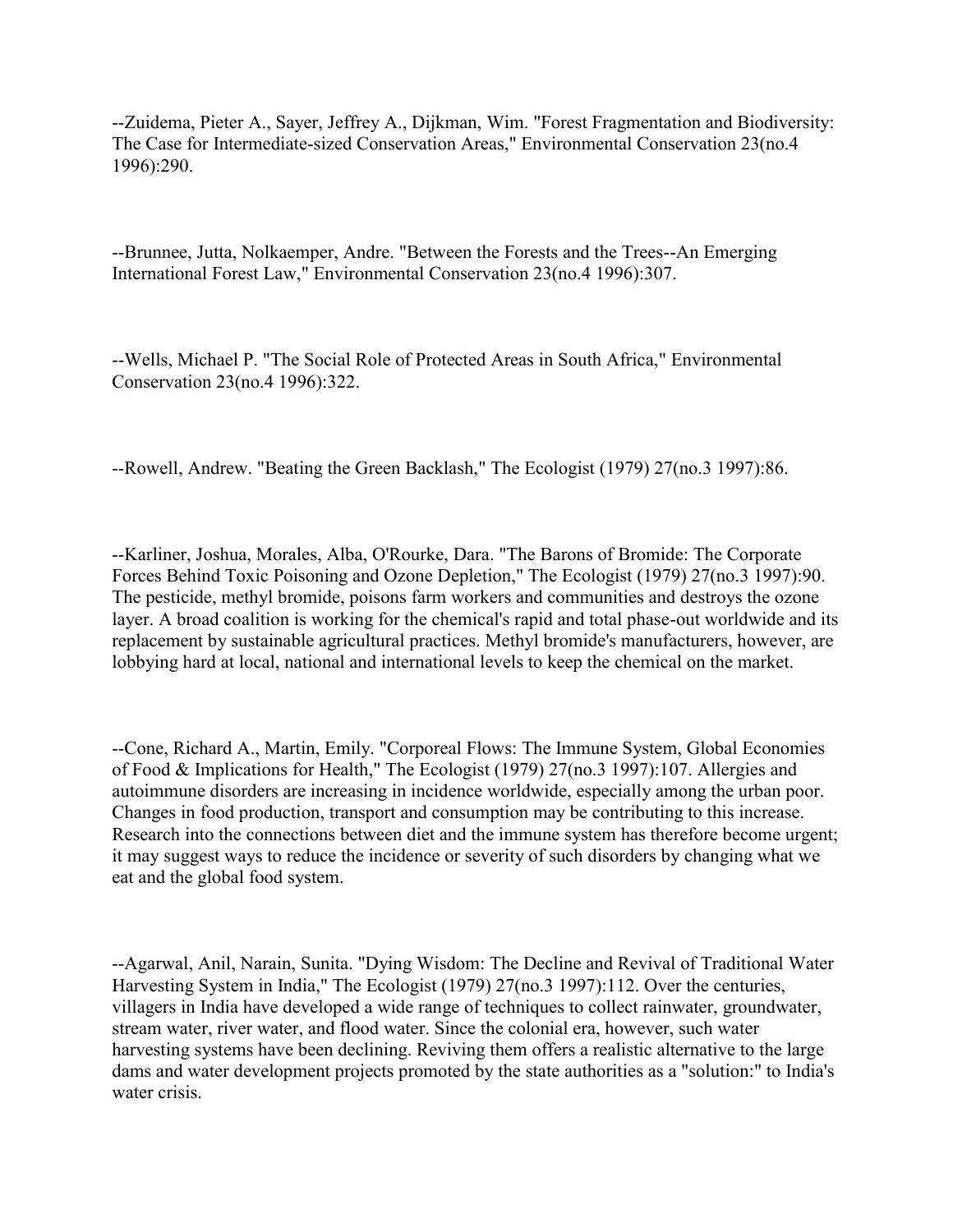--Rowell, Andrew. "Crude Operators: The Future of the Oil Industry," The Ecologist (1979) 27(no.3 1997):99. Technological advances and the maturity of existing oil fields have spurred oil companies to explore for oil and extract it from previously inaccessible or "frontier" areas, both offshore and onshore, so as not to be totally reliant upon Middle Eastern resources. In many cases, such prospecting and production is having severe environmental impacts and serious social, ethical and cultural consequences.

--Ohmagari, Kayo, Berkes, Fikret. "Transmission of Indigenous Knowledge and Bush Skills Among the Western James Bay Cree Women of Subarctic Canada," Human Ecology 25(no.2 1997):197.

--Wadley, Reed L., Colfer, Carol J. Pierce, Hood, Ian G. "Hunting Primates and Managing Forests: The Case of Iban Forest Farmers in Indonesian Borneo," Human Ecology 25(no.2 1997):243.

--Wiley, Andrea S. "A Role for Biology in the Cultural Ecology of Ladakh," Human Ecology 25(no.2 1997):273.

--Williams, Dee Mack. "Patchwork, Pastoralists, and Perception: Dune Sand as a Valued Resource Among Herders of Inner Mongolia," Human Ecology 25(no.2 1997):297.

--Henrich, Joseph. "Market Incorporation, Agricultural Change, and Sustainability Among the Machiguenga Indians of the Peruvian Amazon," Human Ecology 25(no.2 1997):319.

--Figueiredo, Gisela M., Leitao-Filho, Hermogenes F., Begossi, Alpina. "Ethnobotany of Atlantic Forest Coastal Communities: II. Diversity of Plant Uses at Sepetiba Bay (SE Brazil)," Human Ecology 25(no.2 1997):353.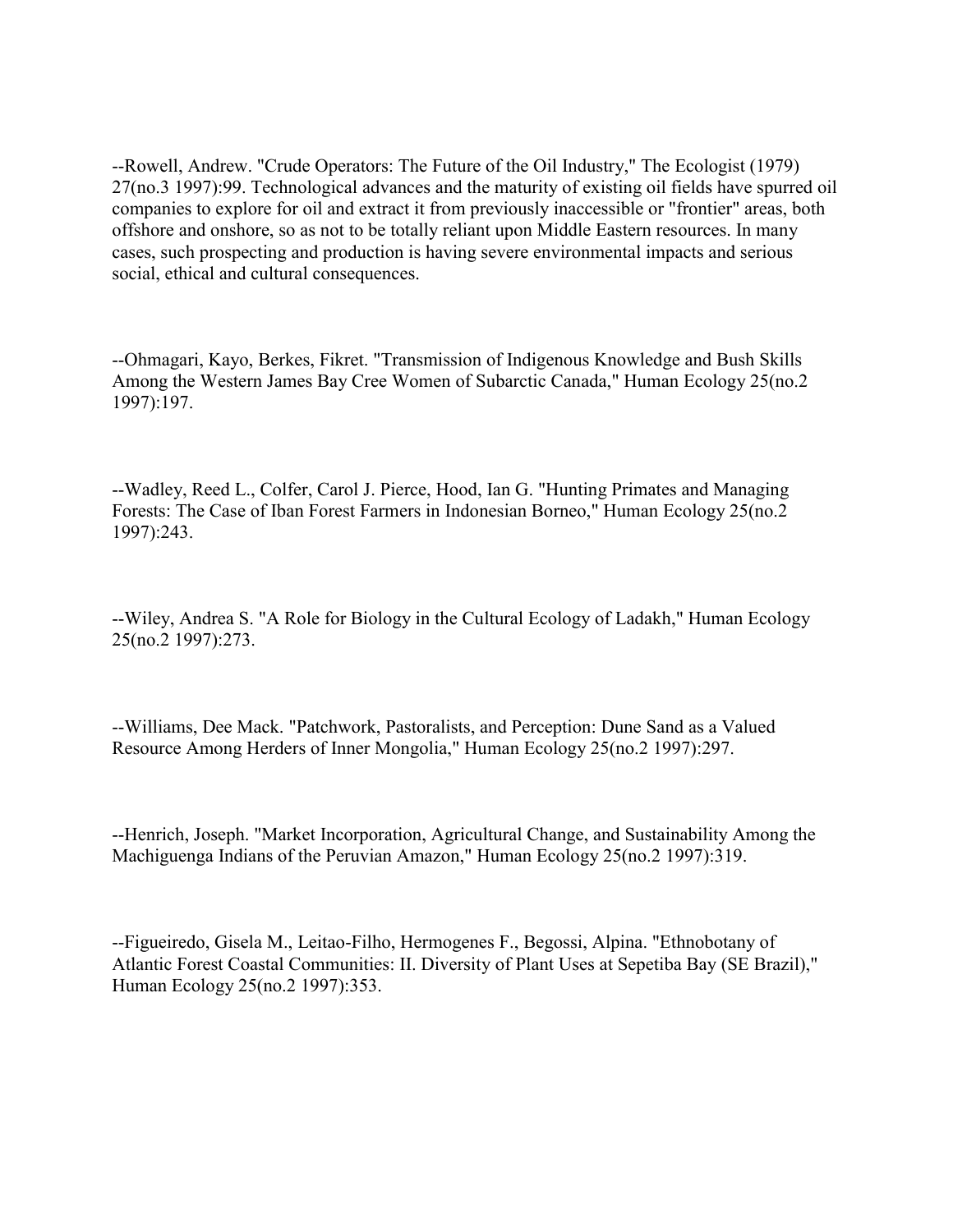--Davison, Aidan, Barns, Ian, Schibeci, Renato. "Problematic Publics: A Critical Review of Surveys of Public Attitudes to Biotechnology," Science, Technology, & Human Values 22(no.3 1997):317.

--Alm, Leslie R. "Scientists and the Acid Rain Policy in Canada and the United States," Science, Technology, & Human Values 22(no.3 1997):349.

--DiSilvestro (Di Silvestro), Roger. "Steelhead Trout: Factors in Protection," Bioscience 47(no.7 1997):409. The federal government may list this salmon species this summer, amid a cauldron of conflicting concerns.

--Coley, Rebekah Levine, Kuo, Frances E., Sullivan, William C. "Where Does Community Grow? The Social Context Created by Nature in Urban Public Housing," Environment and Behavior 29(no.4 1997):468.

--Newell, Patricia Brierley. "A Cross-Cultural Examination of Favorite Places," Environment and Behavior 29(no.4 1997):495.

--Bixler, Robert D., Floyd, Myron F. "Nature is Scary, Disgusting, and Uncomfortable," Environment and Behavior 29(no.4 1997):443.

--Berger, Ida E. "The Demographics of Recycling and the Structure of Environmental Behavior," Environment and Behavior 29(no.4 1997):515.

--Kitchin, Robert M., Blades, Mark, Golledge, Reginald G. "Relations Between Psychology and Geography," Environment and Behavior 29(no.4 1997):554.

--Moretti, Laura A. "Mission Possible: Ending Four Abusive Animal Attractions," The Animals' Agenda 17(no.3,1997):22. How to use existing momentum to rescue a chimpanzee, an orca, and several bears from abysmal lives at tourist attractions.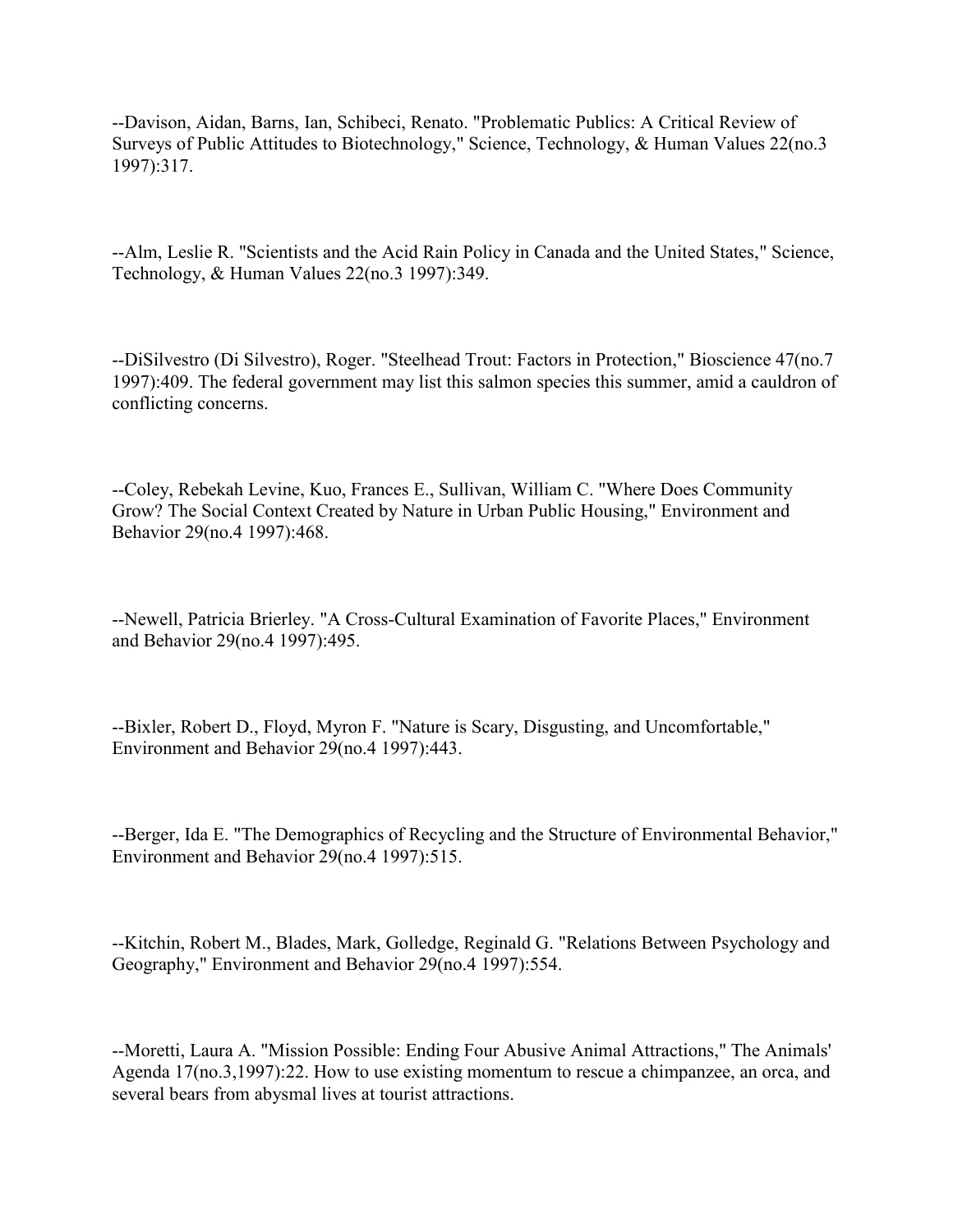--Barnato, Teri. "Should Dogs and Cats Be Vegetarian?," The Animals' Agenda 17(no.3,1997):28. Teri Barnato examines the nutritional and ethical factors of meatless diets for companion animals.

--Brink, Ellen. "Pork, Politics, and Pollution," The Animals' Agenda 17(no.3,1997):31. A detailed look at the increasingly rancid business of hog factory farming.

--Rifkin, Jeremy. "Dolly's Legacy: The Implications of Animal Cloning," The Animals' Agenda 17(no.3,1997):31. Rifkin claims animal cloning is "the most fundamental violation of animal rights in history."

--Palmer, Karen, Sigman, Hilary, Walls, Margaret. "The Cost of Reducing Municipal Solid Waste," Journal of Environmental Economics and Management 33(no.2, 1997):128.

--Kazimi, Camilla. "Evaluating the Environmental Impact of Alternative-Fuel Vehicles," Journal of Environmental Economics and Management 33(no.2, 1997):163.

--Barrett, James, Segerson, Kathleen. "Prevention and Treatment in Environmental Policy Design," Journal of Environmental Economics and Management 33(no.2, 1997):196.

--Watson, Jeff, ed. The Golden Eagle. San Diego: Academic Press, 1997. 392 pp. \$49.95 paper. Watson has worked on eagles in Scotland for over 15 years and his studies provide the foundation for a treatment which also includes up to date information from work in North America, continental Europe, and throughout the world. The species' relationships in a variety of habitats.

--Danz, Harold P. Of Bison and Man. Niwot, CO: University Press of Colorado, 1997. 232 pp. \$32.50. The bison's prehistory and natural history, its complex relationship with Native Americans, the bison slaughter and recovery, the establishment of the bison as an industry, and the role bison play today, both as food source and as a wild animal.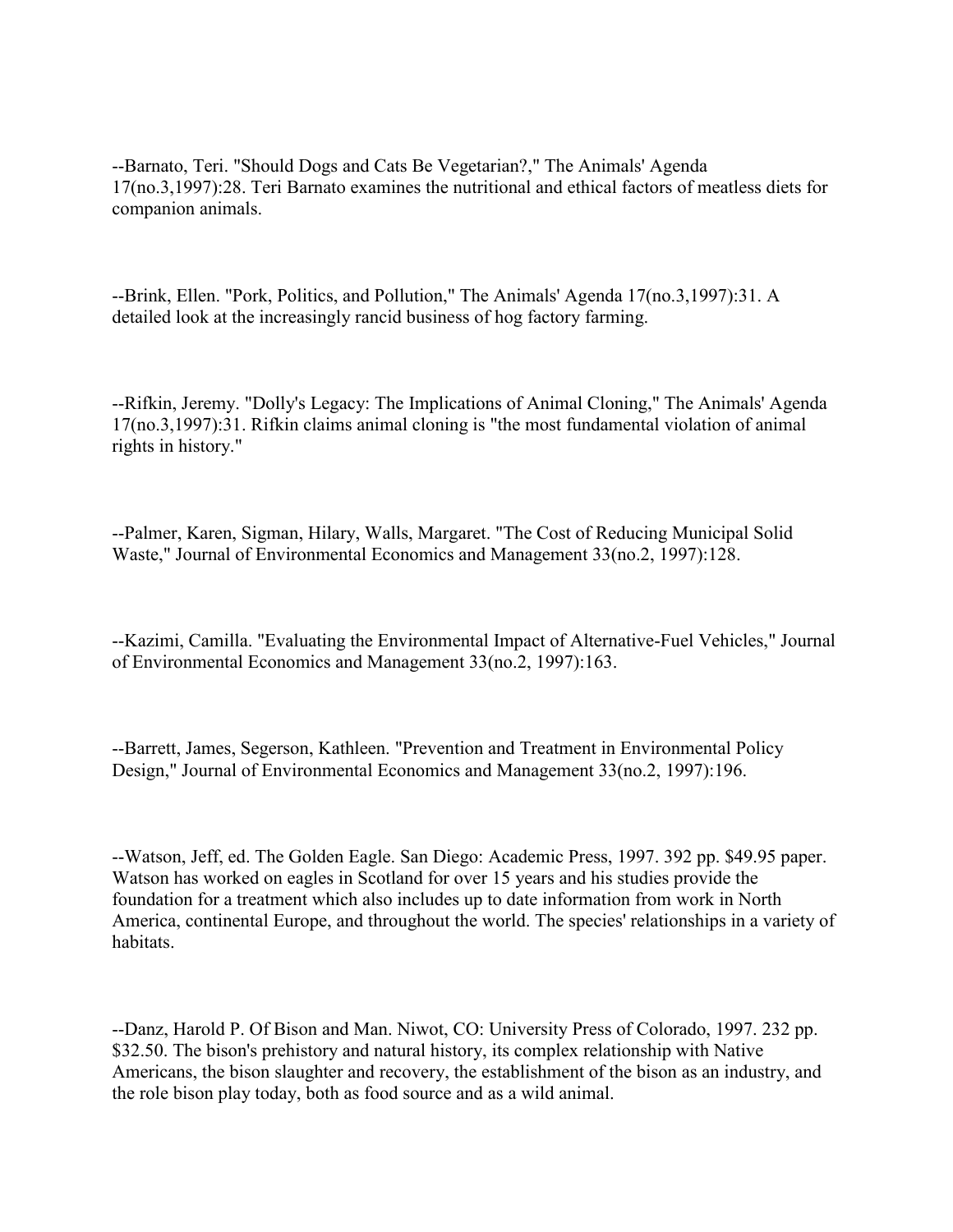--Voorhees, John, Camarota, Anton G., Woellner, Robert A. Corporate Environmental Risk Management: ISO 14000 and the Systems Approach. Boca Raton, FL: Lewis Publishers, 1997. 320 pp. \$59.95. This gives readers an extensive analysis of practical applications of ISO 14000 and environmental compliance management systems. It offers a mixture of technical engineering advice, legal guidance, and commonsense business.

--Shepherdson, David J., Mellen, Jill D. Hutchins, Michael, eds. Second Nature: Environmental Enrichment for Captive Animals. Washington, D.C.: Smithsonian Institution Press, 1997. 336 pp. \$32.50. Moving beyond the usual studies of primates, contributors argue that whether an animal forages in the wild or plays computer games in captivity, the satisfaction its activity provides--rather than the activity itself--determines its level of physical and psychological wellbeing.

--Goodman, Steven M., Patterson, Bruce D., eds. Natural Change and Human Impact in Madagascar. Washington, D.C.: Smithsonian Institution Press, 1997. 434 pp. \$75 cloth, \$35 paper. Describing the past dynamism of island environments and analyzing the causes of the disappearance of many of the island's endemic species, the contributors also assess future prospects for preserving Madagascar's remaining natural areas while sustaining a healthy human economy.

--McNutt, John, Boggs, Lesley P. Running Wild: Dispelling the Myths of the African Wild Dog. Washington, D.C.: Smithsonian Institution Press, 1997. 150 pp. \$45. Uncovering extraordinary new facts about the life and habits of the African wild dog, the authors argue for its importance as an "indicator species" in one of the world's most ecologically significant wetlands. They document the hunting behavior, play rituals, and natural history of the Mombo pack in the heart of Botswana's Okavango Delta.

--Stuart, Tilde, Stuart, Chris. Africa's Vanishing Wildlife. Washington, D.C.: Smithsonian Institution Press, 1996. 208 pp. \$39.95. Pinpointing both keystone species and those that are little known, the authors provide information on each animal's behavior, evolution, habitat, diet, social structure, and conservation status.

--Bjorndal, Karen A. ed. Biology and Conservation of Sea Turtles: Revised Edition. Washington, D.C.: Smithsonian Institution Press, 1995. 584 pp. \$29.95. This updated edition reflects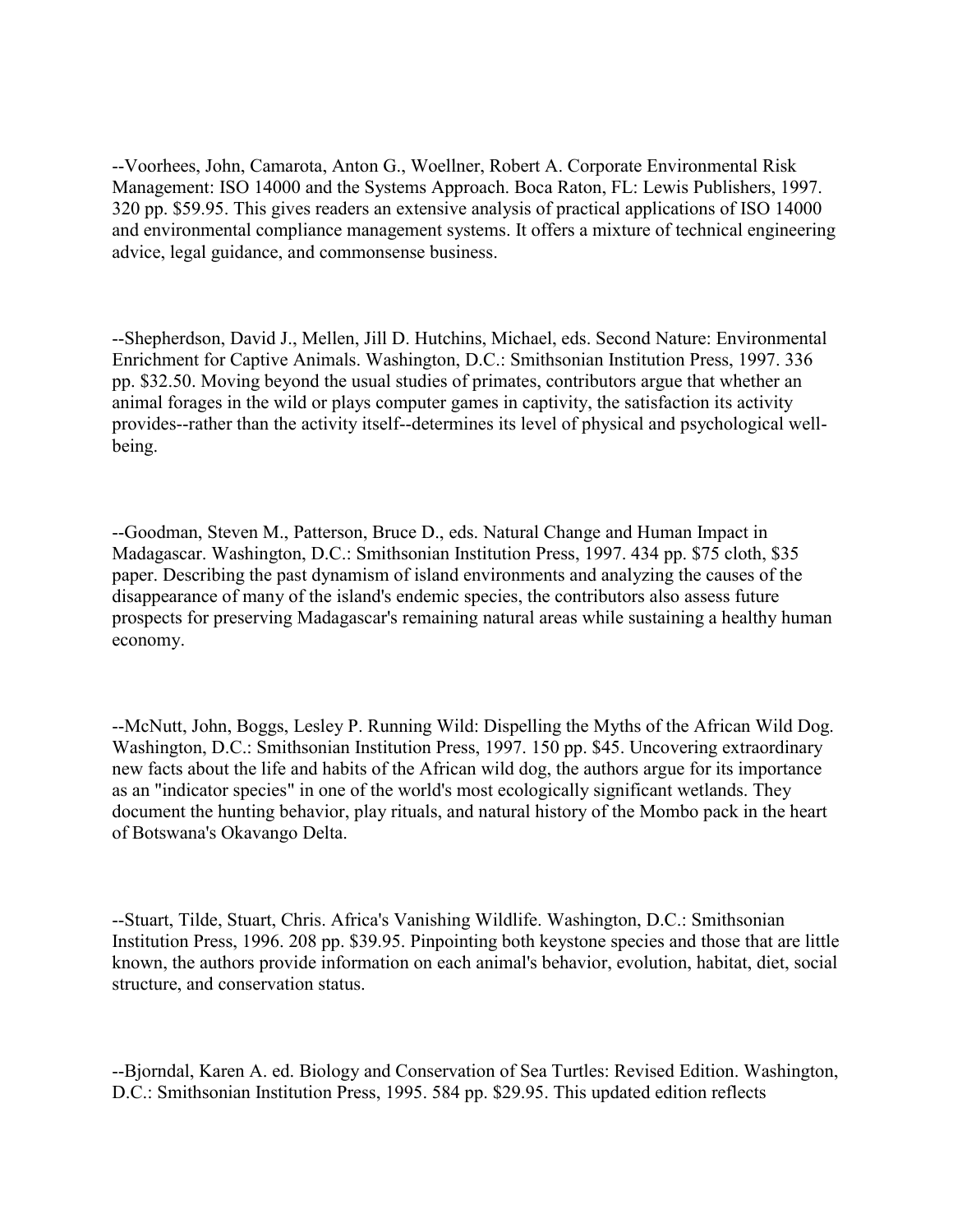significant advances in sea turtle research. A new section summarizes developments and primary literature for fourteen areas of sea turtle biology and conservation.

--Garland, Mark S. Watching Nature: A Mid-Atlantic Natural History. Washington, D.C.: Smithsonian Institution Press, 1997. 256 pp. \$15.95. Naturalist Mark Garland and illustrator John Anderton take readers on field trips among the highlands of West Virginia, the forested ridges and valleys of western Maryland and central Pennsylvania, the gently rolling Piedmont region around Washington, D.C., and the flat coastal plain extending from southern New Jersey to Virginia Beach.

--Pickett, Steward, Ostfeld, Richard S., Shachak, Moshe, Likens, Gene E., eds. The Ecological Basis of Conservation: Heterogeneity, Ecosystems, and Biodiversity. New York: Chapman and Hall, 1997. 432 pp. \$59.95. Conservation policy is moving toward conservation and management of the interactive networks and large-scale ecosystems on which species depend. This book offers a scientific framework for this new approach, providing a solid basis for stronger links between ecology and public policy.

--Fiedler, Peggy L., Kareiva, Peter M., eds. Conservation Biology for the Coming Decade. Washington, D.C.: Smithsonian Institution Press, 1997. 528 pp. \$44.95. This revised edition incorporates a number of new authors and additional chapters. Ten new chapters highlighting such topics as ecosystem management and the economics of conservation.

--Claridge, M.F., Dawah, A.H., Wilson, M.R. eds. Species: The Units of Biodiversity. Washington, D.C.: Smithsonian Institution Press, 1997. 456 pp. \$89.95. An international team of experts provides a detailed account of their ideas on the species concept for selected groups of organisms, from viruses to mammals.

--Schwartz, Mark W., ed. Conservation In Highly Fragmented Landscapes. Washington, D.C.: Smithsonian Institution Press, 1997. 448 pp. \$49.95. The difficulties in making practical decisions regarding conservation when the habitat has been highly fragmented. Illinois as a case study since that state was settled heavily and early and had lost most of its natural habitat before the conservation movement began.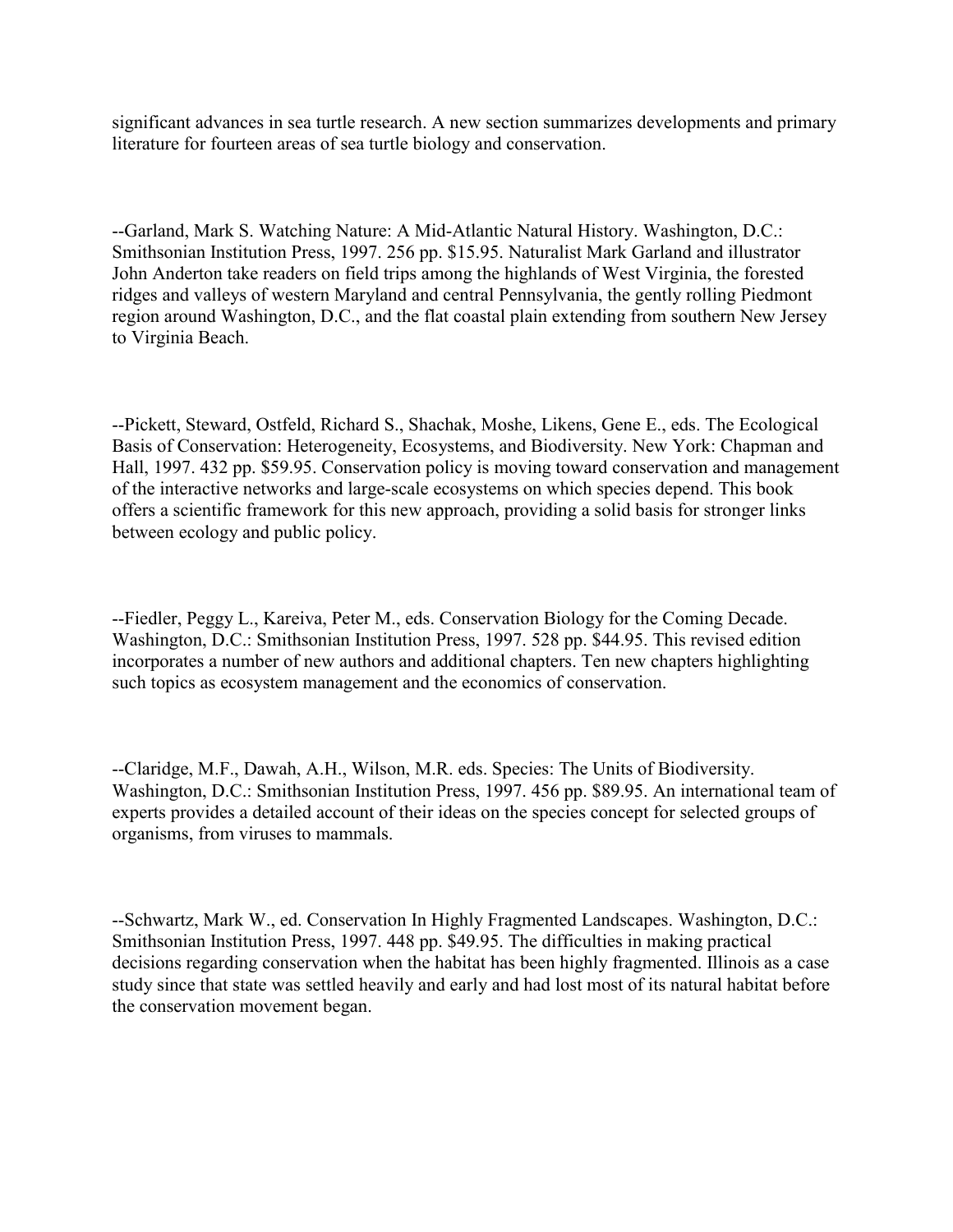--Taylor, Victoria J., Dunstone, Nigel, eds. The Exploitation of Mammal Populations. Washington, D.C.: Smithsonian Institution Press, 1997. 440 pp. \$72.95. In 22 chapters the issues involved in harvesting, hunting, sustainable trade and ecotourism are explored and set in the context of past and present mammal exploitation. These are taken from a joint conference of the Universities' Federation for Animal Welfare and the Mammal Society.

--Kunin, William, Gaston, Kevin, eds. The Biology of Rarity: Causes and Consequences of Rarecommon Differences. Washington, D.C.: Smithsonian Institution Press, 1997. 296 pp. \$99.95. Documented patterns of differences in rare species in terms of their body size, dispersal, reproduction, etc. and the methodological difficulties plaguing their interpretation. The causes and consequences of rare-common differences and an analysis of the processes responsible for the creation and maintenance of interspecific differences more generally.

--Manahan, Stanley E. Environmental Science and Technology. Boca Raton, FL: St. Lucie Press, 1997. 672pp. \$49.95. The traditional environmental spheres of water, air, earth, and life, and the "anthrosphere" and the impact of human activities, especially technology, on the Earth.

--Costanza, Robert, Daly, Herman, Cumberland, John, Goodland, Robert, Norgaard, Richard. An Introduction to Ecological Economics. Boca Raton, FL: St. Lucie Press, 1997. 288 pp. \$39.95. Beginning with a description of some current problems in society and their underlying causes, then moving on to an historical perspective to explain how world views regarding economics and ecology have evolved, the writers continue by presenting the fundamental principles of ecological economics and outlining a set of policies for creating and implementing a sustainable society. They end with prospects for the future.

--Dol, Marcel, Kasanmoentalib, Soemini, Lijmbach, Susanne, Rivas, Esteban, Bos, Ruud van den, eds. Animal Consciousness and Animal Ethics: Perspectives from the Netherlands. Assen, The Netherlands, Van Gorcum Publishers, 1997. 264 pp. \$34. Philosophy and animal consciousness, science and animal consciousness, and ethics and animal consciousness.

--Nordhaus, William D. The Swedish Nuclear Dilemma: Energy and the Environment. Washington, D. C.: Resources for the Future, 1997. 184 pp. \$39. An analysis of an issue that has played a significant role in Swedish economic and energy policy for over fifteen years.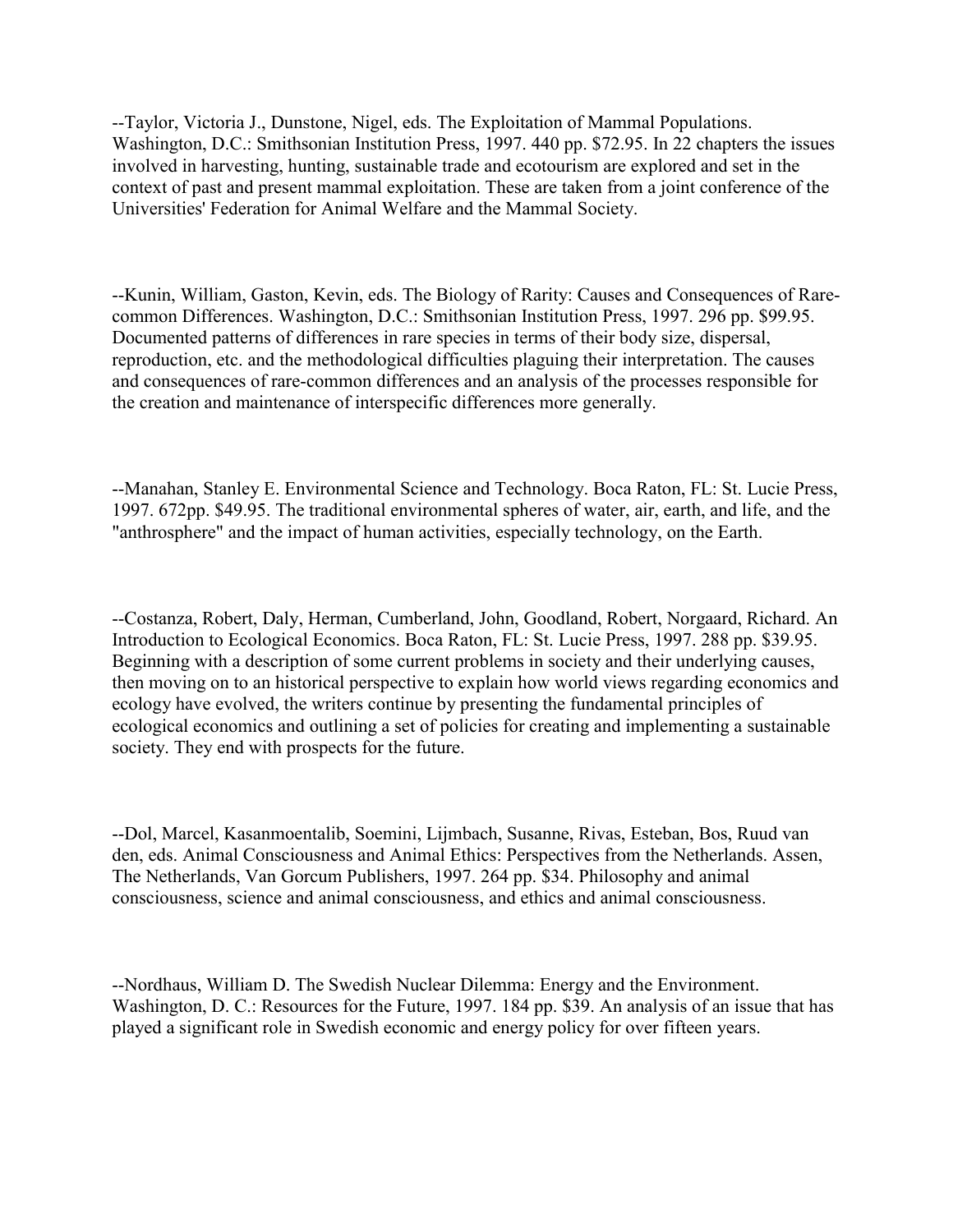--Morgenstern, Richard D., ed. Economic Analyses at EPA: Assessing Regulatory Impact. Washington, D. C.: Resources for the Future, 1997. 500 pp. \$49.95. What works and what does not and why in using economic analysis to improve environmental decision making.

--Shinn, Terry, Spaapen, Jack, Krishna, Venni, eds. Science and Technology in a Developing World. Hingham, MA: Kluwer Academic Publishers, 1997. 420 pp. \$190. By grasping the epistemologies held or fostered in the south toward science and technology, the actions of southern peoples and their dealings with the north acquire more intelligibility.

--LeBreton (Le Breton), Binka. A Land to Die For. Atlanta: Clarity Press, 1997. 151pp. \$12.95. Recouping the events surrounding the assassination of Padre Josimo, a black priest internationally recognized for his role in the struggle of impoverished squatters for land, LeBreton captures the grass roots view of the turbulent social fabric of rural Brazil--large landowners, wealthy speculators. politicians, pistoleiros, peasants, and on both sides, the Catholic Church, torn between ancient ritual and contemporary liberation theology, heeding the cries of the poor and calling for justice. Le Breton is a British journalist who lives with her husband in an isolated area of southeastern Brazil.

--Lincoln, R.J., Boxshall, G.A., Clark, P.F. A Dictionary of Ecology, Evolution and Systematics (second edition). New York: Cambridge University Press, 1997. 350pp. \$51.96. Over 11,000 entries, providing a working dictionary for students, teachers, researchers and anyone having an interest within the broad arena of biodiversity studies.

--Shugart, Herman H. Terrestrial Ecosystems in Changing Environments. New York: Cambridge University Press, 1997. 524pp. \$68. The fundamental ecological concepts, theoretical developments, and quantitative analyses involved in understanding the responses of natural systems to change.

--Agren, Goran I., Bosatta, Ernesto. Theoretical Ecosystem Ecology: Understanding Nutrient Cycles. New York: Cambridge University Press, 1997. 250pp. \$49.95. A mathematical framework to illustrate how nutrient cycles operate and interact in plants and soils, forming the foundations of a new ecosystem theory.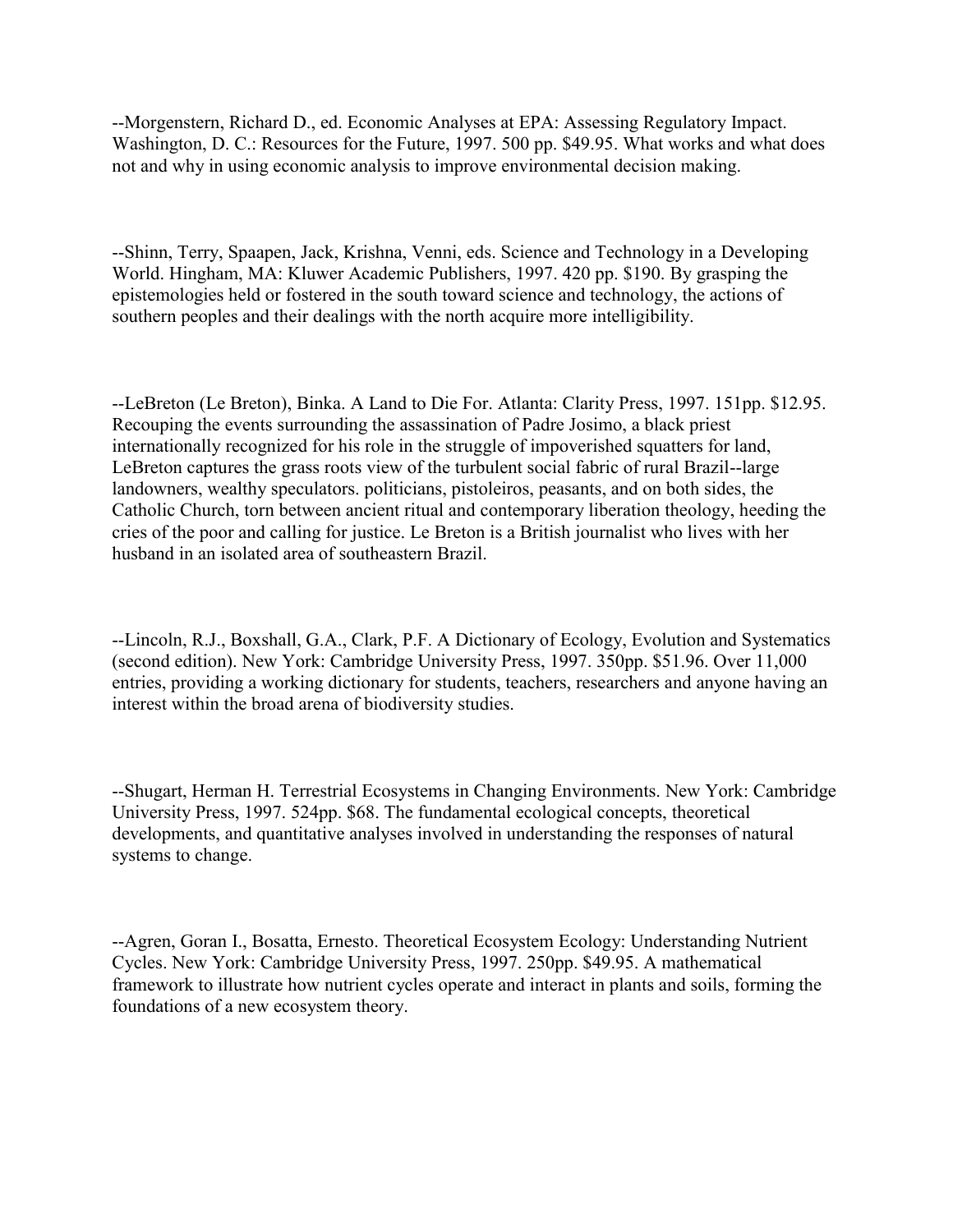--Clemmons, Janine R., Buchholz, Richard, eds. Behavioral Approaches to Conservation in the Wild. New York: Cambridge University Press, 1997. 398pp. \$64. Theoretical and practical arguments for considering animal behavior patterns in attempts to conserve biodiversity. The limits and potentials of behavioral research to conservation, the importance of variation in animal behaviors as a component of biodiversity, and the use of animal behavior to solve conservation problems.

--Heywood, V.H. (Vernon Hilton), ed. Global Biodiversity Assessment. New York: Cambridge University Press, 1997. 1,152 pp. \$100. Published for the United Nations Environment Programme. Over 1,000 leading scientists from around the world have contributed to this major assessment, providing a source of information for decision-makers, officials, scientists and others interested in the future of the planet. Sample articles: V. H. Heywood and I. Baste, "Characterization of Biodiversity"; F. A. Bisby, "Magnitude and Distribution of Biodiversity"; D. L. Hawksworth and M. T. Kalin-Arroyo, "Generation, Maintenance, and Loss of Biodiversity"; and much more. Sample information: The IUCN predicts the loss of 20,000 flowering plant species within the next few decades. Worldwide, nearly 200 species of wild vertebrates may be on the verge of extinction. There is a summary, 54pp. at \$12, which presents the main conclusion drawn by the "Assessment" with an emphasis on those aspects that will be of interest to policymakers.

--Self, Will, Great Apes. New York: Grove Press, 1997. 404 pages. \$ 24. A tale of a parallel universe where chimpanzees rather than humans evolve into the species with advanced culture. One of the chimpanzee psychologists undertakes to study a chimp with the delusion that humans were the species who evolved culture instead of the chimps. Reviewed in New York Times Book Review, Sept. 21, 1997.

--Smil, Vaclav, "China Shoulders the Cost of Environmental Change" Environment 39 (no. 6, 1997):6-9, 33-37. As demographic growth and industrial expansion continue to transform the world's most populous nation, the price China will pay for degrading its air, water, and land grows. Although complete data are difficult to obtain, there can be no doubt that recent environmental changes in China already carry economic costs roughly an order of magnitude higher than the country's annual spending on environmental protection. Even if the government tripled or quadrupled its outlays, they could easily meet the strictest benefit-cost criteria. Smil teaches geography at the University of Manitoba, Winnipeg. See also a similar item in "Issues."

--Kitcher, Philip, The Lives to Come: The Genetic Revolution and Human Possibilities. New York: Simon and Schuster, 1996. 381 pages. \$ 25. During the academic year 1993-94, Kitcher served as Senior Fellow with the U.S. Library of Congress assigned to report on ethical and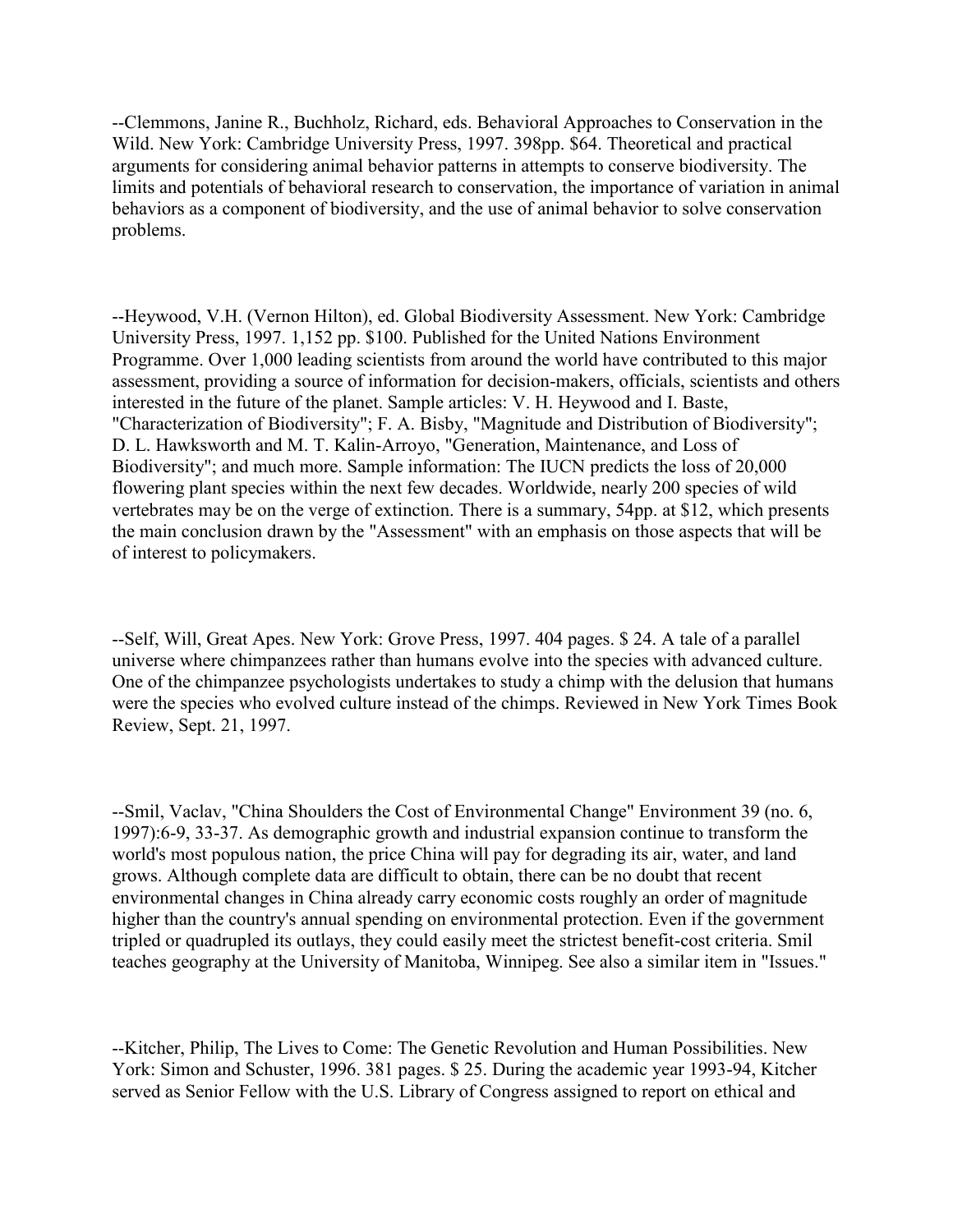social issues associated with the Human Genome Project. His assessment of the potential outcomes of genetic technology on the human future grows out of that experience. Three percent of the funds for the Project have been earmarked for the study of the ethical, legal, and social implications of the project. Reviewed by Lisa Gannett in Biology and Philosophy 12(1997):403- 419.

--Doogue, Edmund, "Poverty's Toll" (Report on the UN World Summit for Social Development, March 1996 in Copenhagen), One World (Geneva, Switzerland, World Council of Churches) No. 205, May 1996, pages 4-6. From UN figures, twenty percent of the world's population, the world's richest people, own almost 83 percent of the world's wealth and another twenty percent, the world's poorest people, own only 1.4 percent of the world's wealth. Over the past 30 years, the distribution of wealth has become more unequal. The Summit produced many resolutions and demands for reform, but "the check came back from the bank of justice marked `insufficient funds.'"

--Wild Duck Review, vol. 3, no. 3, August 1997, is a special issue in tribute to Paul Shepard. Tributes by his wife, Florence Shepard, by Stephen Kellert, Bernie Krause, C. L. Rawlins, Barbara Ras, William Severine Kowinski, Barbara Dean, and Dolores LaChapelle. Wild Duck Review, 419 Spring Street, Suite D, Nevada City, CA 95959. 916/478-0134. (Thanks to George Sessions.)

--Noss, Reed, and Peters, Robert L., Endangered Ecosystems: A Status Report on America's Vanishing Habitat and Wildlife. Washington, DC: Defenders of Wildlife, 1995.

--McNeeley, Jeffrey A. and Keeton, William S., "The Interaction between Biological and Cultural Diversity," in von Droste, Bernd, Plachter, Harald, and RÖssler, Mechtild, eds., Cultural Landscapes of Universal Value: Components of a Global Strategy. Jena, Germany: Gustav Fischer, 1995, in cooperation with UNESCO.

--Smolin, Lee, The Life of the Cosmos. New York: Oxford University Press, 1997. Claims that the universe, cosmology, is to be understood more as a living system than a mechanism. The world is a network of self-organizing relations. Natural selection needs to be extended beyond biology to the universe as a whole. (Such natural selection is the selection of the stablest systems. Smolin does not seem to realize that "the stablest survive" is even more subject to the charge of being a tautology than "the fittest survive." Also, concepts analogous to genetic information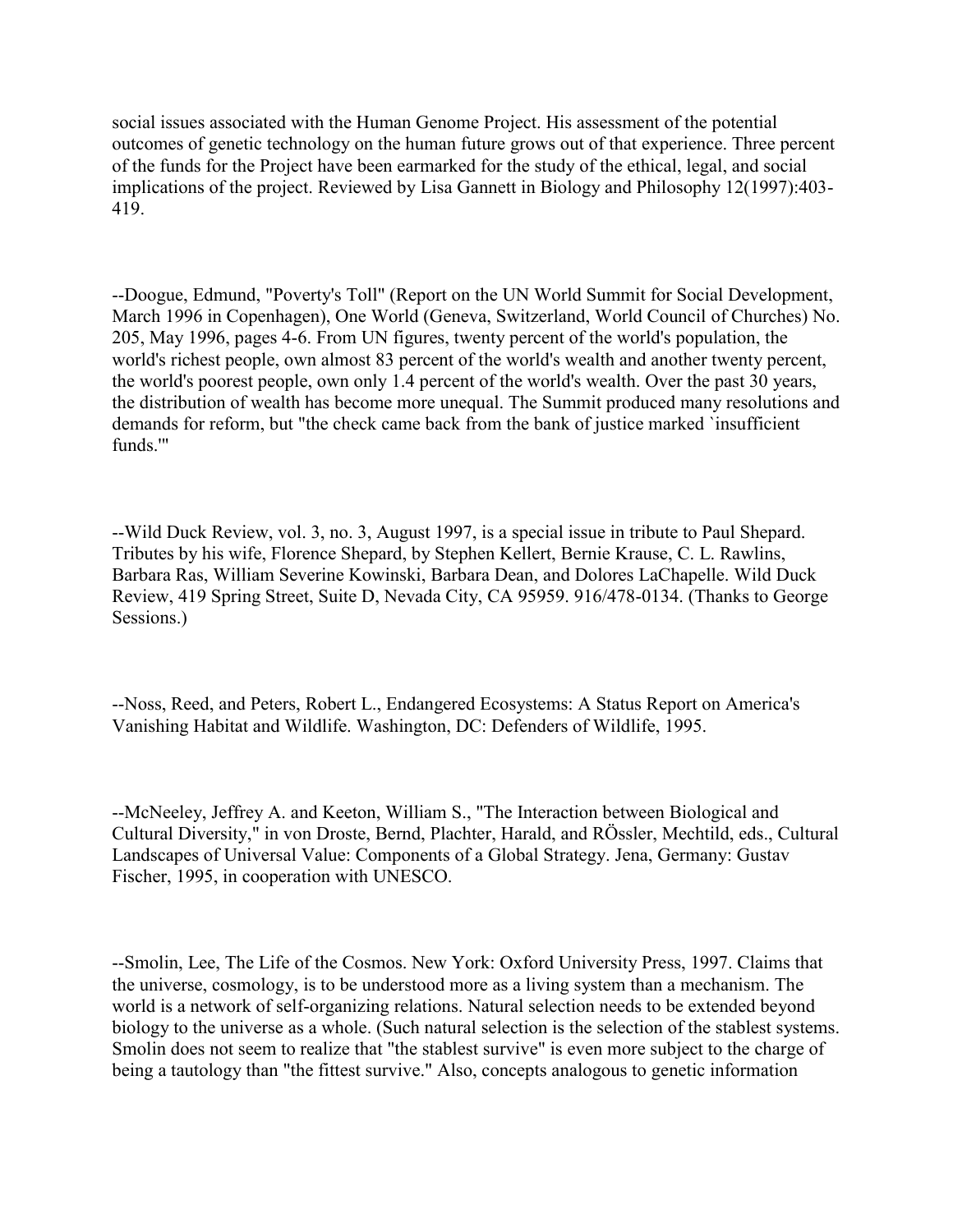transfer and cumulation, over which natural selection can operate, are difficult to extrapolate to astronomical systems.)

--Church, Jill Howard. "The Business of Animal Research," The Animals' Agenda 17(no.4, 1997):30. Church spotlights the industries that profit from vivisection but hide from public scrutiny.

--Smith, Joseph M. "The Lost World," The Animals' Agenda 17(no.4, 1997):29. Smith points out how some of the film's deeper messages relate to animal rights.

--Garner, Robert. "Labor Party Victory May Help Animals in Britain," The Animals' Agenda 17(no.4, 1997):33. Garner reports on how the "changing of the guard" during Britain's recent elections will impact animals.

--Schwartz, Sheila. "The Humane Hypothesis: Fostering Nonviolence at Science Fairs," The Animals' Agenda 17(no.4, 1997):35. How the pursuit of science and compassionate values can come together.

--Moretti, Laura A. "Reflections on the Normal Majority," The Animals' Agenda 17(no.4, 1997):19. Moretti tells of being exasperated by members of the movement's confrontational, intolerant "lunatic fringe"--and why she loves them.

--Carter-Long, Lawrence. "Learning from Debate," The Animals' Agenda 17(no.4, 1997):28. Animals deserve nothing less than thoughtful, spirited, and messy debates on their behalf.

--Fox, Michael W. "Toward Kinship," The Animals' Agenda 17(no.4, 1997):44. In "Why We Care About Animals," Michael W. Fox, V.M.D., explores the evolution of compassion.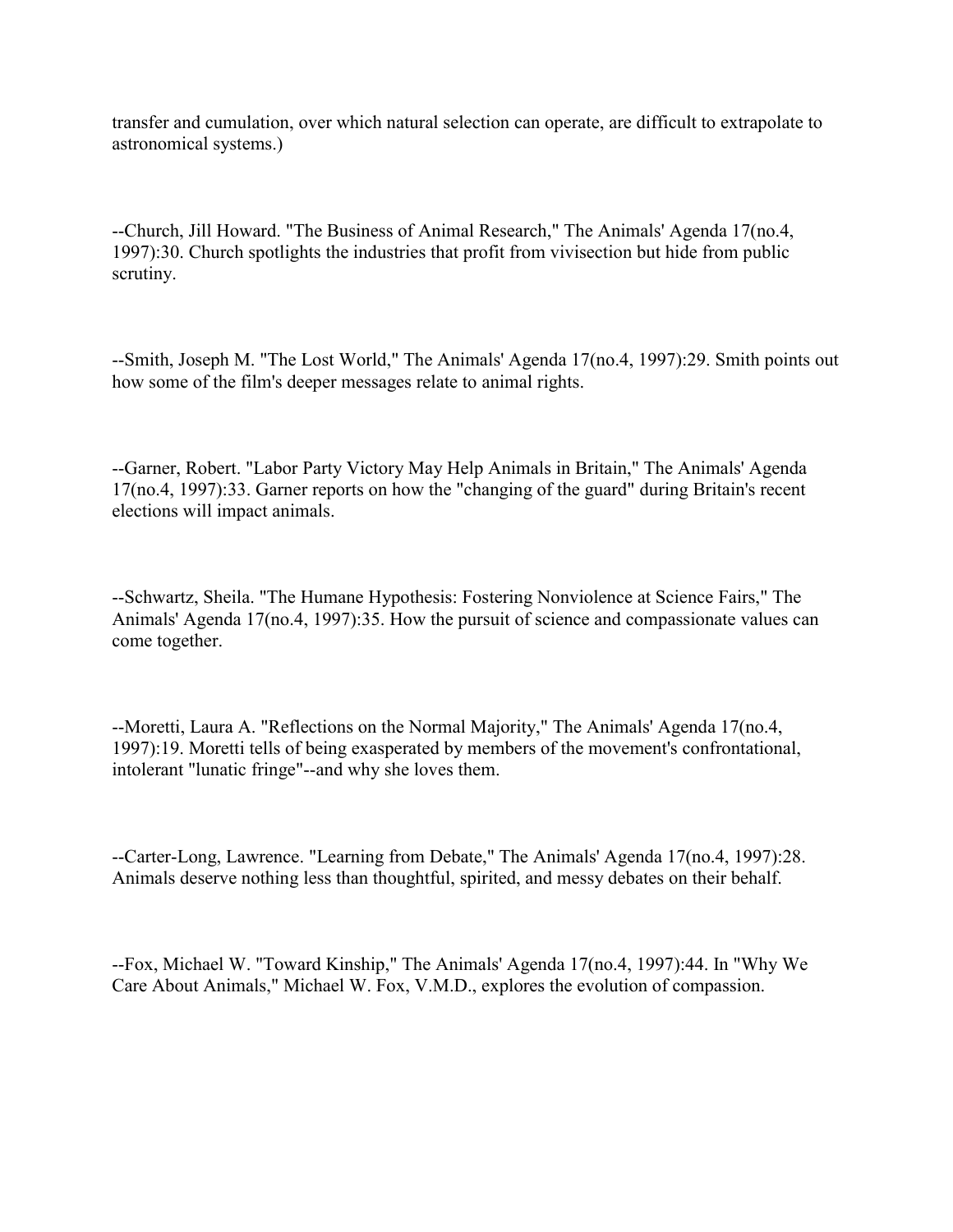--Machlis, Gary E., Force, Jo Ellen, Burch Jr., William R. "The Human Ecosystem. Part I: The Human Ecosystem as an Organizing Concept in Ecosystem Management," Society & Natural Resources 10(no.4, 1997):347.

--Force, Jo Ellen. "The Human Ecosystem, Part II: Social Indicators in Ecosystem Management," Society & Natural Resources 10(no.4, 1997):369.

--Fortmann, Louise. "Voices from Communities Managing Wildlife in Southern Africa," Society & Natural Resources 10(no.4, 1997):403.

--Jenkins, Amelia Fine. "Forest Health: A Crisis of Human Proportions," Journal of Forestry 95(no.9, 1997):11.

--Kukuev, Yuri A., Krankina, Olga N., Harmon, Mark E. "The Forest Inventory System in Russia: A Wealth of Data for Western Researchers," Journal of Forestry 95(no.9, 1997):15.

--Eddins, Katherine M., Flick, Warren A. "The Criminal Aspects of Environmental Law: An Evolving Forest Policy," Journal of Forestry 95(no.7, 1997):4.

--Hairston-Strang, Anne B., Adams, Paul W. "Oregon's Streamside Rules: Achieving Public Goals on Private Land," Journal of Forestry 95(no.7, 1997):14.

--Prestemon, Jeffrey P. "The Effects of NAFTA Expansion on US Forest Products Exports," Journal of Forestry 95(no.7, 1997):26.

--Crosson, Pierre. "Will Erosion Threaten Agricultural Productivity?" Environment 39(no.8, 1997):4. Despite widespread apprehensions to the contrary, erosion does not pose a serious threat to the global agricultural system's capacity to increase future yields.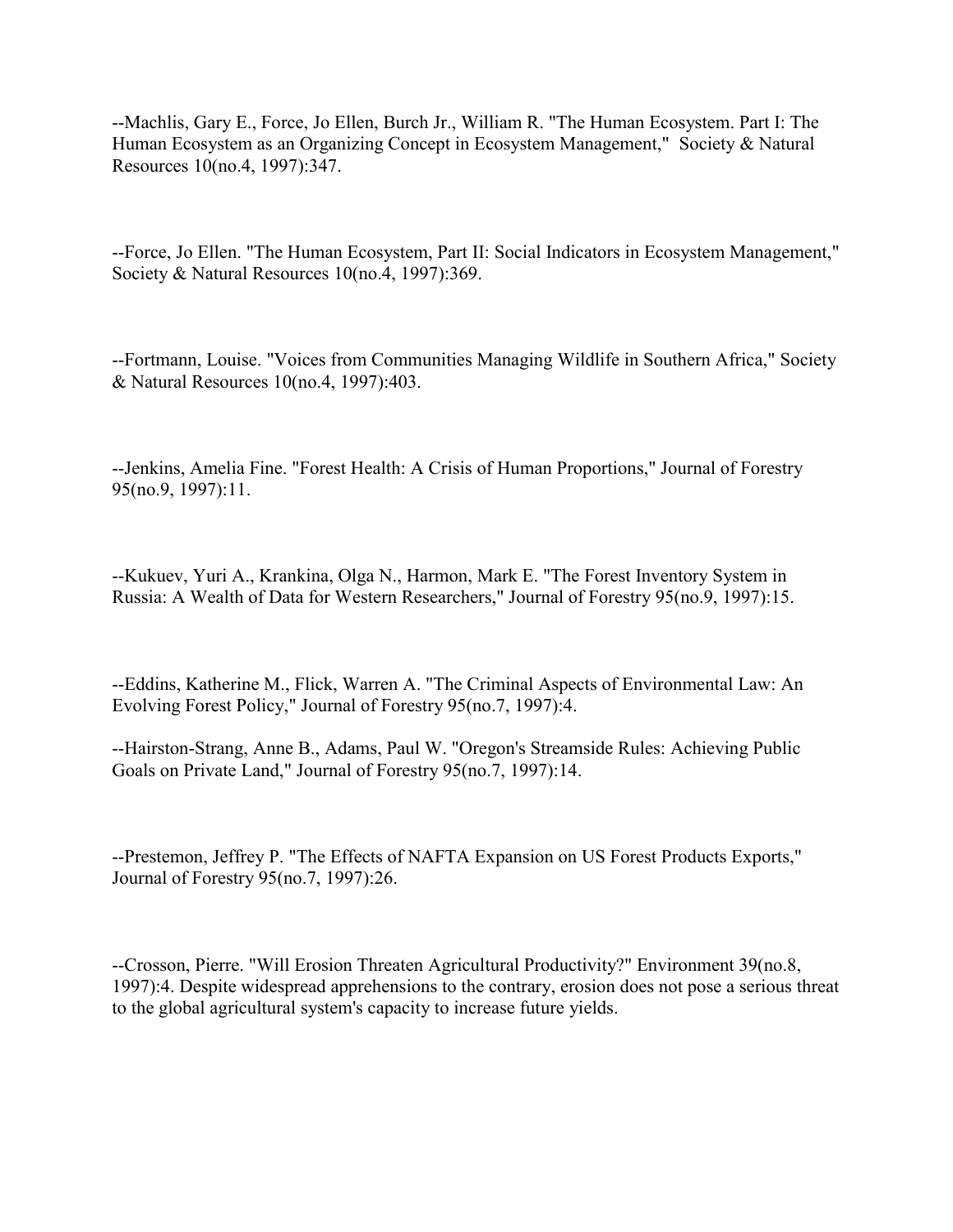--Staten, Mike, Hodges, John. "An Industrial Approach to Managing for Wildlife and Timber," Journal of Forestry 95(no.8, 1997):35.

--Dix, Mary Ellen, Akkuzu, Erol, Foster, John E. "Riparian Refugia in Agroforestry Systems," Journal of Forestry 95(no.8, 1997):38.

--Vitug, Marites Danguilan. "The Politics of Community Forestry in the Philippines," The Journal of Environment and Development 6(no.3, 1997):334.

--Phuong, Tran Thi Thanh. "AFTA and Its Environmental Implications for Vietnam," The Journal of Environment and Development 6(no.3, 1997):341.

--Jesdapipat, Sitanon. "Trade, Investment, and the Environment: Thailand," The Journal of Environment and Development 6(no.3, 1997):350.65

--Bawa, Kamaljit S., Menon, Shaily, Gorman, Leah R. "Cloning and Conservation of Biological Diversity: Paradox, Panacea, or Pandora's Box," Conservation Biology 11(no.4, 1997):829.

--Maddock, Ant, Benn, Grant A., Scott-Shaw, C. Rob. "An African Conservation Agency's Perspective on Advocacy," Conservation Biology 11(no.4, 1997):831.

--Hsu, Minna J., Agoramoorthy, Govin. "Wildlife Conservation in Taiwan," Conservation Biology 11(no.4, 1997):834.

--Alvard, Michael S., Robinson, John G., Kaplan, Hilliard. "The Sustainability of Subsistence Hunting in the Neotropics," Conservation Biology 11(no.4, 1997):977.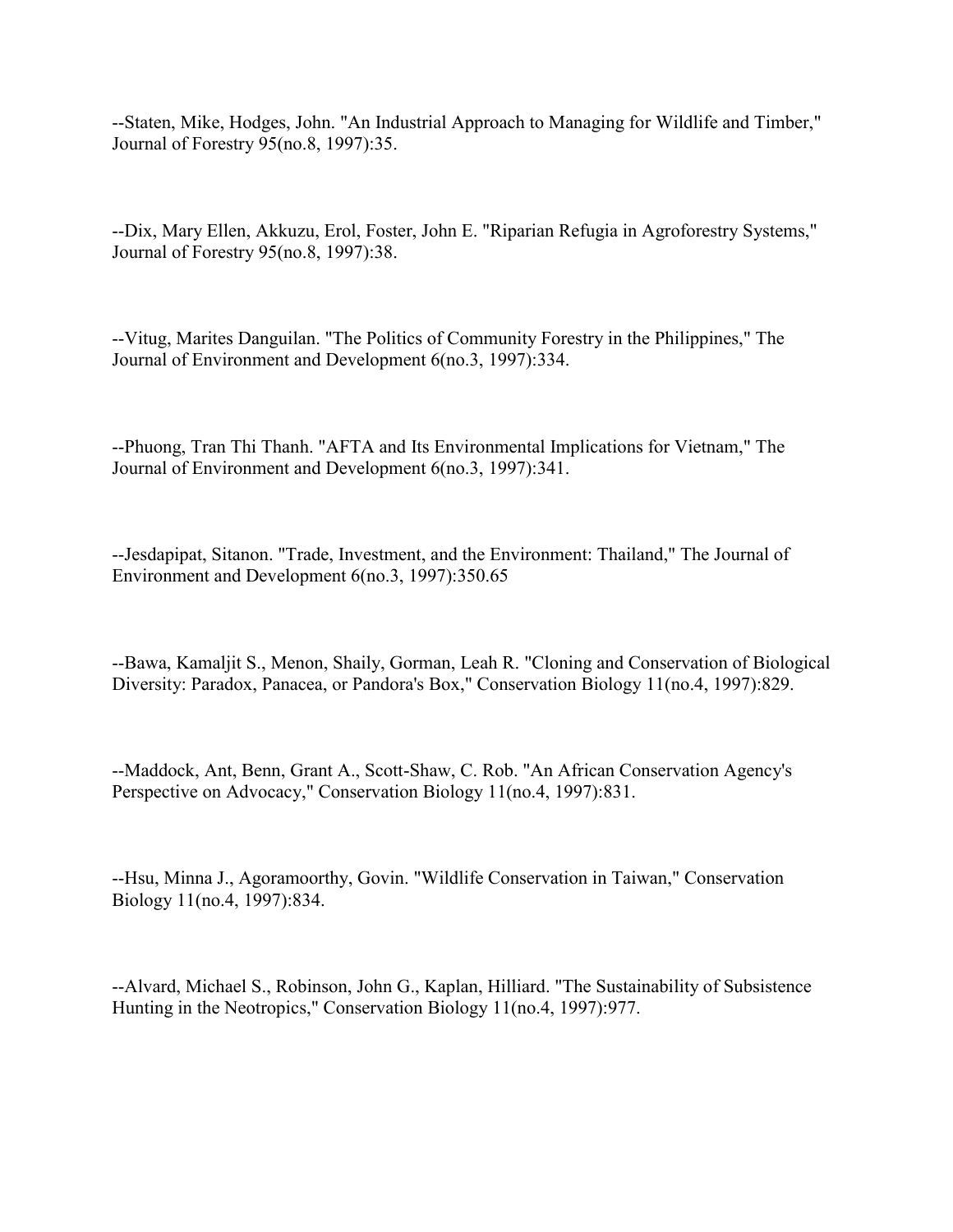--Findlay, C. Scott, Houlahan, Jeff. "Anthropogenic Correlates of Species Richness in Southeastern Ontario Wetlands," Conservation Biology 11(no.4, 1997):1000.

--Delcourt, Hazel R., Delcourt, Paul A. "Pre-Columbian Native American Use of Fire on Southern Appalachian Landscapes," Conservation Biology 11(no.4, 1997):1010.

--Strittholt, James R. "Valuing Ecosystem Functions," Conservation Biology 11(no.4, 1997):1039.

--Fearnside, Philip M. "Conservation Priorities in Latin America," Conservation Biology 11(no.4, 1997):1040.

--Schoen, Deborah. "Primary Productivity: The Link to Global Health," Bioscience 47(no.8, 1997):477. A look at how terrestrial ecosystems will respond to changing climate.

--Armstrong, Bob. "Our Federal Public Lands," Natural Resources & Environment 12(no.1,1997):3

--Vail, Jeffrey. "Our National Parks and Forests: What Can Their Foundations Do To Help Them," Natural Resources & Environment 12(no.1,1997):8.

--Targ, Nicholas. "Water Law on the Public Lands: Facing a Fork in the River," Natural Resources & Environment 12(no.1,1997):14.

--Grimm, Lydia T. "Sacred Lands and the Establishment Clause: Indian Religious Practices on Federal Lands," Natural Resources & Environment 12(no.1,1997):19.

--Dalton, Michael G. "The Welfare Bias from Omitting Climatic Variability in Economic Studies of Global Warming," Journal of Environmental Economics and Management 33(no.3, 1997):221.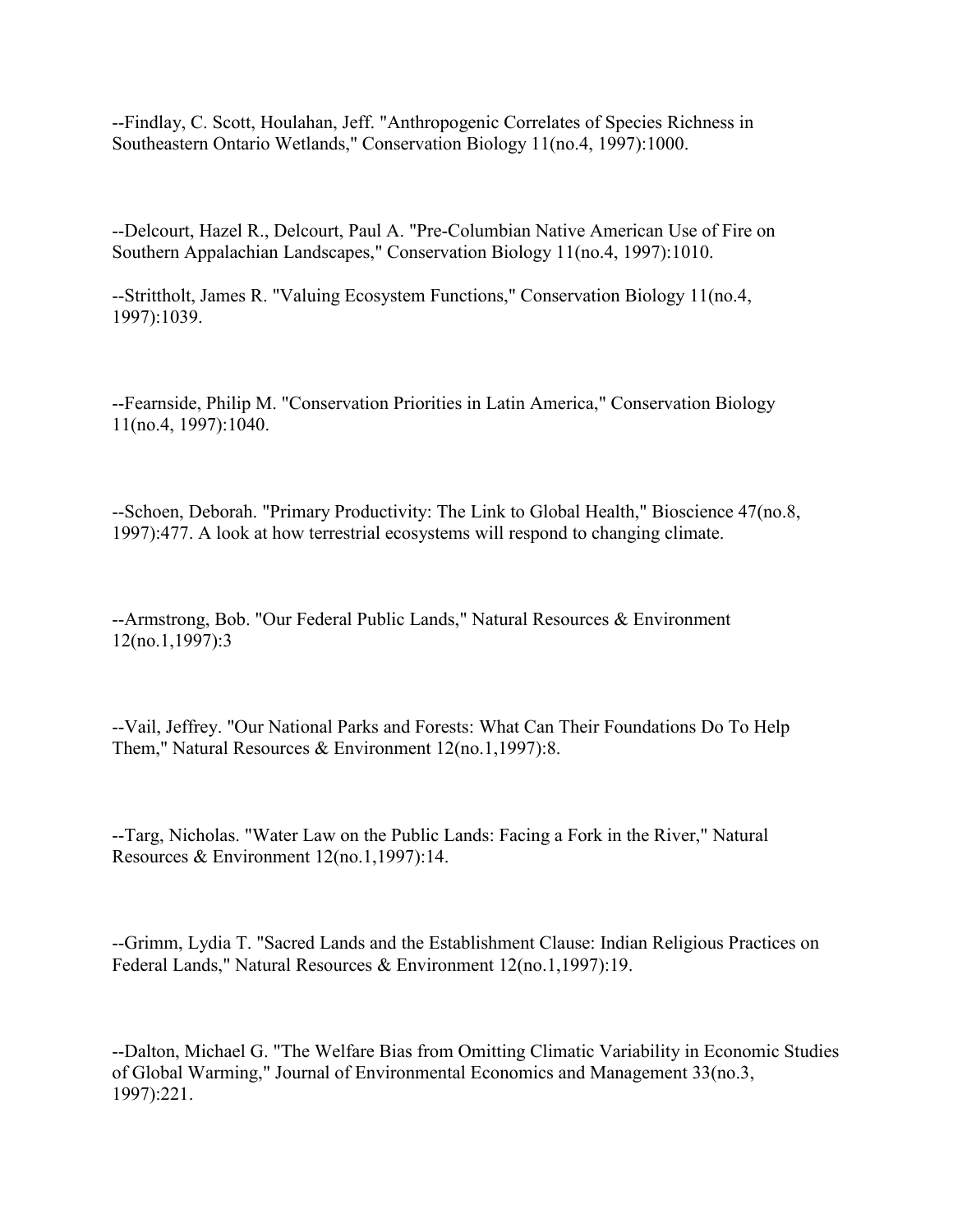--Flores, Nicholas E., Carson, Richard T. "The Relationship between the Income Elasticities of Demand and Willingness to Pay," Journal of Environmental Economics and Management 33(no.3, 1997):287.

--Cameron, Trudy Ann, Englin, Jeffrey. "Respondent Experience and Contingent Valuation of Environmental Goods," Journal of Environmental Economics and Management 33(no.3, 1997):296.

--LaBelle, Judith M. "The Idea of the Countryside," Environments 24(no.3, 1997):1.

--Fuller, Tony. "Changing Agricultural, Economic and Social Patterns in the Ontario Countryside," Environments 24(no.3, 1997):5.

--Hilts, Stewart. "Landscapes and Stewardship in Ontario," Environments 24(no.3, 1997):11.

--Cox, Kenneth. "The Countryside in Ontario: Some Perspectives on Wetlands and Wildlife," Environments 24(no.3, 1997):17.

--Nelson, J.Gordon, Skibicki, Andrew, Lawrence, Patrick. "Land Use Change in the Southern Ontario Countryside: Significance, Response and Implications," Environments 24(no.3, 1997):22.

--Beechey, Tom, McLeod, Angus. "Parks and Other Heritage Areas in Ontario's Countryside," Environments 24(no.3, 1997):37.

--Robbins, Michael. "Southern Ontario Tourism Context and the Challenge for a Sustainable Future," Environments 24(no.3, 1997):50.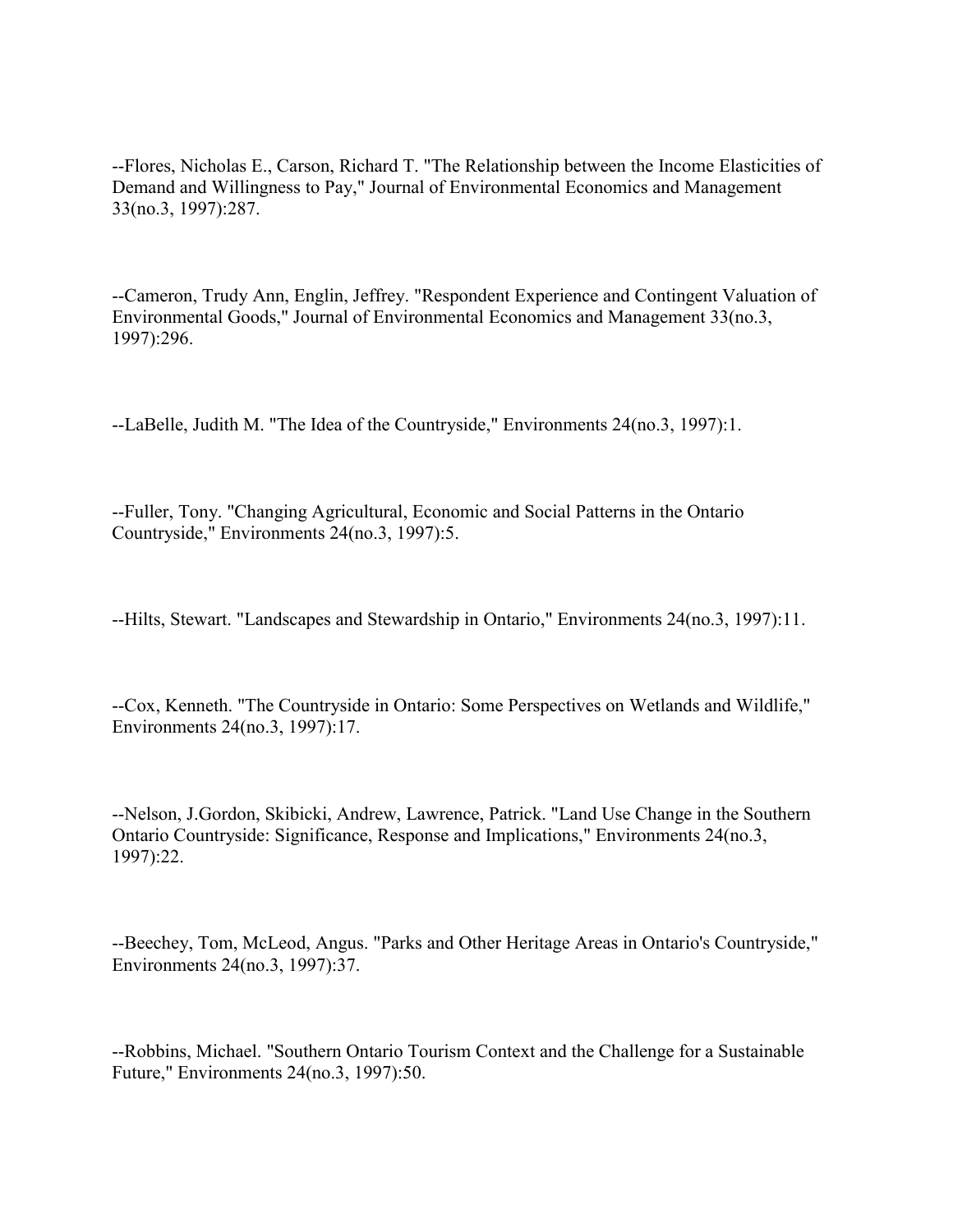--Gibson, Lynn. "The Changing Political Landscape and Ontario Countryside," Environments 24(no.3, 1997):62.

--Watson, A. Elizabeth, LaBelle, Judith M. "Introduction to Planning and Land Use Management in the United States, with Some Comparisons with Canada and England," Environments 24(no.3, 1997):66.

--Davidson, Gary. "Ideas: Changing Policy in Ontario," Environments 24(no.3, 1997):79.

--Munton, Richard. "Engaging Sustainable Development: Some Observations on Progress in the UK," Progress in Human Geography 21(no.2, 1997):147.

--Glassman, Jim, Samatar, Abdi Ismail. "Development Geography and the Third-World State," Progress in Human Geography 21(no.2, 1997):164.

--Kearns, Robin A. "Narrative and Metaphor in Health Geographies," Progress in Human Geography 21(no.2, 1997):269.

--Russell, Emily W.B. People and the Land Through Time. New Haven: Yale University Press, 1997. 388 pp. \$35. A commentary on the human imprint on ecological patterns. Practical information on kinds, sources, and interpretations of historical documents and paleo-ecological records that ecologists need to know in order to understand ecological processes. An effort to understand the lingering consequences of human history on current ecosystems and landscapes, and conversely to understand the role that changing environments have played in human history.

--Hannum, Hildegarde, ed. People, Land, and Community. New Haven: Yale University Press, 1997. 352 pp. \$35 cloth, \$17 paper. Contributors explore topics that range from agricultural reform to bioregional economics. They all, however, focus on the importance of sustainability, community, healthy and locally based economies of scale, education, the dignity of good work,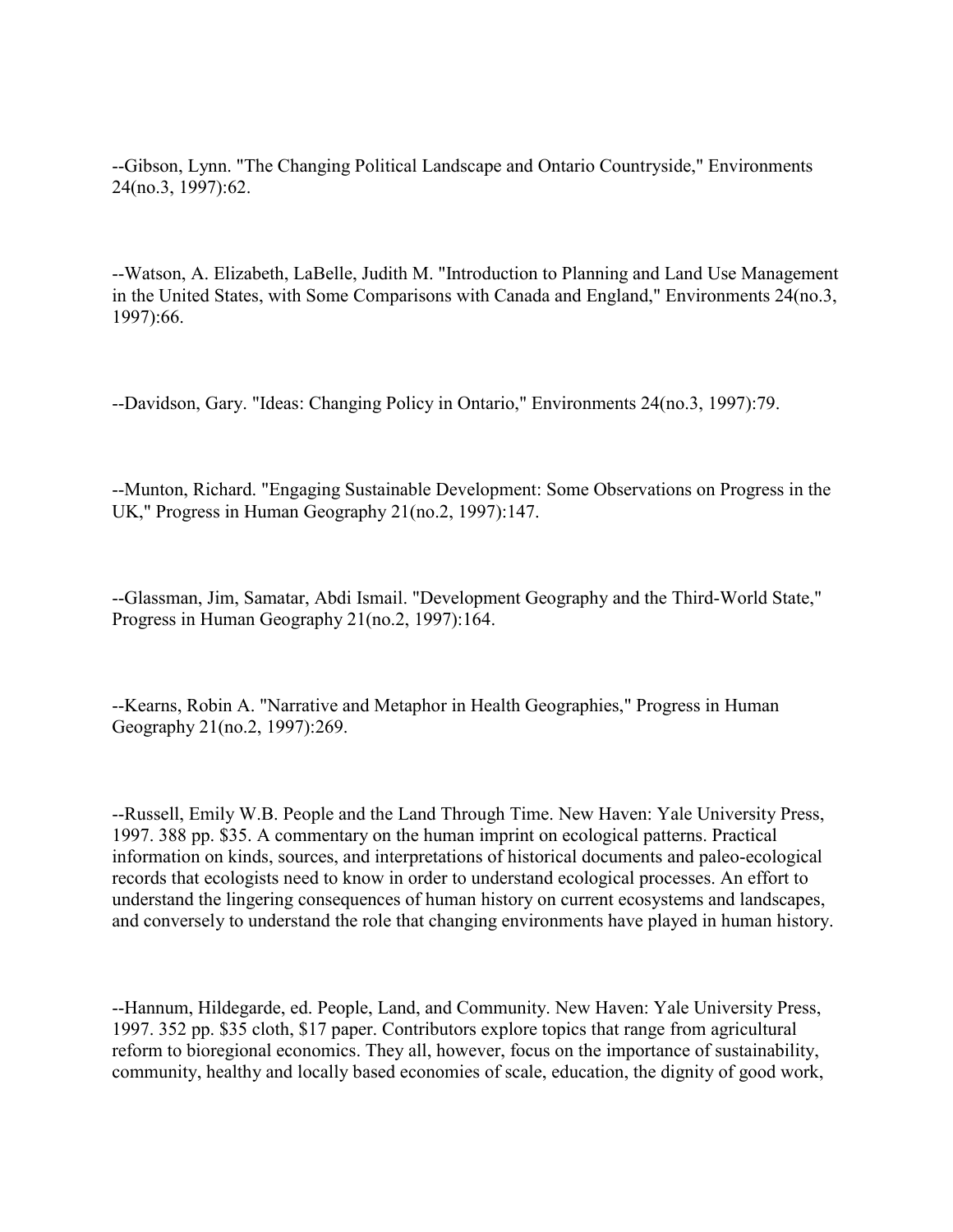and balance between human needs and the wellbeing of the natural world. Based on a lecture series sponsored by the E.F. Schumacher Society.

--Bean, Michael J., Rowland, Melanie. The Evolution of National Wildlife Law, 3rd ed. Westport, Ct.: Praeger Publishers, 1997. \$75 cloth, \$28 paper. Since the second edition of 1983, intense interest in wildlife law has been matched only by a greatly increased level of litigation within the field and by the amount of new legislation enacted. This third edition thoroughly reexamines the field and provides a comprehensive review.

--Jasanoff, Sheila. "The Dilemma of Environmental Democracy. " Issues in Science and Technology, Fall, 1996, pages 63-70.

--Soroos, Marvin S. The Endangered Atmosphere: Preserving a Global Commons. Columbia, SC: University of South Carolina Press, 1997.

--Williams, Cindy Deacon. "Sustainable Fisheries: Economics, Ecology and Ethics," Fisheries. 22(no.2, 1997):6-11.

--Frost, Mervyn. Ethics in International Relations: A Constitutive Theory. New York: Cambridge University Press, 1996. 264 pp. \$18.95. Frost argues that ethics is accorded a marginal position within the academic study of international relations. He examines reasons given for this and evaluates those ethical theories that do exist within the discipline. He elaborates his own ethical theory which he derives from Hegel and applies it to ethical problems in international politics today.

--Ethics and the Environment 2, no 2 (Fall 1997). "Environmental Values and Environmental Law in New Zealand" by Alastair S. Gunn and Carolyn McCallig. "Affluence, Poverty, and Ecology: Obligation, International Relations, and Sustainable Development" by Paul G. Harris. "Gleaning Lessons from Deep Ecology" by David Keller. "Prospecting for Ecological Gold amongst the Platonic Forms: A Response to Timothy Mahoney" by Val Plumwood. "Marxism and Animal Rights" by David Sztybel. "A Vegetarian Critique of Deep and Social Ecology" by David Waller. Norman S. Care, review of Environmental Pragmatism, ed. Andrew Light and Eric Katz. Raymond A. Younis, review of Reinventing Nature, ed. Michael E. Soulé and Gary Lease.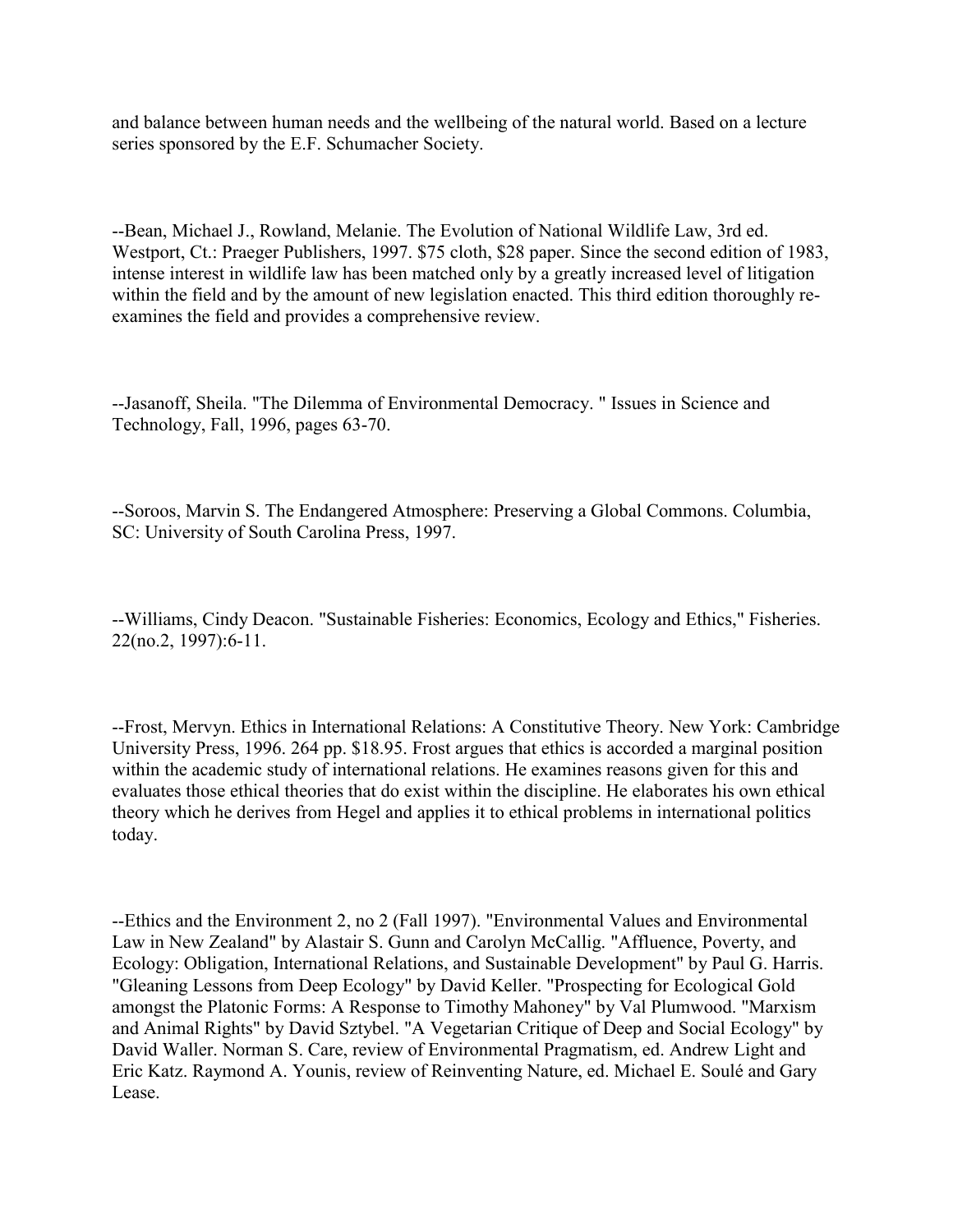--Lemmons, John; Westra, Laura; and Goodland, Robert, eds. Environment and Sustainability. Dordrecht, The Netherlands: Kluwer Academic Publishers, 1997. Mostly new articles, including ones by Lynton Caldwell, James Sterba, and Baird Callicott. Includes several case studies.

--Westra, Laura. Living with Integrity: A Global Ethic to Restore a Fragmented Earth. Lanham, MD: Rowan Littlefield, 1997. This innovative book takes a new look at environmental ethics and the need for ecological and biological integrity. Westra explores the necessity for radical alteration not only of interpersonal ethics but also of social institutions and public policy. In the process, Westra denies the validity of majority rule in environmental ethical concerns. Issues discussed in the book include the link between ecological integrity and human health; an environmental evaluation of business and technology; biotechnology and transgenics in agriculture and aquaculture; and the environmental ethics of the ancient Greeks and Kant.

--Ott, Konrad. Ipso Facto, Zur ethischen Rekonstruktion normativer Implika wessenschaftlicher Praxis. Frankfurt: Suhrkamp-Verlag, 1997. 820 pp.

--Nida-Rummelin, Julian, ed. Angewandte Ethik: Die Bereichsethiken und ihre theoretische Fundierung. Stuttgart: Kroner-Verlag, 1996. 883 pp. A collection on the applied ethics debate in Germany. Two important articles on environmental ethics, one by Angelika Krebs and the other by Anthony Leist. (Thanks to Konrad Ott).

--Molddan, Bedrich, and Billharz, Suzanne, eds. Sustainability Indicators: Report of the Project on Indicators of Sustainable Development. SCOPE Series No. 58. Chichester, UK: John Wiley & Sons, 1997. 400 pp. UK £ 65.00. This book is the only guide of its kind to indicators and assessment methodologies for sustainable development. Written by experts from a complementary variety of methodologies, it gives a comprehensive survey of the approaches influencing current policy and decision-making. The context is the multi-thematic program of the UN Commission of Sustainable Development (CSD), scheduled to conclude in 1997. The major divisions of the book are: Indicators and Their Use--Information for Decision-Making; The Big Picture--Comprehensive Approaches; Pieces of the Greater Picture; National Level Indicators; Research Needs.

<sup>--</sup>Lambert, Richard. "The Earth: The Business of the Future--From EGO Energy to ECO Energy." Population and Environment 19, no. 1 (1997): 95-107. Two distinctions are offered that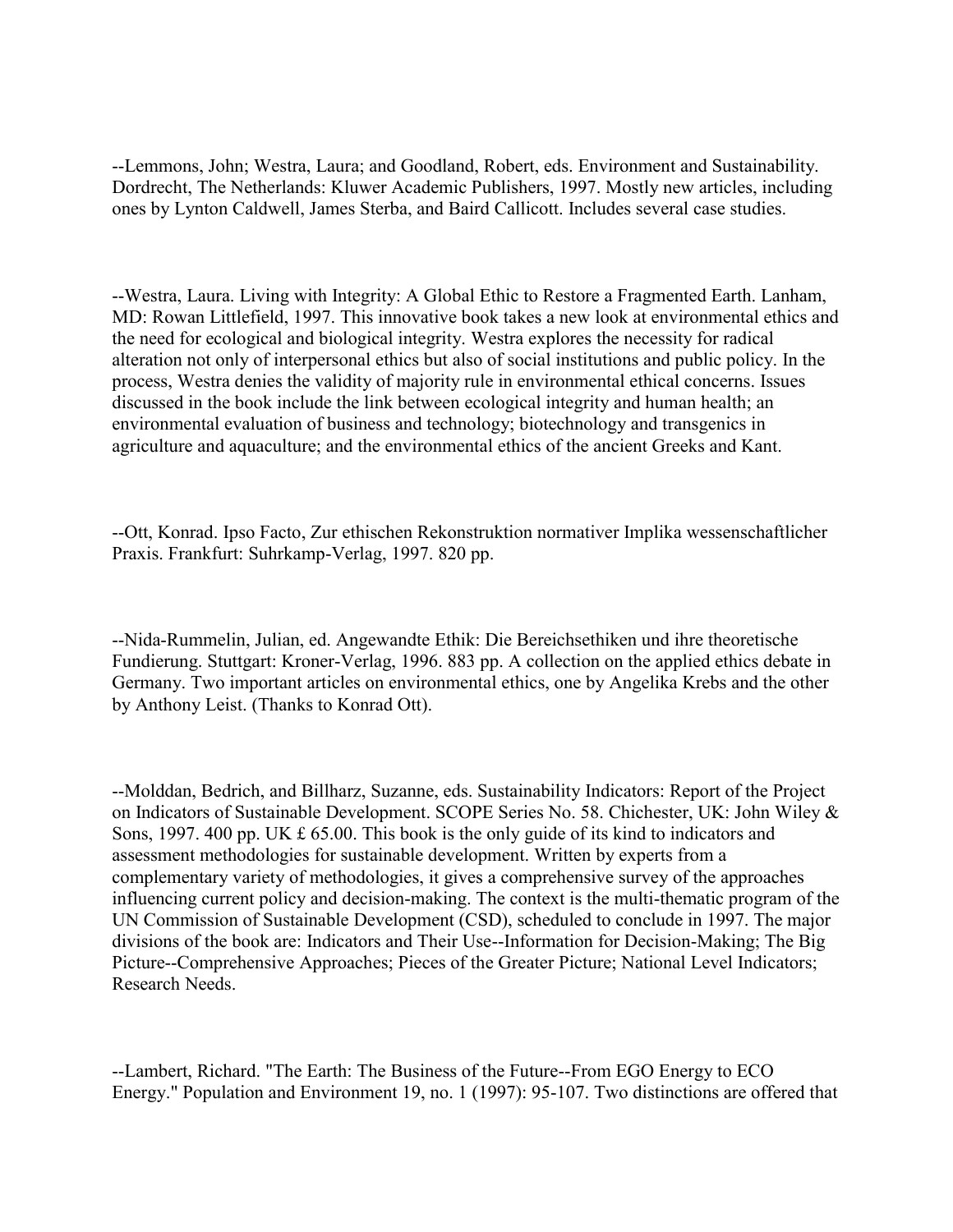together provide a new form of reference for bonding the human and the Earth: (1) the difference between the emerging domain of ego energy and the yet to be discovered domain of eco energy; and (2) the difference between looking-at and seeing. These two sets of distinctions are then sounded, like echo chambers, against ten guiding ecological statements. The result is a "turnaround perspective": a different vision to be operationalized in individual, community, and business lives. Now seeing clearly, people can respond with eco energy worth of commitment to "the Earth: the Business of the Future."

--Krebs, Angelika. "Ökologische Ethik I: Grundlagen und Grundbegriffe." In Angewandete Ethik, pp. 346-85. Ed. Julian Nida-Rümelin. Stuttgart, 1996. (Reprinted in Naturethik, ed. Angelika Krebs [Frankfurt, 1997], pp. 337-79.) This article presents a critical taxonomy of arguments for the conservation of nature. Six physiocentric and seven anthropocentric arugments are distinguished. The six physiocentric arguments are: pathocentric (sentience-centered), teleological, reverence-for-life, naturam-sequi, theological, and holistic. Krebs argues that only the first is valid. The seven anthropocentric arguments are: basic-needs, aisthesis, aestheticcontemplation, natural-design, "Heimat," pedagogic, and the meaning of life. All seven, Krebs contends, are valid. Next, Krebs proposes a position that can be described as a rich anthropocentrism in which nature has both intrumental and intrinsic (aesthetic) value, and in which sentient nature has intrinsic moral value (that is, pathocentrism).

--Schroyer, Trent, ed. A World That Works: Building Blocks for a Just and Sustainable Society (New York: Bootstrap Press, 1997). 368 pp. US \$ 19.50. Over thirty-five papers from The Other Economic Summit (TOES) held in June 1997 in Denver, CO. Since 1984, The Other Economic Summit (TOES) has convened to debate alternatives to the official agenda being addressed by the government leaders at the Group of 7 Economic Summit. Trent Schroyer is Director of the Institute for Environment Studies and Professor of Sociology-Philosophy at Ramapo College of New Jersey.

--McCormick, Bill. "SimEve Meets OncoMouse." Real WORLD (Spring 1997): 12-13. An entertaining review of works by Donna Haraway (University of California at Santa Cruz), including her book with the unwieldly title (in cyber-jargon) Modest\*Witness@Second\*Millennium.FemaleMan\*Meets\*OncoMouse, and her video, Donna Haraway Reads the National Geographics of Primates. After wading hip-deep in deconstruction jargon, which was inspired by Derrida and has been typified by square brackets, as in [eco]logic, whereby you can both use a word and deny it, we may now have to wade, up to our necks, in academic cyber-jargon. Or, perhaps, you can avoid stepping in. Computer-generated signifiers used by Haraway include trademark, copyright, and other signs. So Nature becomes Nature; Earth becomes SimEarth, sim for simulated. Haraway has been praised by William Cronin in Uncommon Ground and by Michael Zimmerman in Contesting Earth's Future. Although he says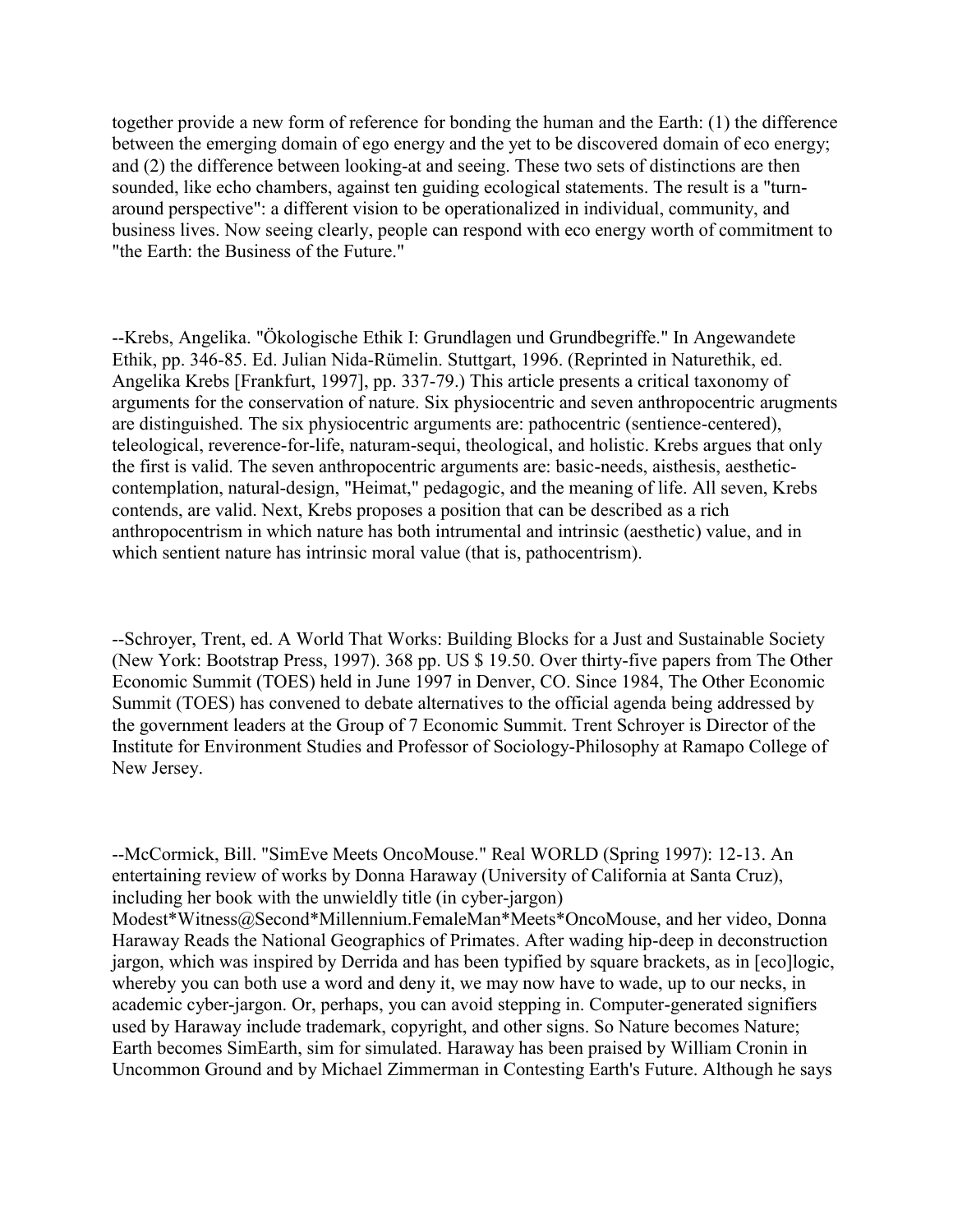he's torn between laughing and crying, McCormick, nevertheless, thinks that David Lehman's indelible phrase describes Haraway's work: it "gives bullshit a bad name."

--Knickerbocker, Brad. "Dolphin-Safe Standard Revised for Tuna Fishers." Christian Science Monitor 89 (31 July 1997): 3.

--Walker, Ruth. "World Airs Worries Over Pollution Cuts." Christian Science Monitor 89 (31 July 1997): 6.

--Sneider, Daniel. "On a Nebraska Cornfield, Birdwatchers Respond to the Call of the Cranes." Christian Science Monitor 89 (31 July 1997): 10-11. Excellent story on the crane sanctuaries on the Platte River in Nebraska. Impact of dams and irrigation has caused birds to concentrate in two small stretches of the river.

--Matloff, Judith. "Southern Africa's Oasis May Turn to Dust." Christian Science Monitor 89 (22 July 1997): 1, 9.

--Coatney, Caryn. "Rare Critters in a Wild World Down Under." Christian Science Monitor 89 (22 July 1997): 14. Two Peoples Bay, a gorgeous nature reserve on the southwestern coast of Australia near the town of Albany, is home to many endangered and rarely seen species, including marsupials.

--Knickerbocker, Brad. "Dead End for Logging Roads?" Christian Science Monitor 89 (28 July 1997): 1, 8.

--"Clinton Pledges to Clear Up Tahoe's Ever-Murkier Treasure." Christian Science Monitor 89 (28 July 1997): 4.

--Woodard, Colin. "Bottlenose Whale Could Bottleneck Canada's Gas-Pipe Route." Christian Science Monitor 89 (28 July 1997): 6.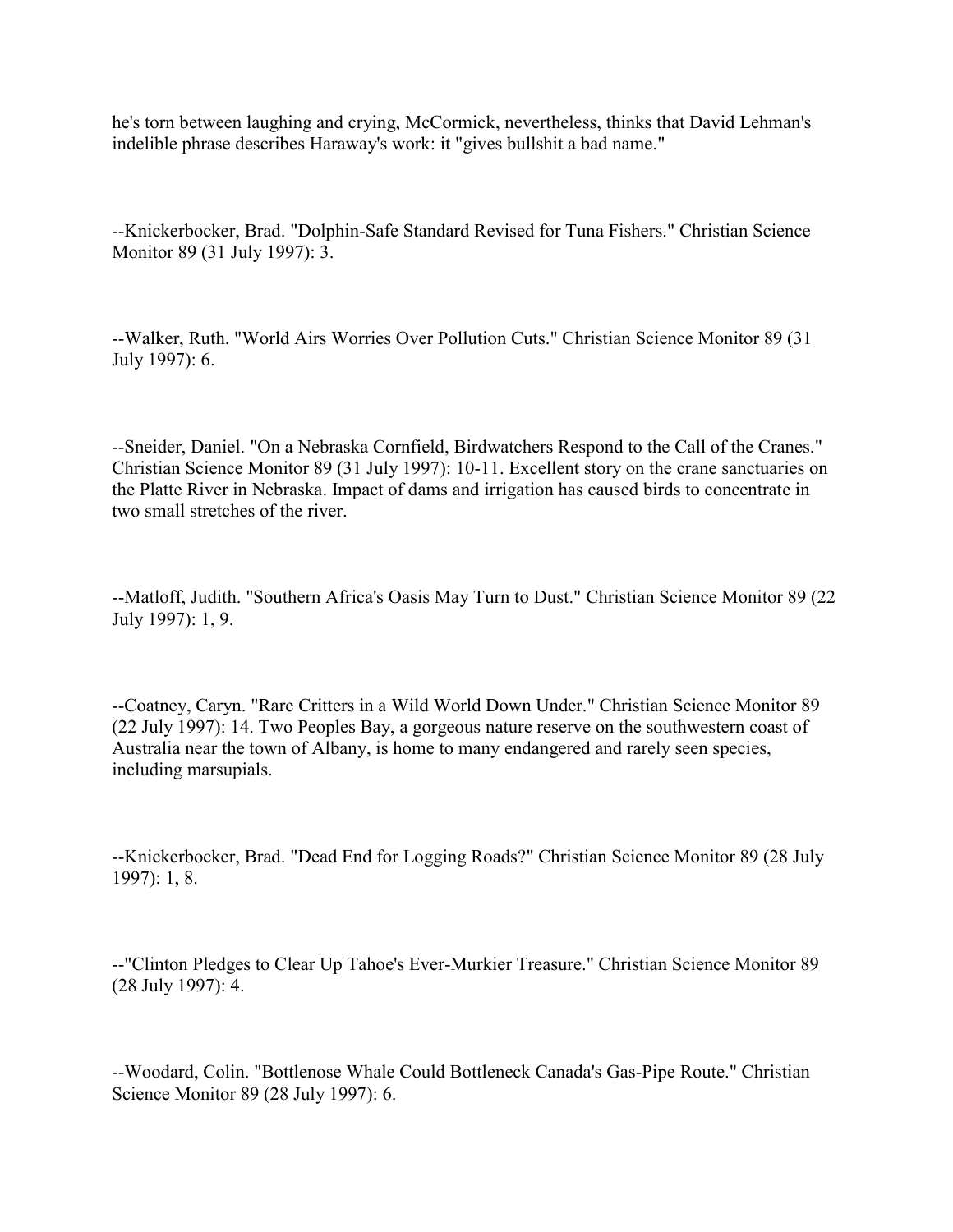--Rosen, Yereth. "No Roads Lead to Alaskan Town Living Under One Roof--Yet." Christian Science Monitor 89 (21 July 1997): 5. Two of every three residents in Whittier, Alaska, live in one 14-story tower.

--Andreae, Christopher. "A Few Trashy Tales from Scotland." Christian Science Monitor 89 (21 July 1997): 16.

--"More Is Recycled, But There's Also More of It." Christian Science Monitor 89 (21 July 1997): 16. From an EPA report released in June 1997. In 1995, the US had 208 million tons of municipal solid waste, down 1 million from 1994. The per capita rate of trash generation was 4.3 pounds per person per day, down from 4.4 in 1994; of this, 1.1 pound per person per day is recycled, leaving 3.2 pounds per person per day that goes to a waste facility. Of the total, 39% was paper and paperboard (81.5 million tons), 14.3% was yard waste (29.8 million tons), and 6.7% (14 million tons) was food. 40% of paper waste was recycled (33 million tons), and 30% of yard waste was composted (9 million tons). By the year 2000, US trash will be 222 million tons, with containers and packaging the biggest portion (36% by 2000). In 1995, 57% of municipal waste went into landfills; 27% was recycled; and 16% was burned. The "landfill crisis" of the 1980s was a hoax; the crisis, such as it was, was caused by tougher regulations, and never was there a lack of landfill sites. But, on the positive side, the crisis gave a big boost to recycling.

--Snider, Daniel. "Blueprint for a Green Compromise: Forest Gumption." Christian Science Monitor 89 (18 July 1997): 1, 8.

--Plumb, Jessica. "Patagonia's Rugged Beauty Has Its Share of Chills and Thrills." Christian Science Monitor 89 (17 July 1997): 10, 12. Includes details of how to get there via plane, bus, or boat.

--Lampmann, Jane. "Argentina Side Trips Open Door to Wonder and Adventure." Christian Science Monitor 89 (18 July 1997): 13.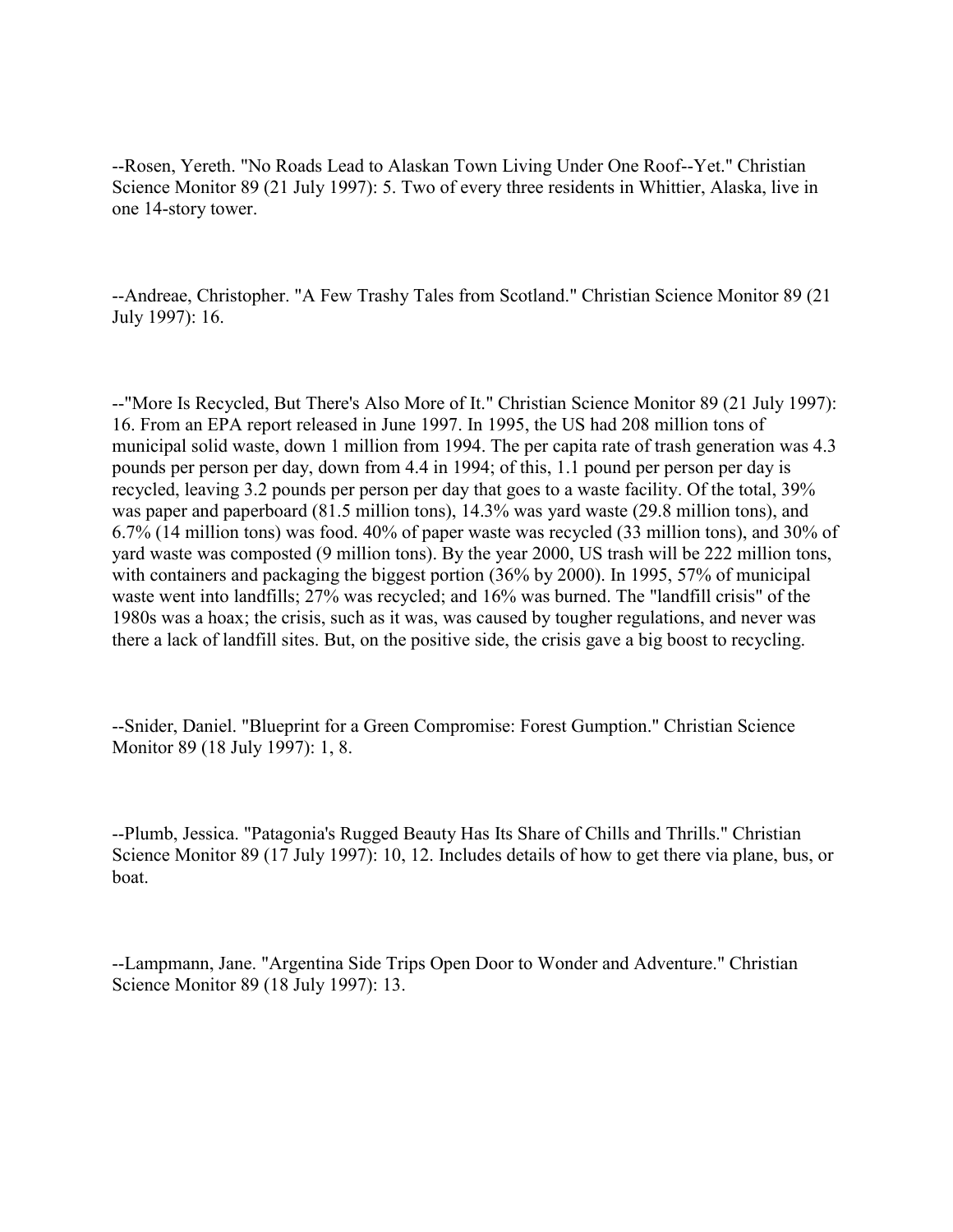--Wood, Daniel B. "A Guide to America's Best Sand, Sun, and Solitude." Christian Science Monitor 89 (16 July 1997): 1, 4. Best wild beaches: Jasper Beach, Maine; Cumberland Island, Georgia; Padre Island, Texas; Shi Shi Beach, Washington; Kalalua Beach State Park, Hawaii.

--Atkin, Ross. "Golf Course With a Conscience." Christian Science Monitor 89 (16 July 1997): 11.

--Knickerbocker, Brad. "Animal Activists Get Violent." Christian Science Monitor 89 (29 August 1997): 1, 5. People for the Ethical Treatment of Animals (PETA) and especially Animal Liberation Front (ALF) actions have been violent. ALF saboteurs destroyed a horse slaughterhouse in Redmond, Oregon, causing \$1 million damage, and also damaged a Fur Breeders Co-op in Sandy, Utah, estimated also at \$1 million.

--Wood, Daniel B. "Suburbia Consumes California's Fruit Basket to the World." Christian Science Monitor 89 (11 September 1997): 1, 18. Farmland is being developed for homes at a rate of 100,000 acres per year.

--Woodard, Colin. "Troubles Bubble Under the Sea." Christian Science Monitor 89 (10 September 1997): 1, 10-11. Pollution and overfishing have altered numerous marine ecosystems worldwide and have endangered several species. Tougher controls and marine preserves are being proposed. Sources of marine pollution are: Ocean dumping, 10%; Shipping and accidental spills, 12%; Airborne emissions from land, 33%; Runoff and discharges from land, 44%; Offshore mining and oil and gas drilling, 1%.

--Feldman, Linda. "Cruelty to Pets--and People--as One Battle." Christian Science Monitor 89 (10 September 1997): 1, 5. Cruelty to animals often indicates or predicts abuse to people as well. The "boys-will-be-boys" attitude is opposed by the Humane Society.

--Lloyd, Jillian. "New Reason for Fighting Pollution (Hint: It's on the Horizon." Christian Science Monitor 89 (7 October 1997): 1, 4. For first time for purely aesthetic reasons, the EPA has proposed regulations to help clear the air in over 150 US national parks and wilderness areas, including the Grand Canyon, Big Bend, Yellowstone, and Yosemite.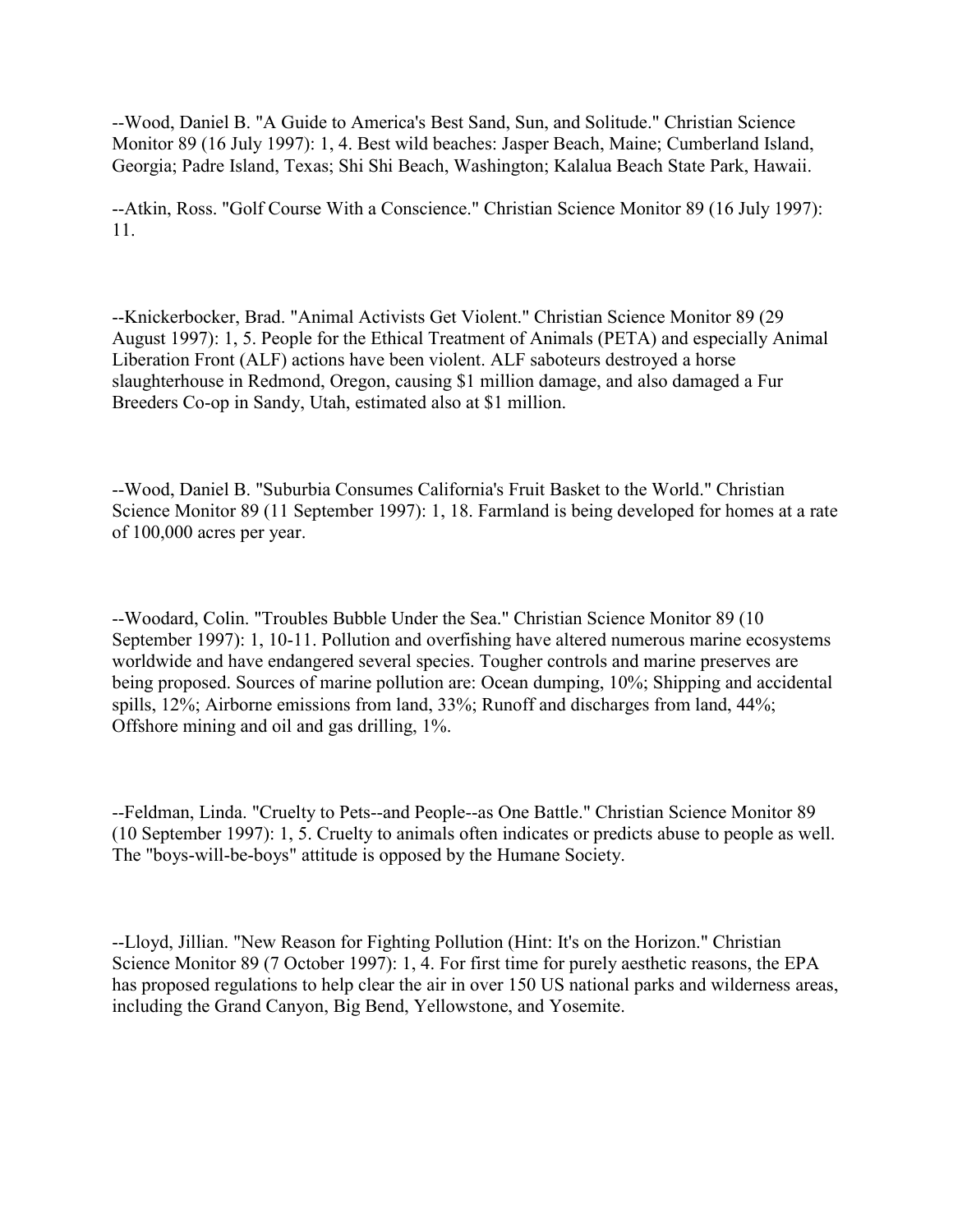--Knickerbocker, Brad. "Turning Man-Made Creations Back to Nature." Christian Science Monitor 89 (26 September 1997): 1, 5. The Sierra Club has proposed breaching the Glen Canyon Dam and draining Lake Powell, the US's second largest water impoundment. At a congressional hearing in Washington, DC,, draining the lake was compared to tearing down the Empire State Building in New York City. Yet, from Oregon to Maine, dams that are economically or environmentally detrimental are being taken out. (The Glen Canyon Dam is the target in Ed Abbey's novel The Monkeywrench Gang.)

--Francis, David R. "Global Crowd Control Starts to Take Effect." Christian Science Monitor 89 (22 October 1997): 1, 9. World population growth rates have peaked, and population itself may soon peak. So says the United Nations. By 2040, world population will peak at 7.7 billion, which is about 1/3 more people than now. When population finally peaks, several benefits will result, according to economists. Poor nations will be able to shift resources from basic goods like food and shelter to raising the standard of living. Famine will be reduced, especially in Africa and Asia. Immigration into the developed nations will ease. And export markets in the developing nations will burgeon. Environmental pressures will ease. By 2050, the ratio of population between the third world and the developed nations will be 7:1; it's 4:1 now. Pessimists, like Stan Becker of Johns Hopkins, doubt the UN's optimism. Becker expects disasters in poorly managed nations, especially famines, and others doubt whether the "green revolution"--high yields in grains and other foods--can match the population growth.

--Nissani, M. "Brass-tacks Ecology." The Trumpeter 14, no. 3 (1997): 143-48. The author argues that environmentalists should focus their energies and resources on, and join other humanitarians in, an all-out campaign to eradicate private money from American politics.

## **VIDEOTAPES AND MULTIMEDIA**

The Last Parable, Montana Fish, Wildlife, and Parks, 1987, 29 minutes. Provocative video that seeks to elicit the truth in myth as well as reality in encountering the natural world, in Montana. In our aboriginal past, humans lived with myths, fables, and wonder at nature, but now humans have become scientific and rational, often losing the sense of wonder, but often still yearning for a sense of the primeval. Science and fable are not such uneasy neighbors after all. The development is built around three themes: (1) The Unicorn, the fable, a kind of perennial lure for the as yet unknown. (2) the Bear, the grizzly bear both in fable and fact a powerful, fearful animal from which the aboriginals sought "bear power" for healing and for killing, and which yet teaches us humility and morality when we are in grizzly woods. (3) The hunter, humans, who need not so much the elk as the meaning of the elk the hunter hunts. Humans are hunters for the meaning of nature. The hunt brings us back to the earth. A repeated theme is that if we lose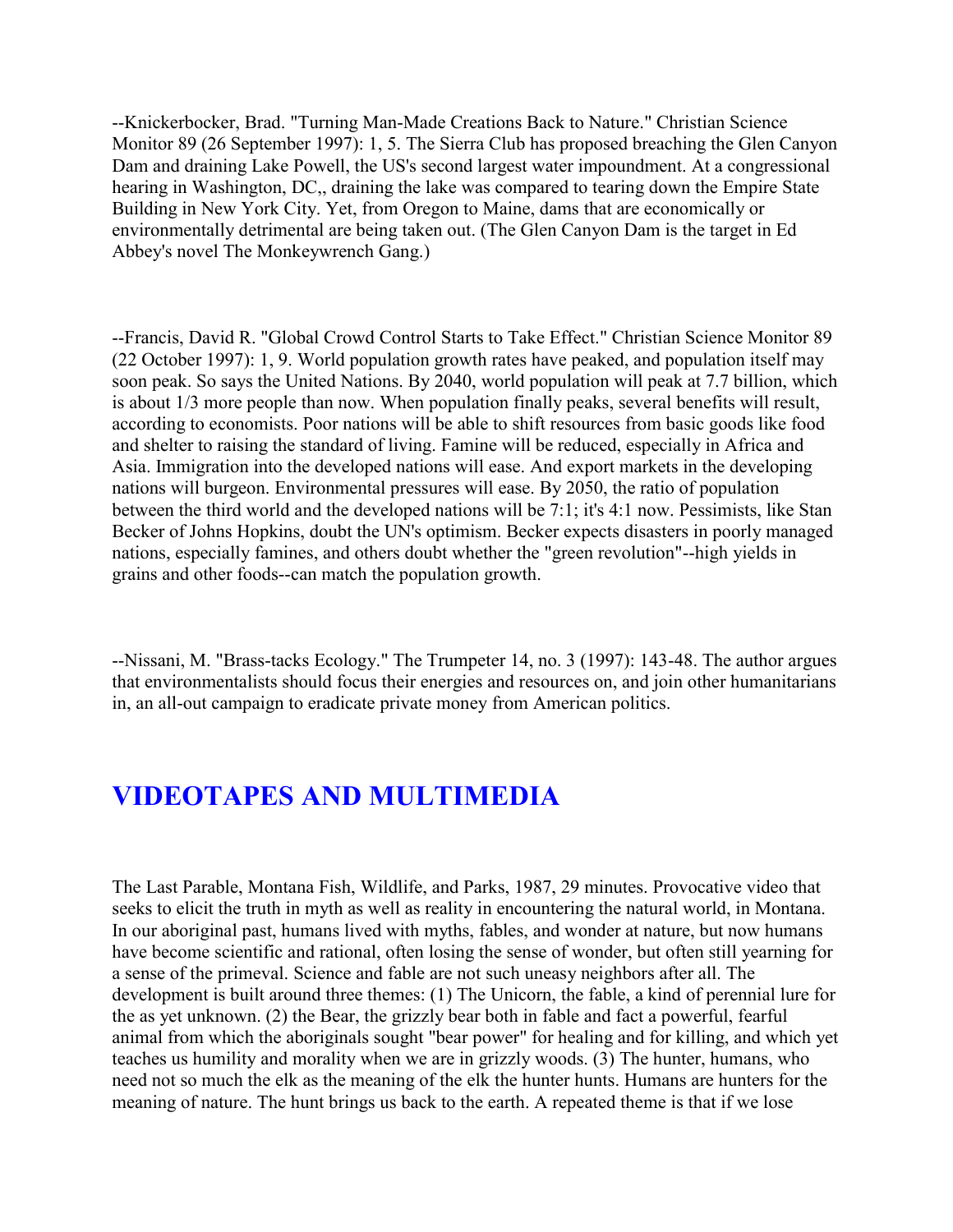contact with the elk, the bear, the river, the mountains, wilderness, we lose something of the meaning of life. The "last parable" is gone, and "the universe mourns." Excellent photography and a narrative sure to provoke discussion. "It is no accident that the great philosophers and sages journeyed to the wilderness for inspiration and for understanding the mysteries of the world around them." Montana Department of Fish, Wildlife, and Parks, 930 Custer Avenue West, Helena, MT 59620. 406/444-2426.

World Population. Remains available and is an extremely graphic simulation. Only 6.5 minutes and never fails to startle an audience. A graphic simulation of the history of human population growth. Population trends are simulated on a dark world map, on which lights indicate population. Time passes, indicated by a seconds counter and symbols (the Romans, the Pilgrims, Industry, etc.), with an explosion of population in the last few seconds. Subsequent questions need to be addressed: whether modern industry, agriculture, medicine has increased the carrying capacity of the planet, etc. Produced by Zero Population Growth and Southern Illinois University at Carbondale, a revised version of an earlier tape. \$ 19.95, plus \$ 5 shipping. Zero Population Growth, Inc., 1400 16th Street, N. W., Suite 320, Washington, DC 20036. Phone 202/332-2200.

Affluenza: Consumption Out of Control and What You Can Do About It. Americans make up less than five percent of the world's population but use nearly one third of the Earth's resources. During the last twenty years, American per capita consumption has risen 45 percent, although by several measures their quality of life has gone down. John de Graaf and Vivia Boe, of KCTS/Seattle and Oregon Public Broadcasting use personal stories, commentary, hilarious old film clips, dramatized vignettes and "uncommercial" breaks to illuminate consumerism as a serious social illness. Affluenza is an epidemic of stress, overwork, shopping and debt caused by dogged pursuit of the American dream, an unsustainable addiction to economic growth. Further information, including viewer's guide, on the "Affluenza" website: www.pbs.org/affluenza. Or Coop America 800/58-GREEN. Order through Bullfrog Films 800/543-3764. Bullfrog Films. \$ 29.95 for personal use, \$ 59 for activists and charitable groups such as churches, \$ 250 for licensed institional use in colleges and universities.

# **EMPLOYMENT OPPORTUNITY**

Middlebury College, Middlebury, VT 05753. The Department of Religion invites applications for a tenure track position in Ethics to begin Fall 1998. The successful candidate will be expected to serve as a member of the College's Interdisciplinary Program in Environmental Studies and consequently should demonstrate mastery of issues pertaining to ethical perspectives on nature and the environment and ability to teach introductory and advanced courses in the field. Candidates should also be prepared to teach an introductory course in religious ethics and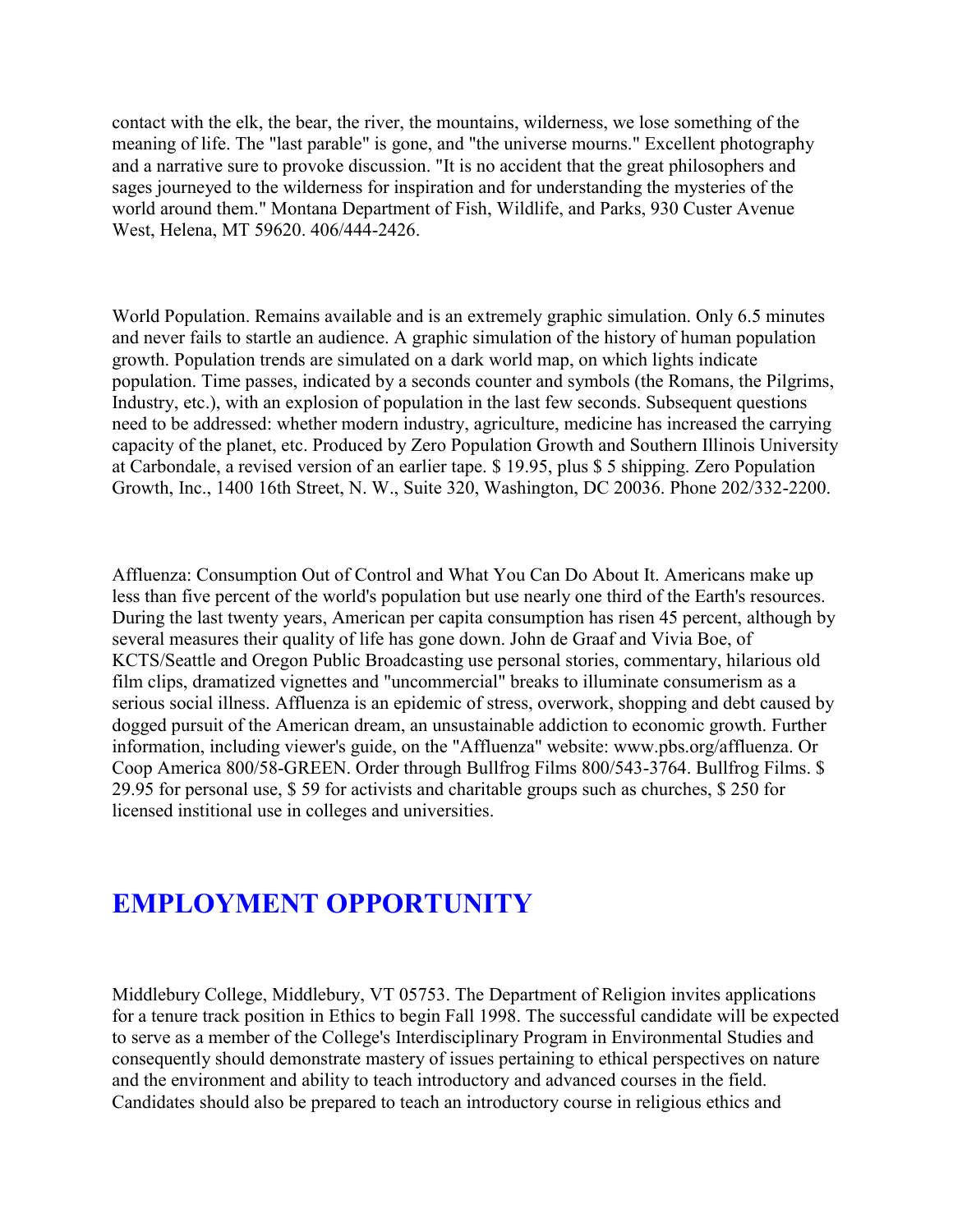courses on selected issues in applied ethics. Application deadline: December 15, 1997 (November 10 for interviews at AAR/SBL). Send letter of application with a statement of interest, CV, graduate transcript, and three current letters of recommendation (at least two of which speak to teaching promise/ability) to: Professor Larry Yarbrough, Department of Religion, Middlebury College, Middlebury, Vt 05753. EOE/AA. Religion Department homepage: http://www.middlebury.edu/-rel/: Environmental Studies homepage: http://www.middlebury.edu/-es/. This position is a replacement for Steven Rockefeller, who is retiring, with a career of environmental interests, including the Bill Moyers video, Spirit and Nature, also the book, and recently leading the efforts to introduce a United Nations Earth Charter.

# **EVENTS**

1997

--October 1- 3, 1997. Environmental Justice: Global Ethics for the 21st Century. University of Melbourne, Victoria, Australia. See Conferences above.

--October 2-5, 1997. Hinduism and Ecology Conference, Center for the Study of World Religions, Harvard University. Key speaker: T. N. Khushoo, "Hinduism, Gandhi and Patterns of Development in India." Khushoo is with the Tata Energy Research Institute and former Minister of the Environment in India.

--October 15-18, 1997. Society for Human Ecology, Local and Global Communities: Complexity and Responsibility. Bar Harbor, Maine. Ninth International Conference.

--October 18-25, 1997. 6th World Wilderness Congress, Bangalore, India. Papers invited. For a symposium on Wilderness Designation, Management, and Research, contact in the U.S.: Alan Watson, Leopold Institute, 790 East Beckwith Ave., University of Montana, Missoula, MT 59801. Phone 406/542-4197. For a symposium on Wilderness Inventory: Approaches and Progress, contact Jonathan Miller, Director, Wilderness and Wild Rivers Unit, Environment Australia, G.P.O. Box 1567 Canberra, Australia 2601. Fax: 61-6 217-2095. For a symposium on The Use of Wilderness for Personal Growth, Therapy, and Education, contact Dr. John Hendee, Director, Wilderness Research Center, University of Idaho, Moscow, ID 83843. Fax: 208/885- 2268. For a seminar on The Tiger Dilemma--Status, Review, and Recommendations, contact M.A. Partha Sarathy, Hamsini, 1, 12th Cross, Rajmahal, Bangalore, 650 080, India. Fax: 91-80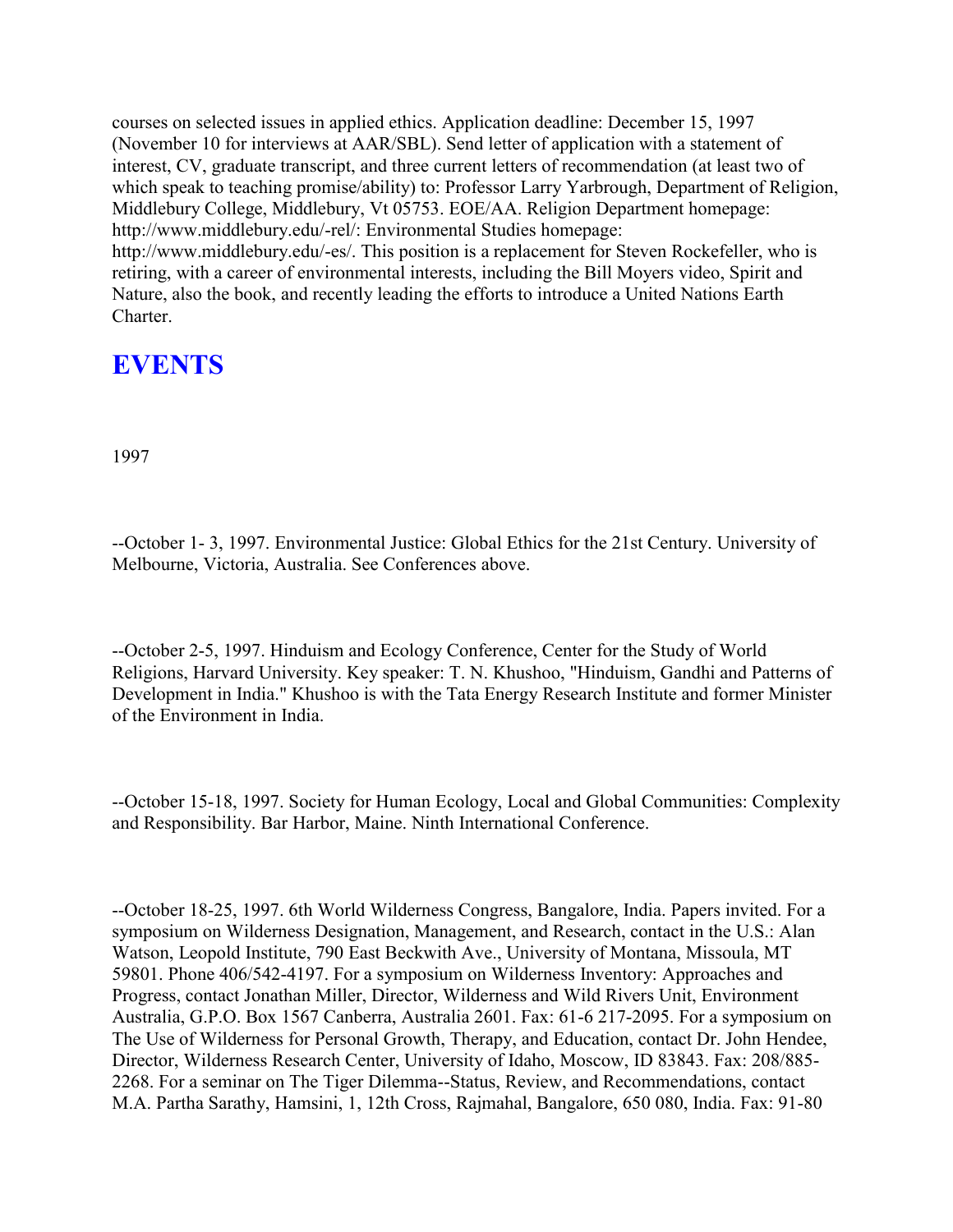334-1674. Previous conferences have been in South Africa, Australia, the United Kingdom, the United States, and Norway.

--November 9-11, 1997. Pedagogy for Eco-justice. A conference on the content and process of a pedagogy committed to just and sustainable community in theological education and in churches. Sponsored by the Claremont School of Theology, Claremont, CA, and Theological Education to Meet the Environmental Challenge. Registration through the Center of Respect for Life and Environment, 2100 L Street, NW, Washington, DC 20037. 202/778-6133. Fax 202-778-6138.

--November 11-14, 1997. National Watchable Wildlife Conference, Roanoke, Virginia. "Expanding Horizons: A Diversity of Views, A Diversity of Viewers. Contact: 540-231-5185.

--November 13-16, 1997. Native Religions and Ecology Conference, Center for the Study of World Religions, Harvard University. Key speaker: Oren Lyons, "Spirituality, Reality, and the Dynamics of the Natural World." Lyons is Faithkeeper of the Turtle Clan, Onondaga Nation of the Haudenosaunee (Six Nation Iroquois Confederacy).

--November 20-23, 1997. Desert Fishes Council Annual Meeting, Death Valley National Park, California. Contacts: WWW http://www.utexas.edu/depts/tnhc/.www/fish/dfc/ or Phil Pister, P.O. Box 337, Bishop, CA 93514 USA, Tel/Fax: 619-872-8751, Email: phildesfish@telis.org

--December 7-10, 1997. Midwest Fish and Wildlife Conference. "Managing Natural Resources: Integrating Ecology and Society." Milwaukee, Wisconsin. Contacts: Gerald Bartelt (Email: barteg@dnr.state.wi.us) or Doug Beard (Email: beardt@dnr.state.wi.us), Wisconsin Dept of Natural Resources, 1350 Femrite Dr, Monona, WI 53716, Tel: 608-221-6344 or 267-9427, Fax: 608-221-6353; WWW: http://www.dnr.state.wi.us/fh/fish/mwfwc.htm

--December 27-30, 1997. American Philosophical Association: Eastern Division. Philadelphia Marriott, Philadelphia, PA.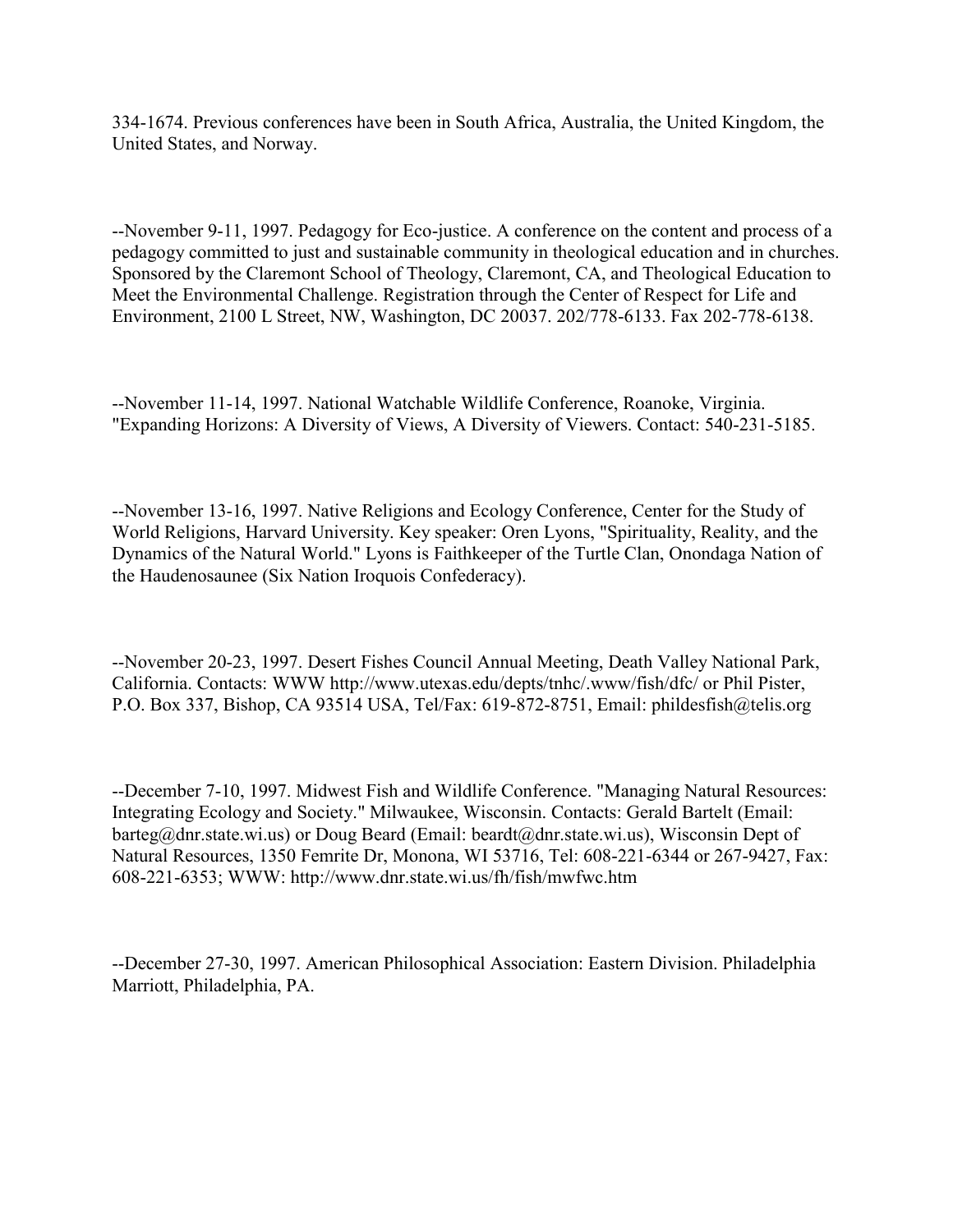--March 25-28, 1998. American Philosophical Association: Pacific Division. Bonaventure Hotel, Los Angeles, CA.

--April 6-12, 1998. American Ornithologists' Union. Joint annual meeting of several societies. St. Louis, MO. Contact: Bette Loiselle, Dept of Biology, University of Missouri-St Louis, 8001 Natural Bridge Rd., St Louis, MO 63121, Tel: 314-516-6224, Email: bird\_stl@umsl.edu; WWW: http://www.nmnh.si.edu/BIRDNET/

--April 16-19, 1998. Christianity and Ecology. Center for the Study of World Religions, Harvard University, Cambridge, MA. Environmental ethics grounded in religious traditions and linking the transformative efforts of the world's religions to the larger international movements toward a global ethics for a humane and sustainable future. Contact Mary Evelyn Tucker, Bucknell University, Lewisburg, PA 17837. 717/524-1205.

--May 6-9, 1998. American Philosophical Association: Central Division. Palmer House Hilton, Chicago, IL.

--May 27-31, 1998. Society and Resource Management, Seventh International Symposium. University of Missouri-Columbia. Papers, symposia, etc., invited. Contact: Sandy Rikoon, Rural Sociology, 108 Sociology Bldg., University of Missouri-Columbia, Columbia, MO 65211. Phone 573/882-0861 Fax: 573/882-1473.

--July 13-16. 1998. Society for Conservation Biology. Annual Meeting. Macquarie University, Sydney, Australia. For information, contact: Prof. George McKay, Email: george.mckay@mq.edu.au; or Prof. R. Frankham, SCB98 Program Chair, School of Biological Sciences, Macquarie Univesity, Sydney, NSW, 2109 Australia, Email: rfrankha@rna.bio.mq.edu.au, Fax: +61 2 9850 9237 Attention: SCB 1998 Program. Website: http://www.bio.mq.edu.au/consbio/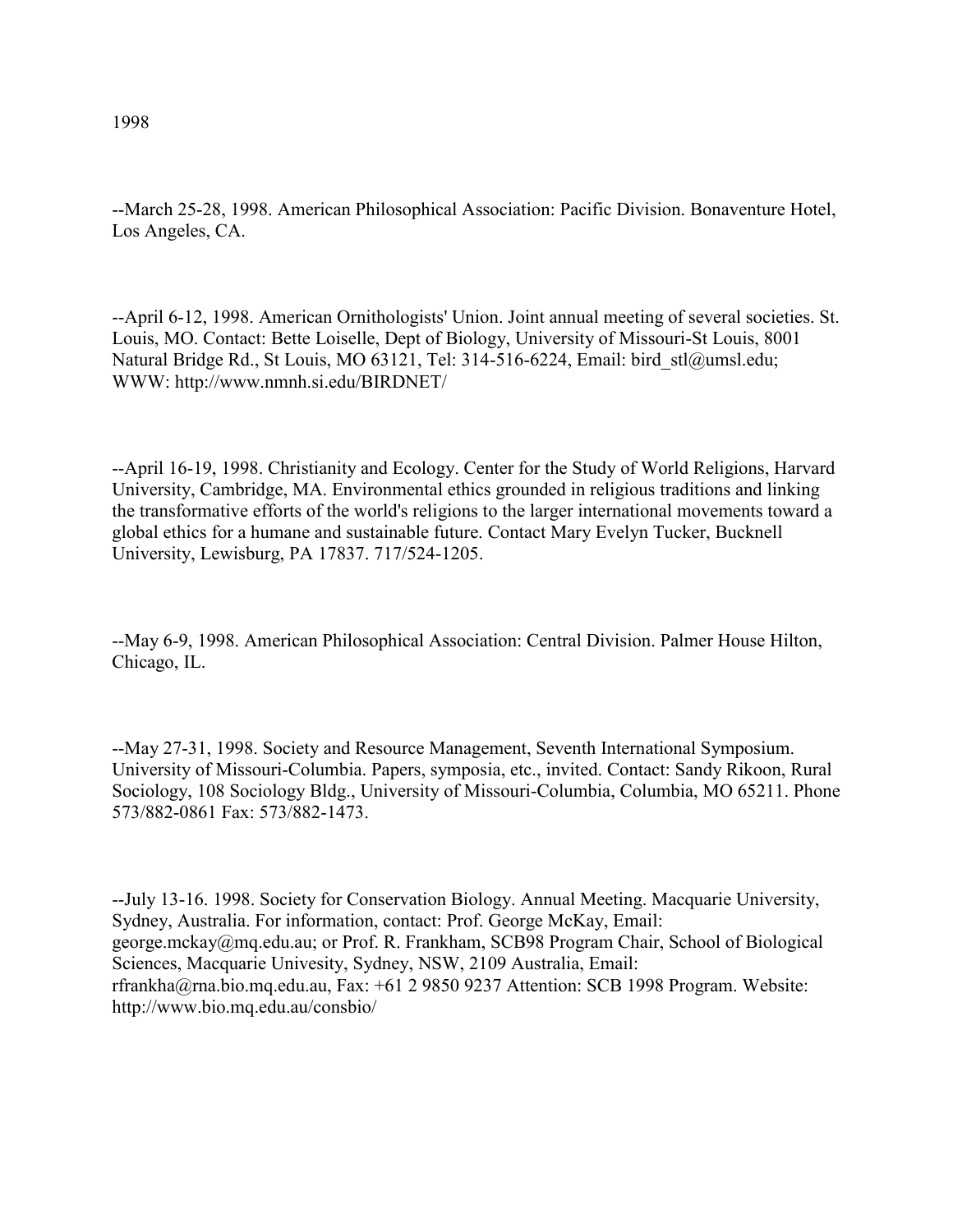--August 10-16, 1998. 20th World Congress of Philosophy. Copley Place, Boston, MA, USA. See Conferences above.

1999

--May 23-27, 1999. Wilderness Science in a Time of Change. University of Montana, Missoula. Includes wilderness values, policy, ethics, and science. Changing societal definitions of wilderness, wilderness management. Call for papers. Natural Resource Management Division, Center for Continuing Education, University of Montana, Missoula, MT 59812. 406/243-4623. 888/254-2544 Email: ckelly@selway.umt.edu. www.wilderness.net

### INTERNET ACCESS TO THE ISEE Newsletter

Back issues of ISEE Newsletters have been moved to the University of North Texas website at:

http://www.cep.unt.edu/ISEE.html

Newsletters can be searched using the FIND feature on Windows or other software. Newsletters can be Emailed to your local address.

### MASTER ENVIRONMENTAL ETHICS BIBLIOGRAPHY

The Master Bibliography in Environmental Ethics, including 1996 update, is available. The Bibliography is available in WordPerfect 5.1 (DOS format) which is easily translated into a Macintosh format (also for WordPerfect in Macintosh, if desired). If you do not use WordPerfect, you can easily translate the files into your local word processing program. The bibliography is in three parts, A-F, G-O and P-Z. The bibliography can be searched for key words. Copies of these disks are available from any of the ISEE contact persons throughout the world (see their names and addresses below) and at selected other locations. Disks are also available from the compiler: Holmes Rolston, III, Department of Philosophy, Colorado State University, Fort Collins, CO 80523, USA. Tel: 970-491-6315 (office); Fax: 970-491-4900; Email: rolston@lamar.colostate.edu Send \$5 to Rolston.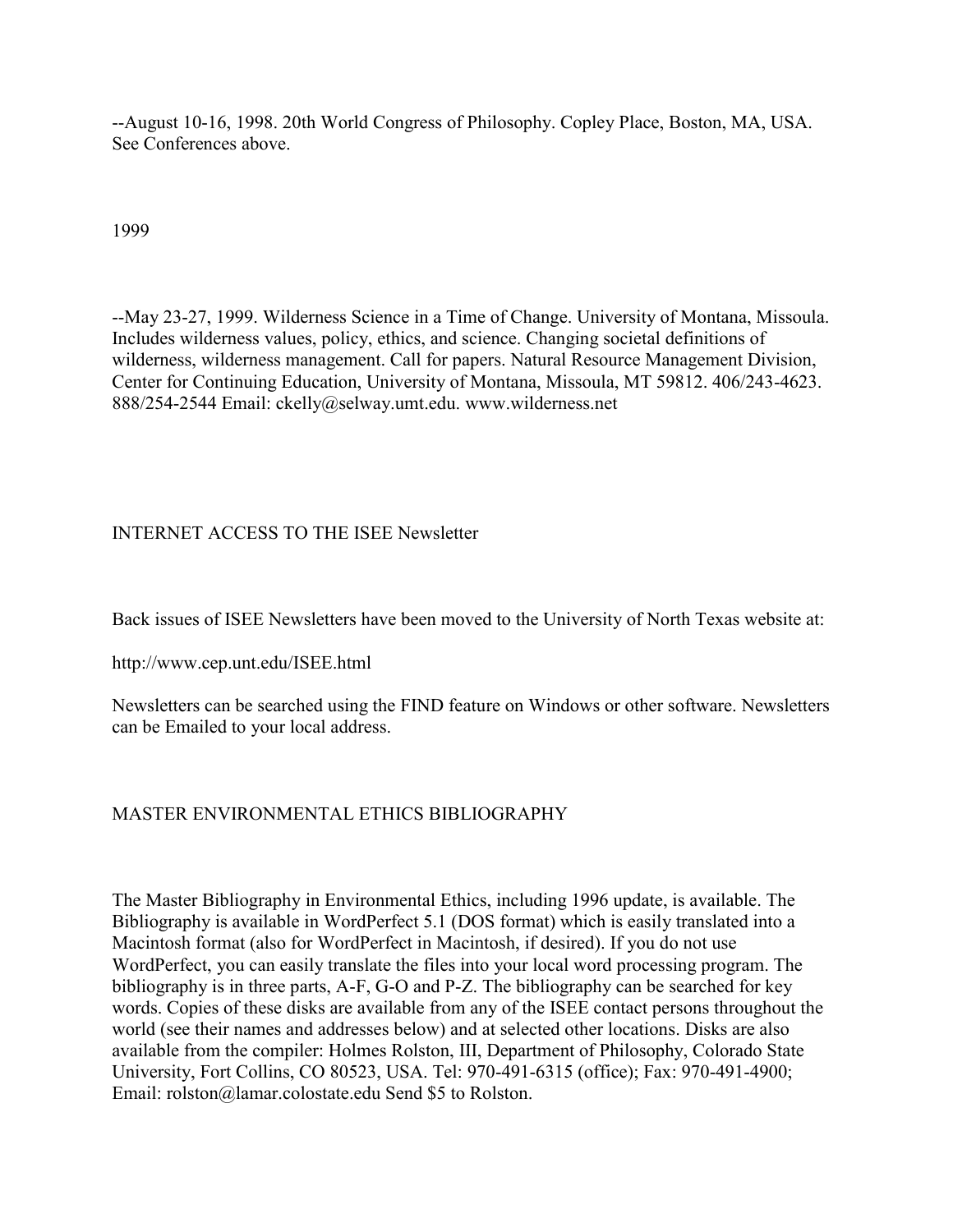Access via Internet: The Master Bibliography can be accessed from the ISEE World Wide Web Site at:

http://www.cep.unt.edu/ISEE.html

The site has a search engine, by name and keyword. Files and search results can be e-mailed to your local e-mail address. The preceding require only ordinary website and e-mail capacities. The bibliography has recently also been placed in PDF files at the same website. This requires an Adobe Acrobat Reader, with which the three files (A-F, G-O, and P-Z) can be downloaded to your local computer. With a PDF brower, the files can be read on line, though this requires a fast computer for convenience.

### THE SYLLABUS PROJECT

Course offerings, syllabuses, instructor's vitae, etc., from around the world are accessible at the following Website:

http://www.bgsu.edu/departments/phil/ISEE

The project's goal is to collect information from throughout the world about what courses are taught, by whom, in which colleges and universities, and to make this available on website for teachers, administrators, students, prospective grad students, etc. Materials are submitted by the instructors. Many interactive links to environmental sites, home pages, universities, etc.

To submit materials, preferably via Email, contact: Robert Hood, Department of Philosophy, Bowling Green State University, Bowling Green, OH 43403-0222; Email: rhood@bgnet.bgsu.edu.

The materials can also be accessed, along with the ISEE Newsletter, at the ISEE Website homepage:

http://www.cep.unt.edu/ISEE.html

# **ISEE BUSINESS AND ANNOUNCEMENTS**

Call for Nominations for ISEE Secretary. Nominations are requested for the position of Secretary of ISEE. The term of office is three years, beginning July 1, 1998, and ending June 30, 2001. The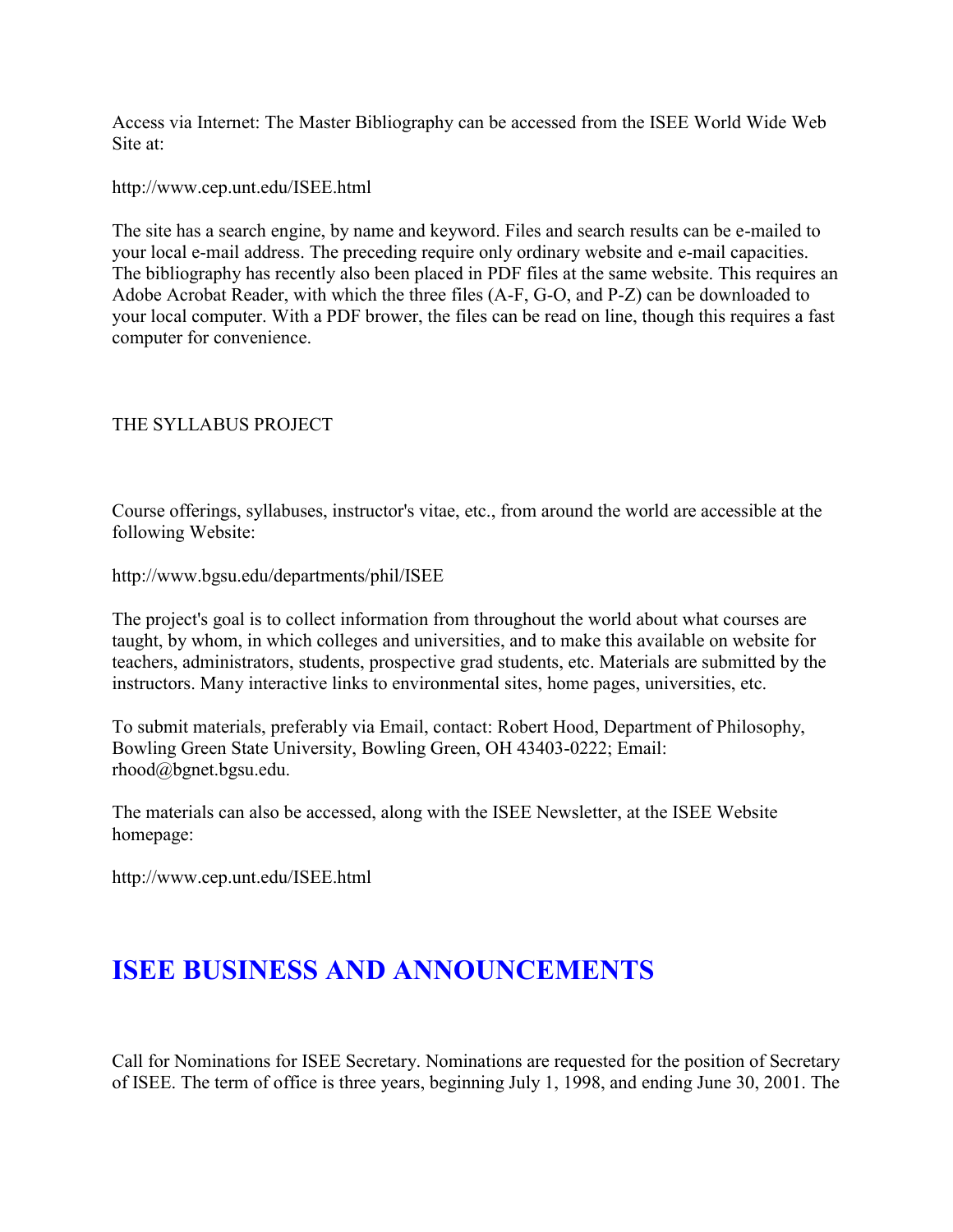election will be held by mail-in ballot in early 1998. Please submit the names of nominees to any member of the Nominating Committee by December 31, 1997.

According to the ISEE Constitution, the duties of the Secretary are:

"The Secretary shall keep a record of the meetings of the Society and of the Governing Board; shall give at least four weeks notice to all members of the time and place of all Stated Meetings of the Society; shall call meetings of the Governing Board; shall arrange elections of officers; shall send out lists of nominees to all members in advance of the election of officers; shall report election results to the membership by appropriate means; shall maintain a list of members; shall notify all committees of their appointment. These items of information may be disseminated by means of the Newsletter of the International Society of Enviromental Ethics, which the Secretary shall distribute. In the absence of the President and Vice President, the Secretary shall preside at meetings of the Society."

Members of the Nominating Committee are: Prof. Victoria Davion, Chair of the ISEE Nominating Committee, Dept of Philosophy, 107 Peabody Hall, University of Georgia, Athens, GA 30602 USA; Tel: 706-542-2827; Email: vdavion@uga.cc.uga.edu; Prof. Alan Holland, Dept of Philosophy, Lancaster University, Lancaster LA1 4YG, UK; Fax: 44 (Country Code) (0) 524 (City Code) 846102; Email: A.Holland@lancaster.ac.uk; Prof. Roger Paden, Dept of Philosophy and Religious Studies, George Mason University Fairfax, VA 22030-4444 USA; Tel: 703-993- 1265; Email: rpaden@gmu.edu; Prof. Gary Varner, Dept of Philosophy, Texas A&M University, College Station, TX 77843-4237 USA; Email: g-varner@tamu.edu

Current Officers of ISEE (Executive Board)

President: Prof. J. Baird Callicott, Dept of Philosophy, University of North Texas, Denton Texas 76203 USA; Dept Tel: 817-565-2266; Email: callicot@terrill.unt.edu; term to expire end of academic year 1999-2000.

Vice-President and President-Elect: Prof. Kristin Shrader-Frechette, Dept of Philosophy, University of South Florida, 4202 East Fowler Avenue, CPR 259, Tampa, Florida 33620 USA; Tel: 813-974-5224 (Office), 813-974-2447 (Dept); Fax: 813-974-5914; Email: none; term to expire at the end of the academic year 1999-2000, when term as President begins.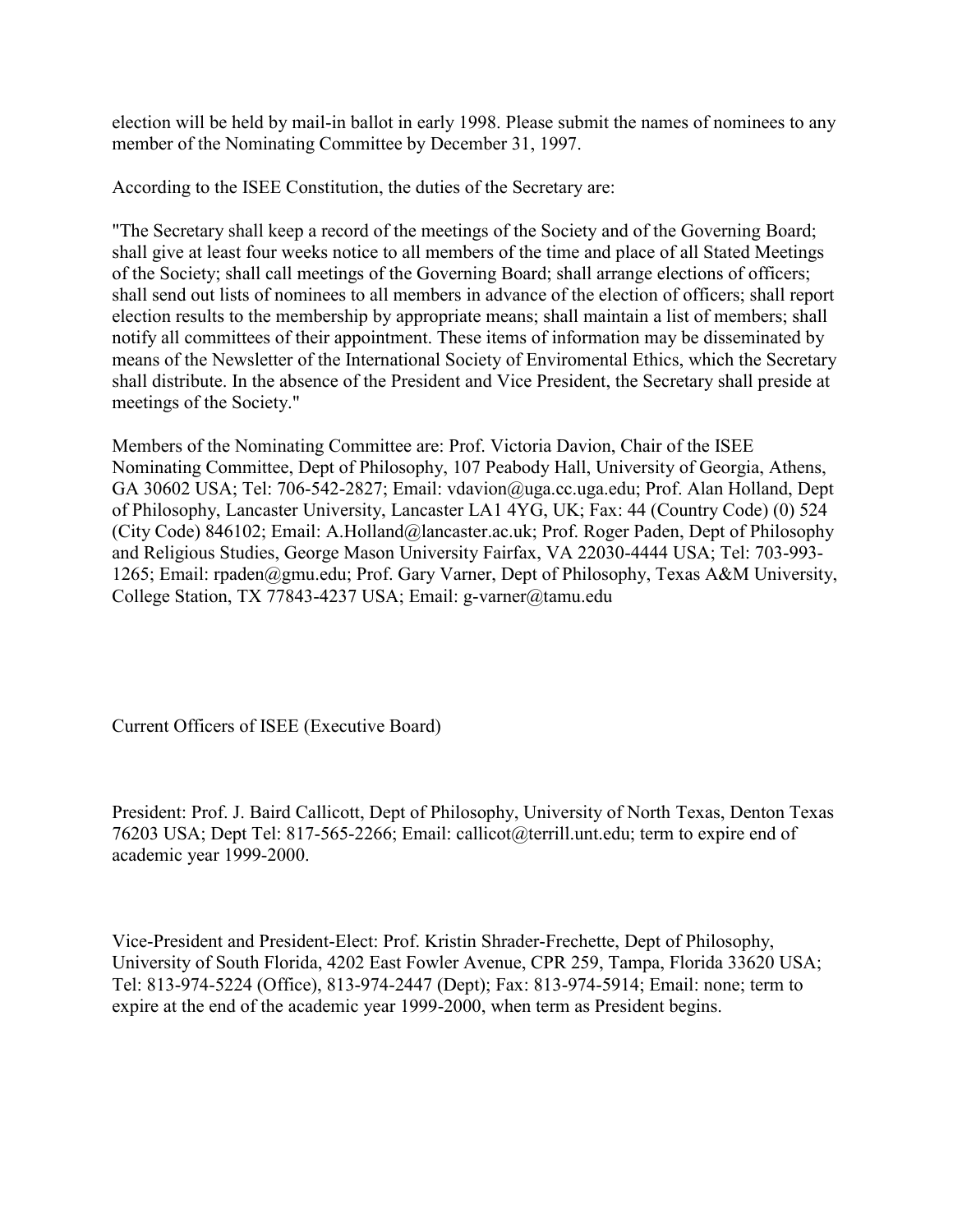Secretary: Prof. Laura Westra, Dept of Philosophy, University of Windsor, Windsor Ontario N9B 3P4 CANADA; Tel: 519-253-4232; Fax: 519-973-7050;term to expire end of academic year 1997-98.

Treasurer: Ernest Partridge, P.O. Box 9045, Cedar Pines Park, CA 92322. Tel: 909-338-6173. Fax: same as telephone, but call first. Email: gadfly@igc.org; term to expire end of academic year 1998-99.

Newsletter Editor: Prof. Jack Weir, Philosophy Faculty, Morehead State University, UPO 662, 103 Combs Bldg, Morehead Kentucky 40351-1689 USA; Tel: 606-783-2785, 606-784-0046; Fax: 606-783-5346; Email: j.weir@morehead-st.edu

Nominating Committee:

--Prof. Victoria Davion, Chair of the ISEE Nominating Committee, Dept of Philosophy, 107 Peabody Hall, University of Georgia, Athens, GA 30602 USA; Tel: 706-542-2827; Email: vdavion@uga.cc.uga.edu

--Prof. Alan Holland, Dept of Philosophy, Lancaster University, Lancaster LA1 4YG, UK; Fax: 44 (Country Code) (0) 524 (City Code) 846102; Email: A.Holland@lancaster.ac.uk

--Prof. Roger Paden, Dept of Philosophy and Religious Studies, George Mason University Fairfax, VA 22030-4444 USA; Tel: 703-993-1265; Email: rpaden@gmu.edu

--Prof. Gary Varner, Dept of Philosophy, Texas A&M University, College Station, TX 77843- 4237 USA; Email: g-varner@tamu.edu

### ISEE Newsletter PUBLICATION AND SUBSCRIPTION INFORMATION

### TO SUBMIT ITEMS FOR PUBLICATION:

Prof. Jack Weir is Editor and Prof. Holmes Rolston, III, Co-editor, of the ISEE Newsletter. Items should preferentially be sent to Prof. Weir. Please do not send items to both Weir and Rolston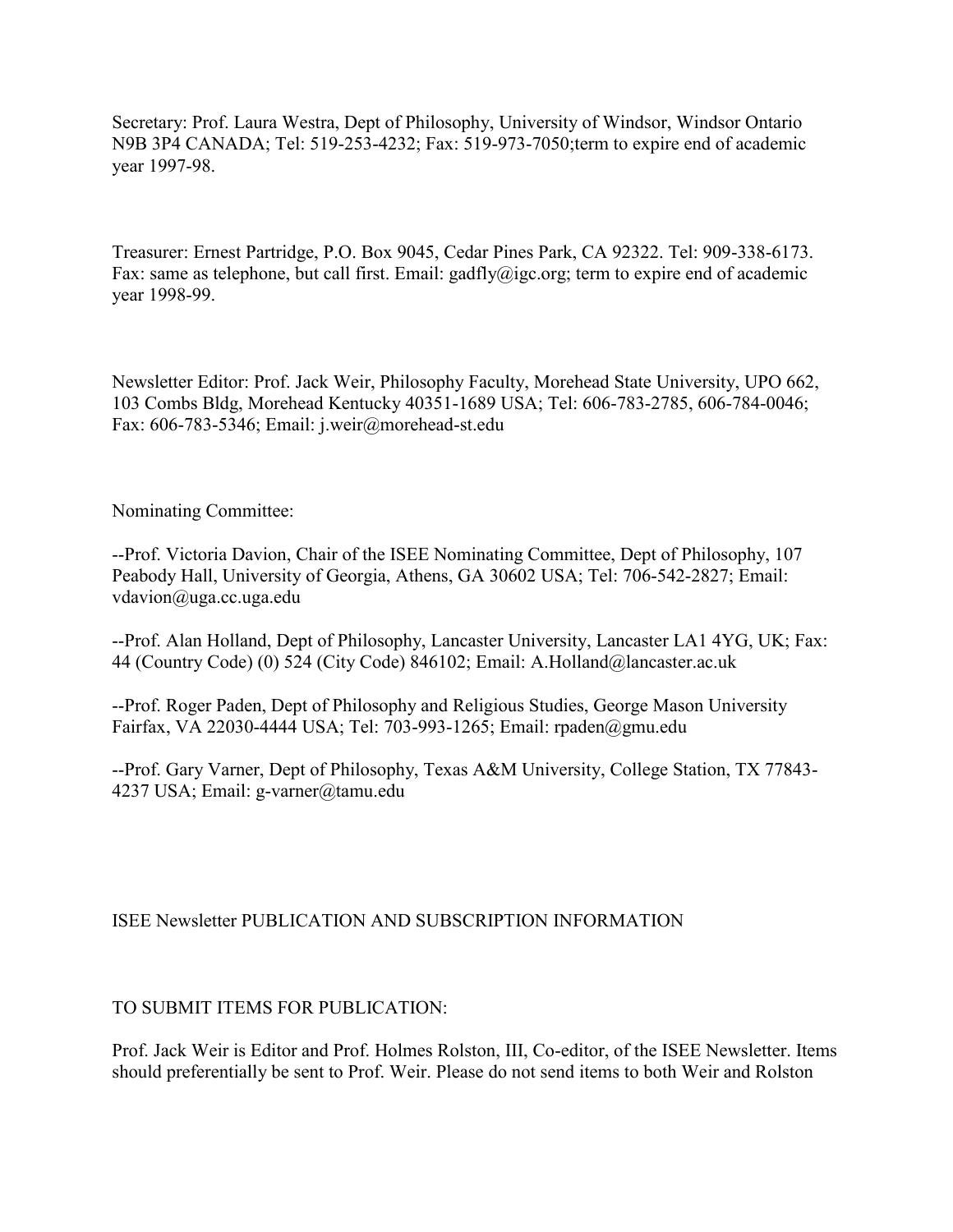since this results in duplicated efforts. Please send information for the Newsletter electronically, either on a disk (3 1/2 inch) or via Email (preferred):

j.weir@morehead-st.edu

The parcel post address is: Jack Weir, Philosophy Faculty, UPO 662, 103 Combs Bldg., Morehead State University, Morehead Kentucky 40351-1689 USA. Tel: 606-784-0046 (Home Office, Voice Mail); 606-783-2785 (Campus Office, Voice Mail); 606-783-2185 (Dept of English, Foreign Languages and Philosophy); Fax: 606-783-5346 (include Weir's name on the Fax).

Scholarly articles are not published. Very brief reports of research and publications will be considered. Brief accounts of "Issues" of philosophical importance will be considered. Calls for Papers and Conferences should be limited to 150 words.

Due to the large number of submissions, receipt of items cannot be acknowledged and publication cannot be guaranteed. Submissions will be edited.

### SOCIETY DUES, SUBSCRIPTIONS, AND ADDRESS CHANGES:

U.S. and Canada: Send dues, subscriptions, and address changes to: Professor Laura Westra, ISEE Secretary, Dept of Philosophy, University of Windsor, Windsor, Ontario N9B 3P4 CANADA; Email: westra@uwindsor.ca

Outside the U.S. and Canada: Send dues, subscriptions, and address changes to the regional contact person named below. The Newsletter is duplicated and mailed by the regional contact person. Dues, renewals, new subscriptions, and address changes should be sent to these regional contact persons. The dues are used by the contact person to pay for duplication and mailing of the Newsletter.

If you are uncertain where to send dues, subscriptions, or address changes, send them to Prof. Westra (address above).

NOTE: NEWSLETTERS WILL NOT BE MAILED TO ANYONE WHOSE DUES ARE NOT PAID FOR THE CURRENT YEAR.

REGIONAL CONTACT PERSONS AND CORRESPONDENTS: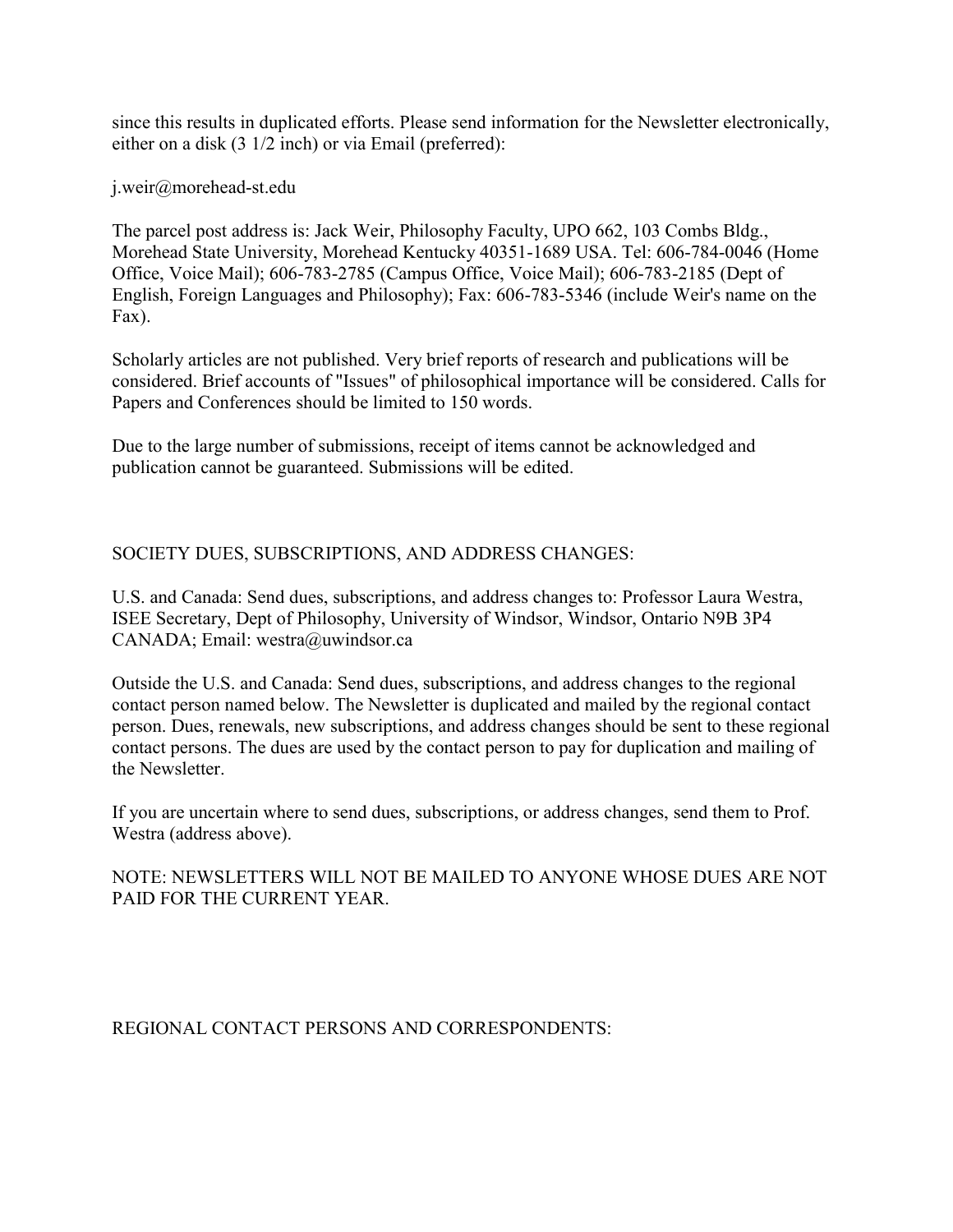#### Africa

Prof. Johan P. Hattingh, Department of Philosophy, University of Stellenbosch, 7600 Stellenbosch, South Africa. Contact him with regard to membership and dues, again the approximate equivalent of \$15 U.S., but with appropriate adjustment for currency differentials and purchasing power. Hattingh heads the Unit for Environmental Ethics at Stellenbosch. Phone: 27 (country code) 21 (city code) 808-2058 (office), 808-2418 (secretary); 887-9025 (home); Fax: 886-4343. Email: jph2@maties.sun.ac.za

#### Australia and New Zealand

The contact person is Robert Elliot. Send membership forms and dues of \$15.00 Australian (\$10.00 for students) to: Prof. Robert Elliot, Dean of Arts; Sunshine Coast University College; Locked Bag 4; Maroochydore South, Qld 4558, AUSTRALIA; Tel: 61 (country code) 74 30 1234; Fax: 61 74 30 1111; Email: elliot@mail.scuc.edu.au

#### Canada

Laura Westra, ISEE Secretary, Dept of Philosophy, University of Windsor, Windsor Ontario N9B 3P4 CANADA; Tel: 519-253-4232; Fax: 519-973-7050.

### China: Mainland China

Professor Yu Mouchang, Institute of Philosophy, Chinese Academy of Social Sciences, Beijing 100732, P. R. China.

#### Europe: Eastern Europe

The contact person is Prof. Jan Wawrzyniak. He is on the faculty in the Department of Philosophy at Adam Mickiewicz University of Poznan, Poland. Members and others should contact him regarding the amount of dues and the method of payment. He also requests that persons in Eastern Europe send him information relevant to a regional newsletter attachment to this newsletter. University address: Prof. Jan Wawrzyniak, Institut Filozofii, Adam Mickiewicz University, 60-569 Poznan, Szamarzewskiego 91c POLAND. Tel: 48 61 841-72-75 (24 hours) (home). Fax: 48 61 847-70-79 (8 am-3 pm) or 48 61 847-15-55 (24 hours). Home address: 60- 592 Poznan, Szafirowa 7, POLAND. Checks sent to his home have more security. Email: filozof@plpuam11.amu.edu.pl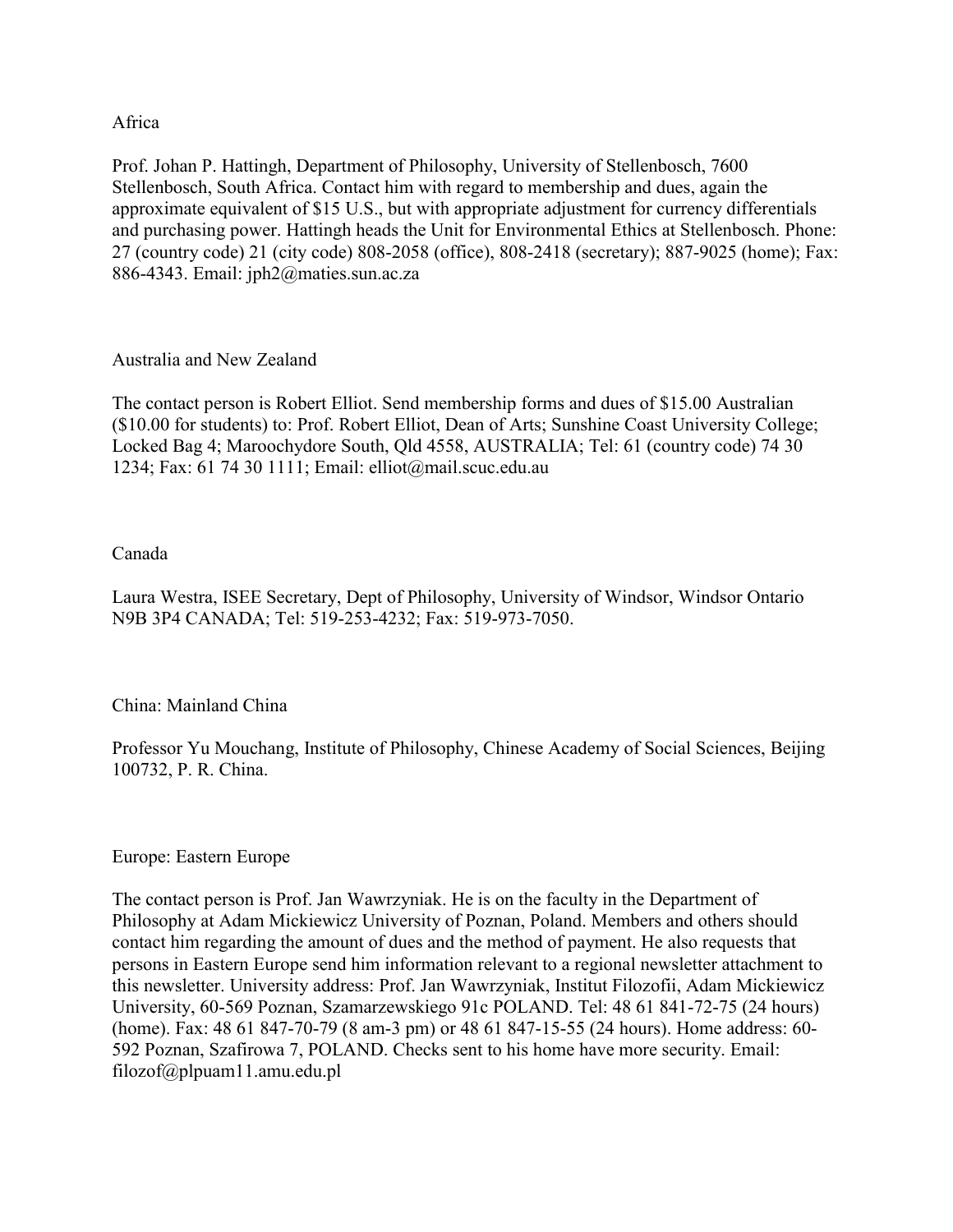Europe: Western Europe and the Mediterranean

The contact person is Wouter Achterberg. Send the equivalent of \$15 U.S. to Prof. Achterberg. Address: Faculty of Philosophy, University of Amsterdam, Nieuwe Doelenstraat 15, 1012 CP Amsterdam, Netherlands. He reports that it is difficult to cash checks in this amount without losing a substantial part of the value of the check and encourages sending bank notes and cash directly to him, as it is reasonably safe. Contact him if in doubt regarding what currencies he can accept. Fax: 31 (country code) 20 (city code) 5254503. Phone: 31-20-5254530.

#### Pakistan and South Asia

Nasir Azam Sahibzada, Senior Education Officer, WWF-Pakistan (NWFP), UPO Box 1439, Peshawar PAKISTAN. Tel: (92) (521) (841593). Fax: (92) (521) (841594). Email: wwf!nasir@wwf.psh.imran.pk

#### United Kingdom

Keekok Lee, Department of Philosophy, University of Manchester, Oxford Road, Manchester M13 9PL UK. Tel: +44 (0)161 275 3196. Fax: +44 (0)161 275 3613. Email: MFESTKKL@art.man.ac.uk. Dues are £6.50 UK.

#### United States of America

Ned Hettinger, Philosophy Dept, College of Charleston, Charleston South Carolina 29424 USA. Tel: 803-953-5786 office, 803-883-9201-home. Fax: 803-953-6388. Email: HettingerN@CofC.edu

Holmes Rolston, III, Dept of Philosophy, Colorado State University, Fort Collins Colorado 80523 USA; Email: rolston@lamar.colostate.edu; Tel: 970-491-6315 (Office); Fax: 970-491- 4900.

Jack Weir, Philosophy Faculty, Morehead State University, UPO 662, Morehead Kentucky 40351-1689 USA; Email: j.weir@morehead-st.edu; Tel: 606-784-0046 (Home Office); Fax: 606- 783-5346.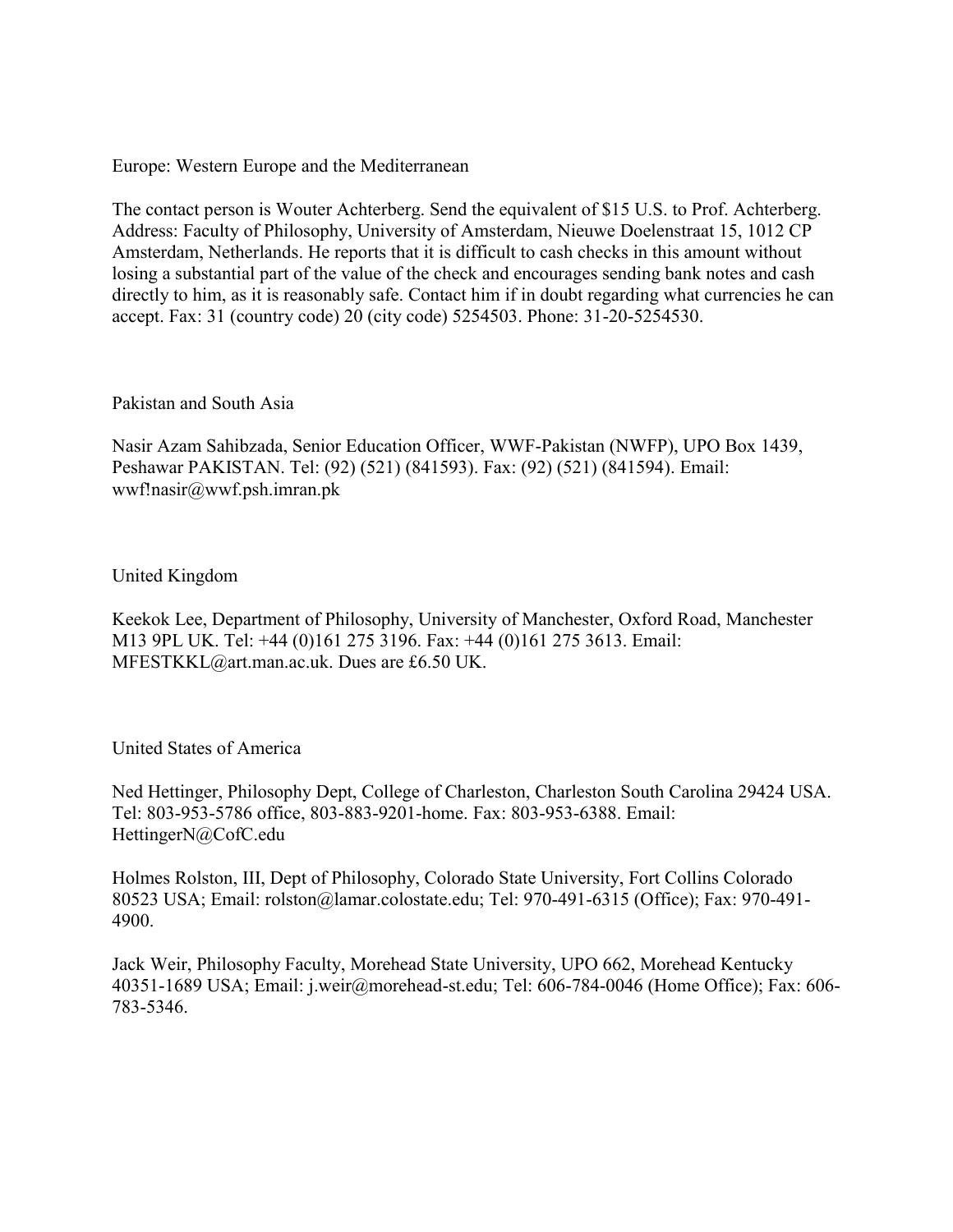The Newsletter of the International Society for Environmental Ethics is published quarterly by the International Society for Environmental Ethics (ISEE). Jack Weir is the Editor and Holmes Rolston, III, is Co-editor. The Spring issue is published and mailed in April; the Summer issue in July; the Fall issue in October; and the Winter issue in January.

Requests for subscriptions and address changes should be sent to Ernest Partridge, ISEE Treasurer, at the address below.

Items for inclusion in future issues of the Newsletter should be sent to Jack Weir, the producing editor, via Email (preferred) or by disk. Items received will not be acknowledge. If received after the deadline, items will be held until the next issue. Items will be edited. Inappropriate items will not be included. Deadlines for receipt of materials are: April 1st, July 1st, October 1st, and January 1st. Send items to:

j.weir@morehead-st.edu

Postal address: Jack Weir, Philosophy Faculty, UPO 662, 103 Combs Building, Morehead State University, Morehead Kentucky 40351-1689 USA. Tel: 606-784-0046 (Home Office, Voice Mail), 606-783-2785 (Campus Office, Voice Mail), 606-783-2185 (Secretary, Dept of English, Foreign Languages and Philosophy); Fax: 606-783-5346 (include Weir's name on the Fax).

### SUBSCRIPTION FORM

Please enroll me as a member of the International Society for Environmental Ethics.

Enclosed are dues: \_\_\_\_\_\_\_\_\_\_\_\_\_\_\_\_\_\_\_\_\_. (Annual dues are: \$15 U.S.; \$20 Canadian; £6.50 UK and Europe. Student dues are: \$10 U.S. or Canadian, \$15 foreign. Please send comparable amounts based on current exchange rates.)

Name Phone

Position or Affiliation

Address (Include Postal Code)